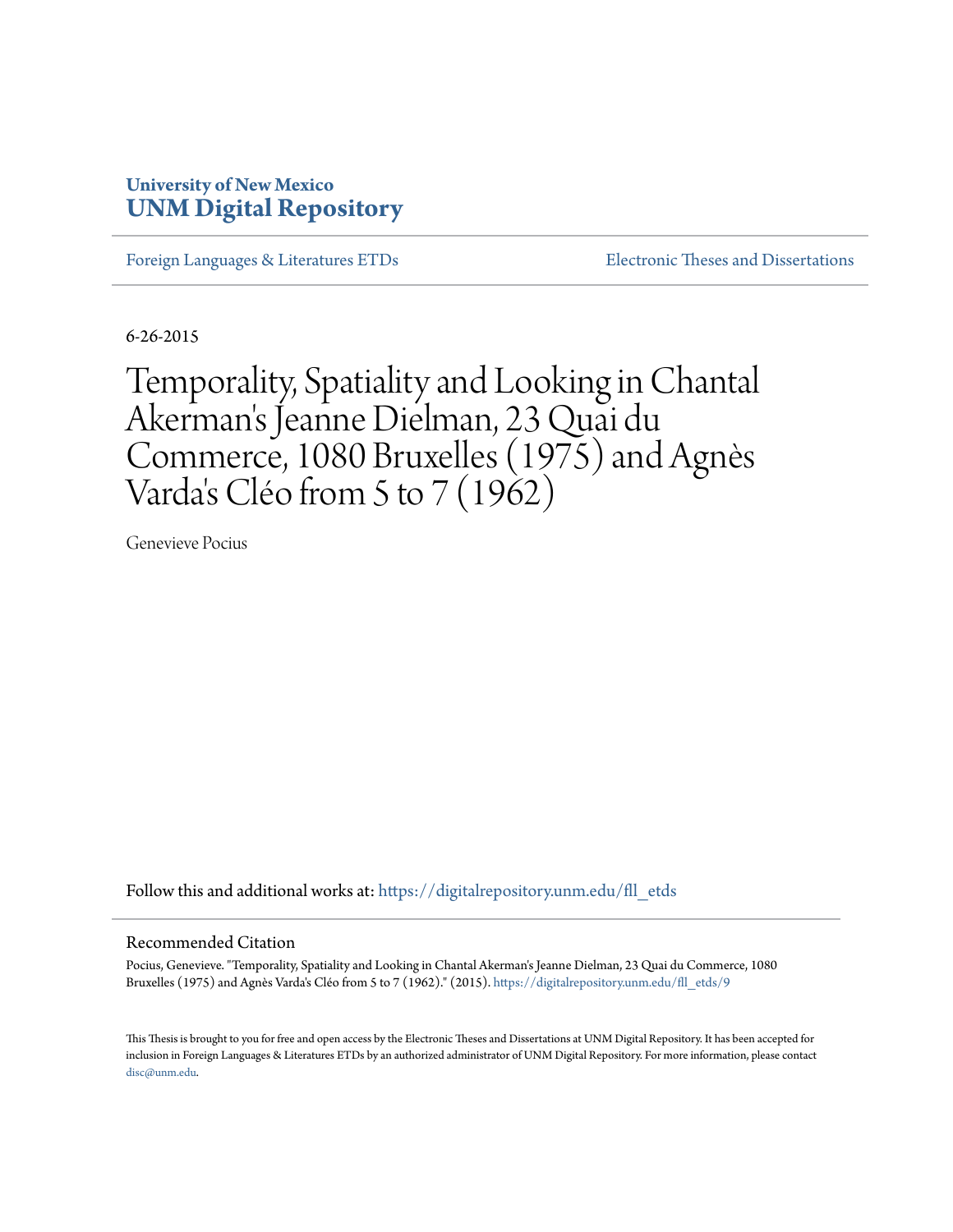Genevieve Pocius

*Candidate*

Foreign Languages and Literatures *Department*

This thesis is approved, and it is acceptable in quality and form for publication:

*Approved by the Thesis Committee:*

Walter Putnam

Pamela Cheek **Pamela Cheek** 

Katrin Schröter National Schröter National Schröder National Schröder National Schröder National Schröder National Schröder National Schröder National Schröder National Schröder National Schröder National Schröder National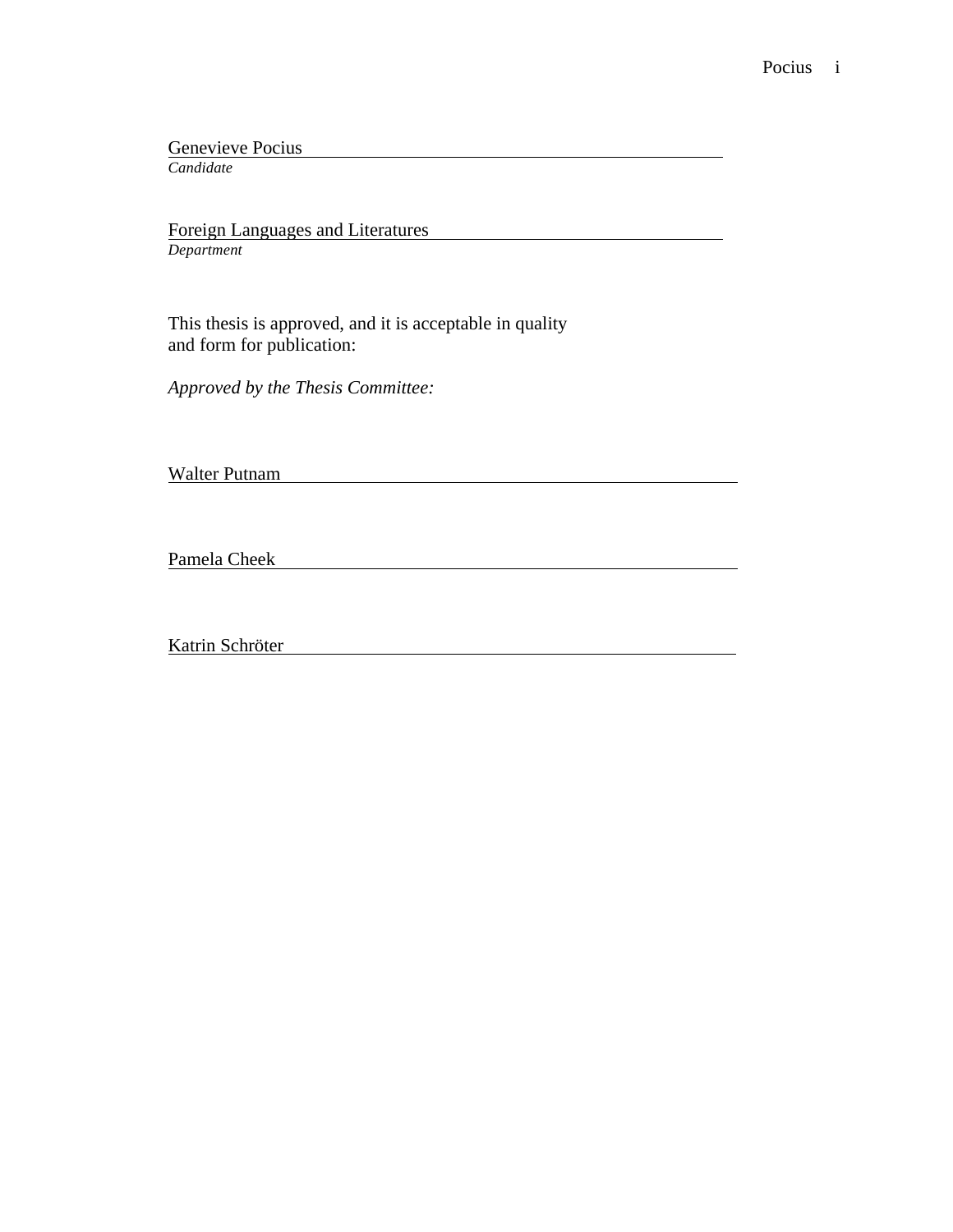# **TEMPORALITY, SPATIALITY AND LOOKING IN CHANTAL AKERMAN'S**  *JEANNE DIELMAN, 23 QUAI DU COMMERCE, 1080 BRUXELLES* **(1975) AND AGNES VARDA'S** *CLEO FROM 5 TO 7* **(1962)**

**BY**

### **GENEVIEVE POCIUS**

**PREVIOUS DEGREES B.A. DePaul University**

THESIS Submitted in Partial Fulfillment of the Requirements for the Degree of

# **Master of Arts**

**French**

The University of New Mexico Albuquerque, New Mexico

**May, 2015**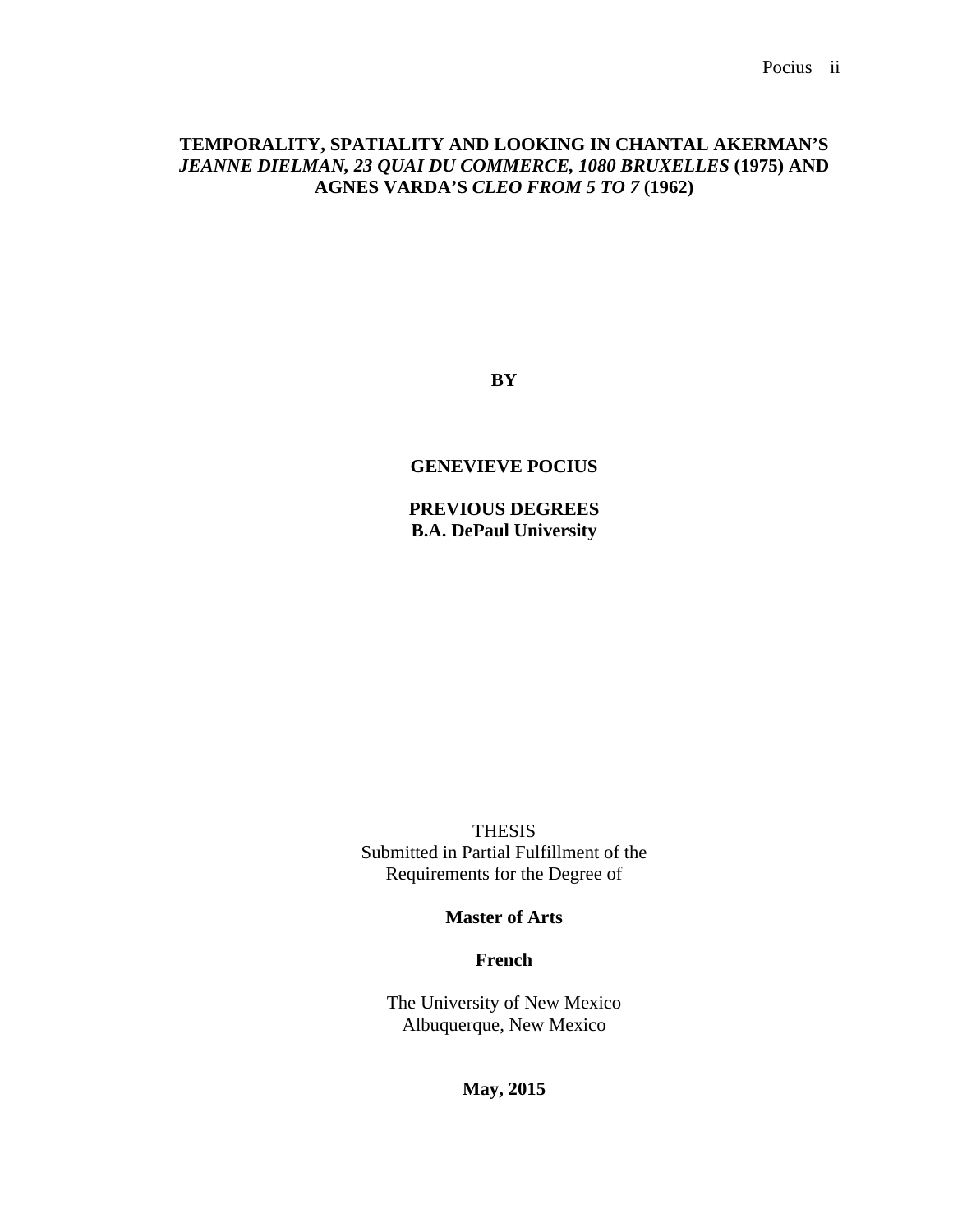# **DEDICATION**

To Katy: for being an amazing friend, colleague, and travel buddy throughout my academic career at UNM. My time in sunny New Mexico would have been a lot less bright without you.

And to my mom: for twenty-six years of unconditional love and support.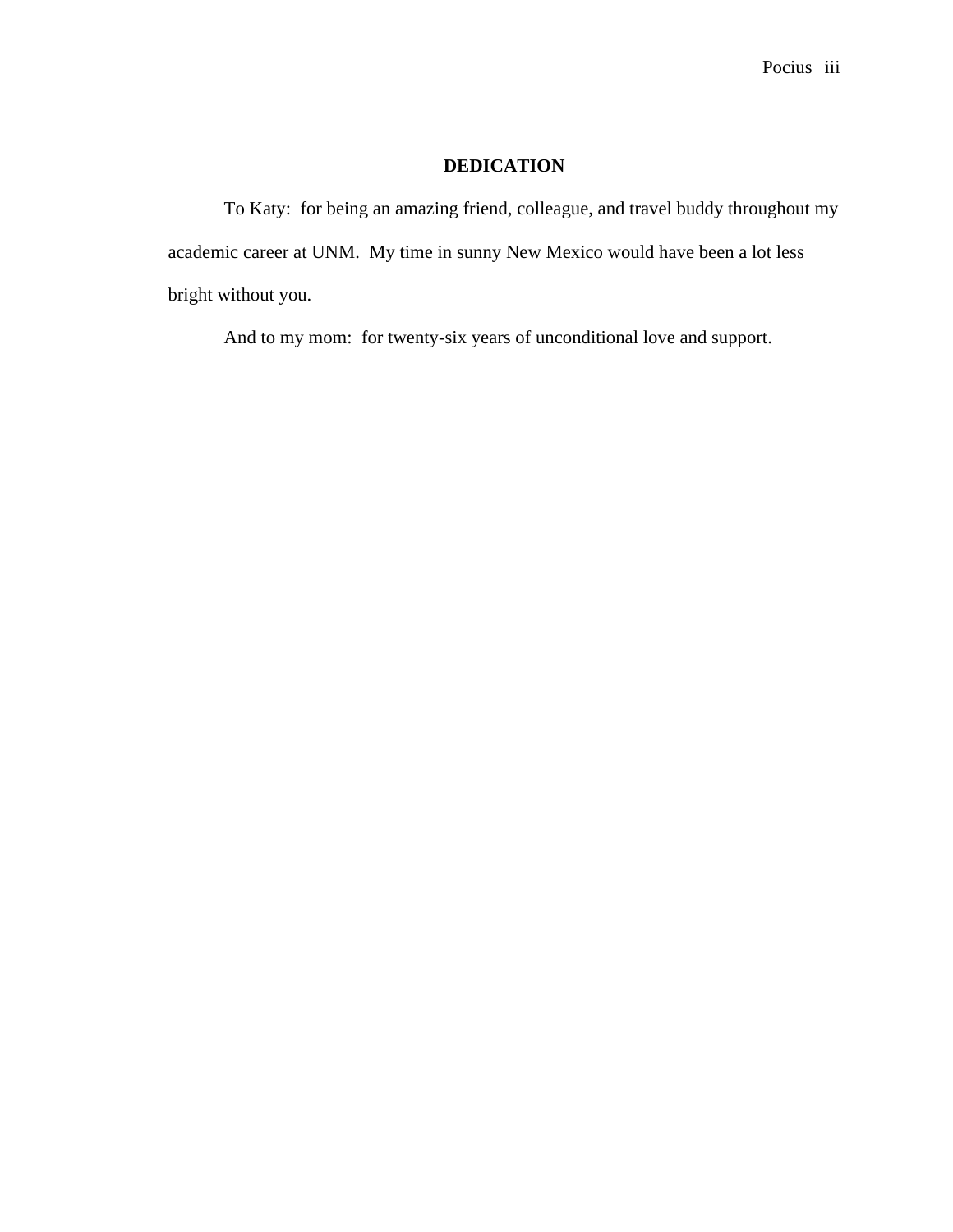### **ACKNOWLEDGMENTS**

I would like to thank Dr. Walter Putnam, the chair of my thesis, for his encouragement and support throughout the writing process. The dedication, time, and thought he put into helping me complete this work will not be forgotten.

I also thank my committee members, Dr. Pamela Cheek and Dr. Katrin Schröter for their insightful comments and recommendations pertaining to my research. In addition, I would like to express my gratitude to the Department of Foreign Languages and Literatures (FLL) at the University of New Mexico for offering me a Teaching Assistantship, and to both FLL and Carol Raymond for nominating me for the Carol Raymond Fellowship.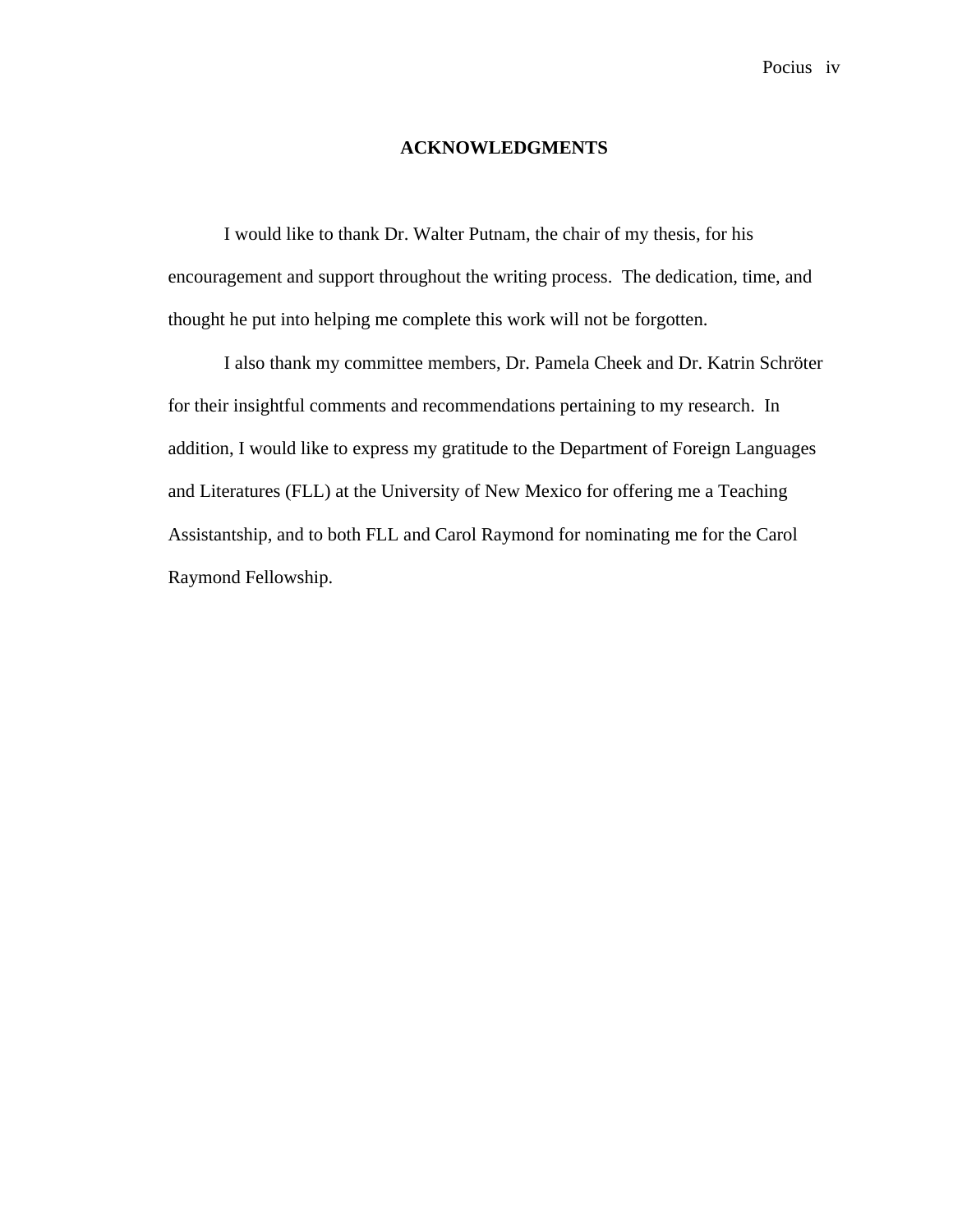## **TEMPORALITY, SPATIALITY AND LOOKING IN CHANTAL AKERMAN'S**  *JEANNE DIELMAN, 23 QUAI DU COMMERCE, 1080 BRUXELLES* **(1975) AND AGNES VARDA'S** *CLEO FROM 5 TO 7* **(1962)**

**BY**

**Genevieve Pocius**

## **B.A., French, Digital Cinema, DePaul University, 2010 M.A., French, University of New Mexico, 2015**

### **ABSTRACT**

*Temporality, Spatiality and Looking in Chantal Akerman's* Jeanne Dielman, 23 Quai du Commerce, 1080 Bruxelles *(1975) and Agnès Varda's* Cléo from 5 to 7 *(1962)* examines the ways in which atypical representations of time and space in cinema can alter the spectator's habitual perceptions, particularly regarding the structuring of looks identified by Laura Mulvey in her article "Visual Pleasure and Narrative Cinema". In the present work, I argue that the use of real time in the films *Jeanne Dielman* and *Cléo from 5 to 7* allows these works to create an alternative viewing experience, eliminating the 'male gaze' that dominates Classical Hollywood Cinema in order to create a female oriented look. Both films are able to create Deleuzian time-images: images that are not related to or induced by action, and which subsequently present a pure and direct image of time. The lack of a 'goal-oriented' depiction of time allows the films to avoid the active, controlling male gaze and subsequent identification with the masculine position, ultimately emphasizing the value of representing the female quotidian: a subject frequently ignored in mainstream films.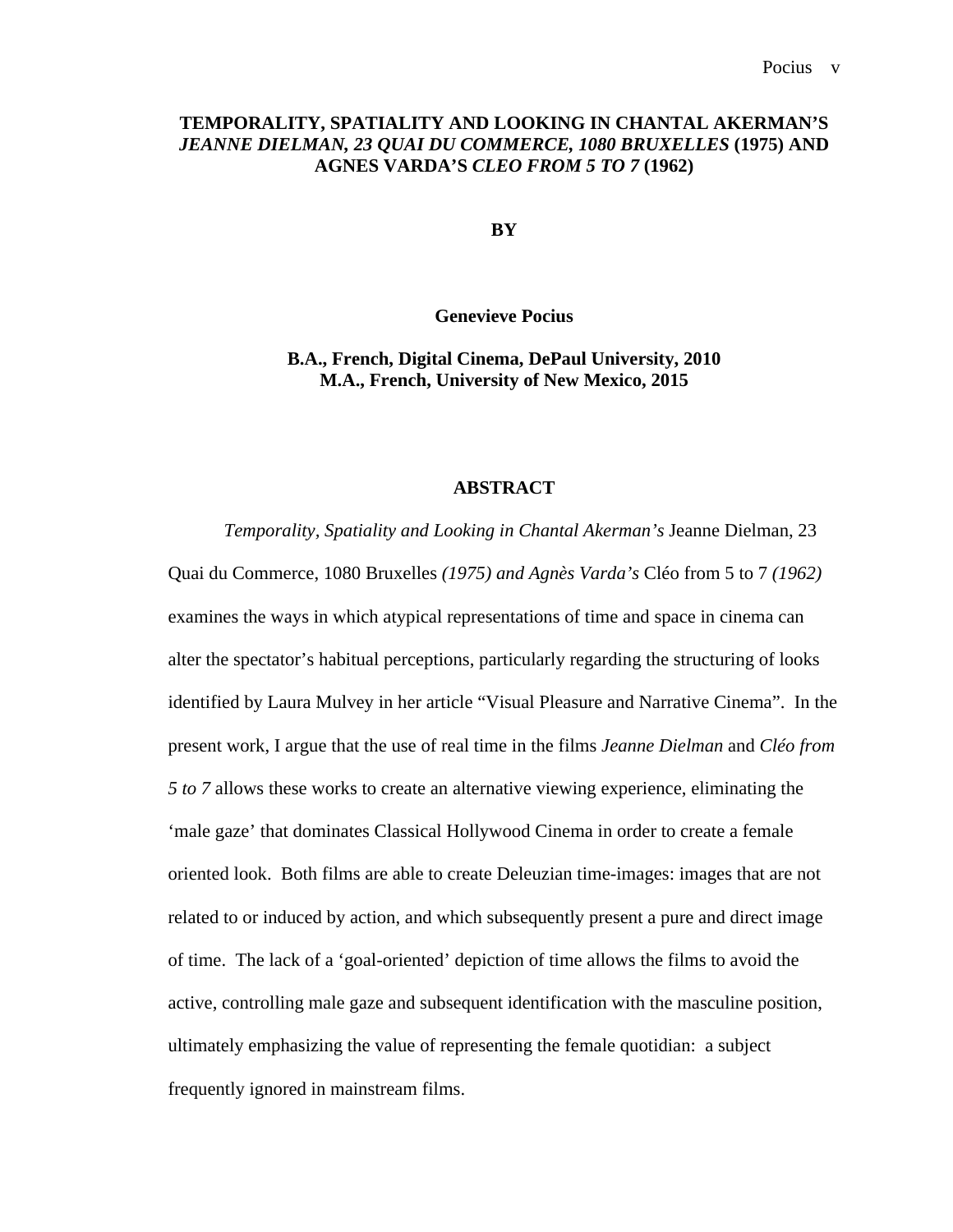# **TABLE OF CONTENTS**

| <b>CHAPTER 1 THE EXTRAORDINARY IN THE EVERYDAY: TIME AND THE</b>       |
|------------------------------------------------------------------------|
| FEMALE QUOTIDIAN IN CHANTAL AKERMAN'S JEANNE DILEMAN, 23               |
|                                                                        |
|                                                                        |
|                                                                        |
|                                                                        |
|                                                                        |
|                                                                        |
| <b>CHAPTER 2 "ON A SI PEU DE TEMPS; ON A TOUT LE TEMPS": OBJECTIVE</b> |
| TIME, SUBJECTIVE TIME, AND LOOKING IN CLEO FROM 5 TO 7 (1962)42        |
|                                                                        |
|                                                                        |
|                                                                        |
|                                                                        |
|                                                                        |
|                                                                        |
|                                                                        |
|                                                                        |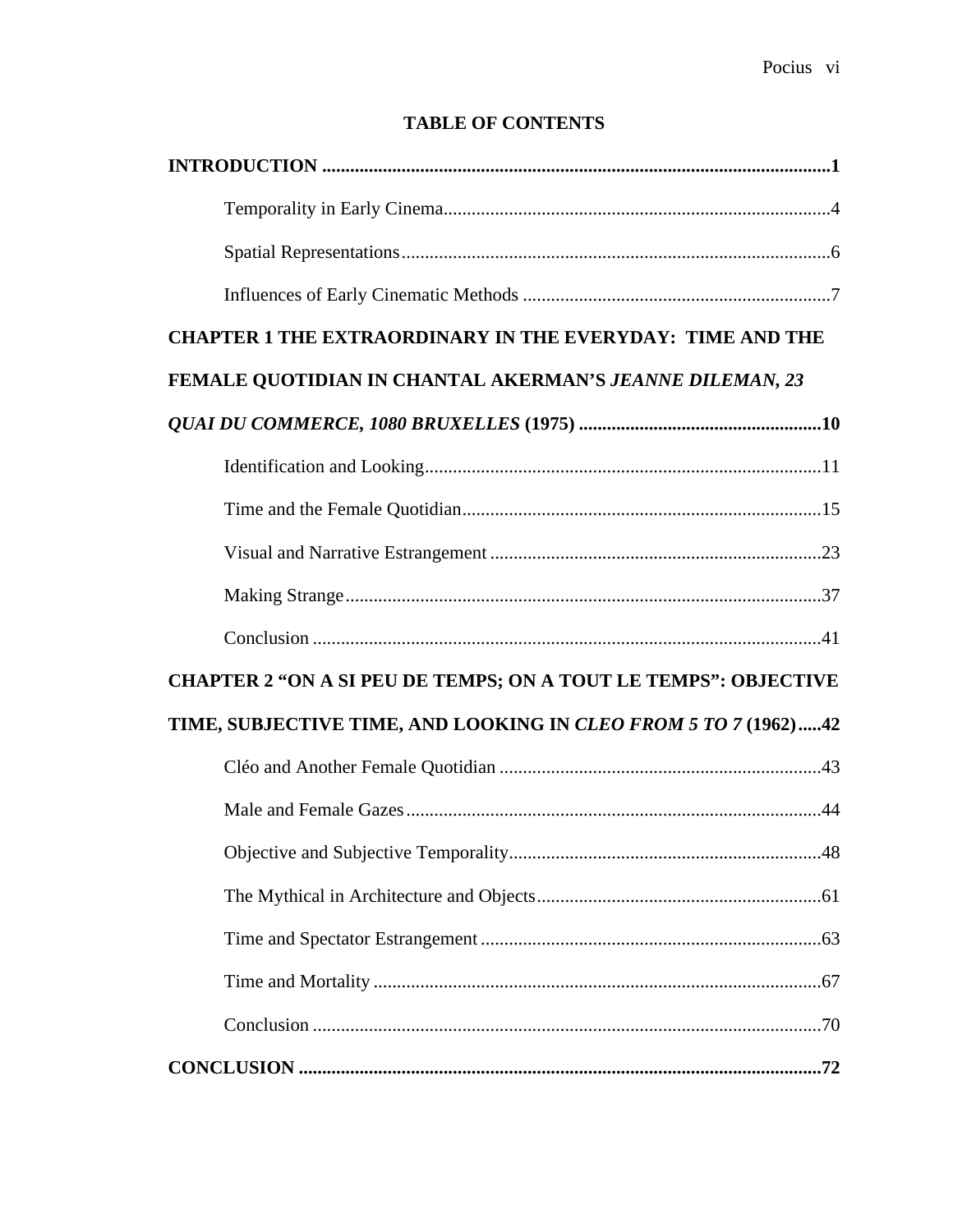|--|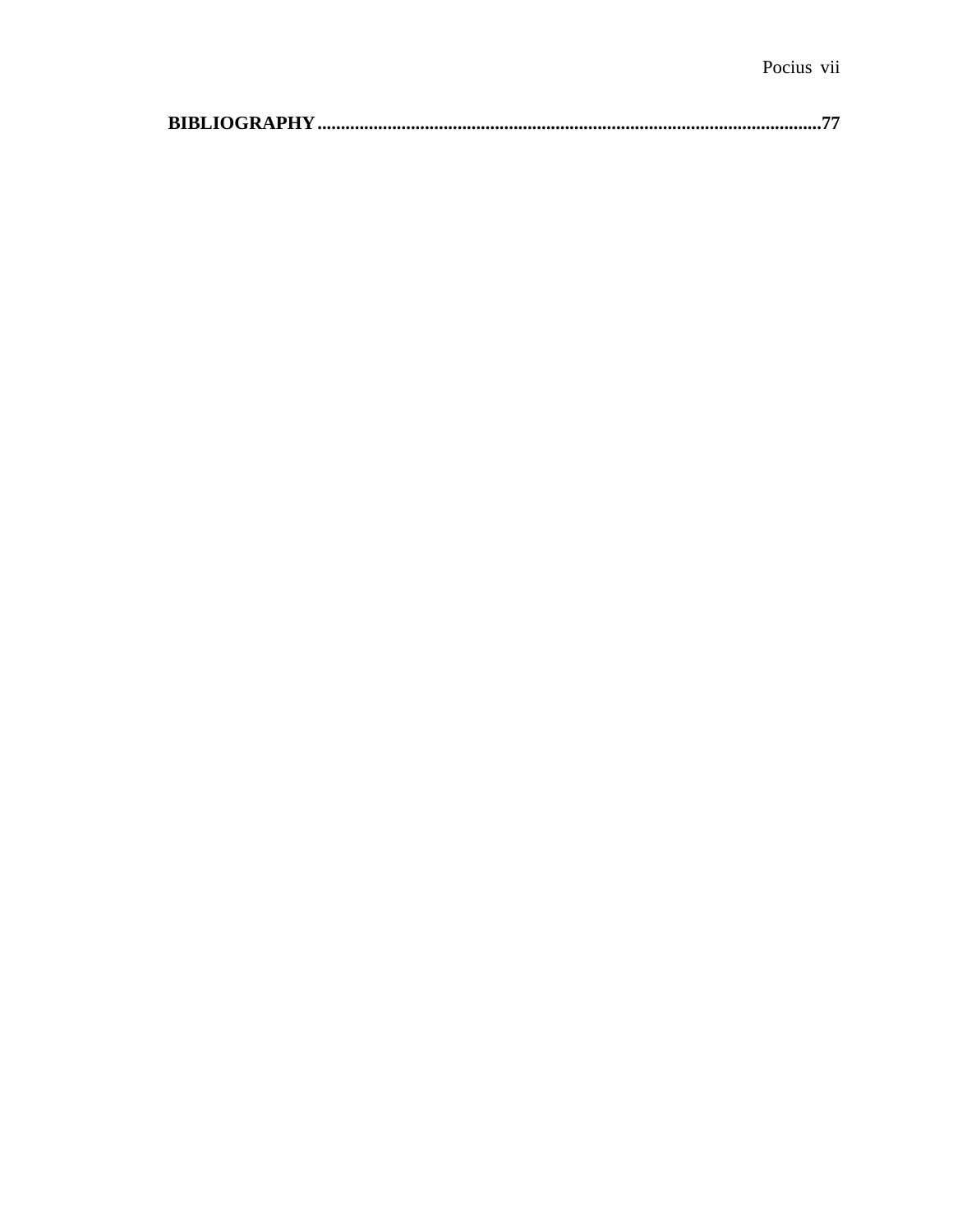### **Introduction**

Time is an enigmatic concept that many theorists, authors, and artists have explored. Henri Bergson, perhaps most famously, differentiated between an ordered clock time that proceeds in a linear fashion, and the more subjective, immeasurable "duration". Duration cannot be clearly mapped; it is not a linear or spatialized vision of time, although the moment one begins to describe it, it becomes so. Duration is an idea of time that stretches simultaneously across past, present and future. Bergson's theories about duration were influential to many artists, particularly Marcel Proust, whose *Swann's Way* could be said to all take place in the moment when the protagonist bites into a madeleine and is immediately flooded with memories. Time is not represented as a simple progression forward, but as "the continuous progress of the past which gnaws into the future and which swells as it advances" (Bergson 6-7). Bergson was writing in the period when cinema was just beginning to appear as an art form, although he "associated cinema with mechanical, spatialised time rather than duration, seeing it as a kind of clockwork mechanism reducing time to the homogeneity of measurable space" (Mroz 37). Gilles Deleuze later attempted to apply Bergson's theories of duration to his writings on cinema, developing his concepts of the movement-image and the time-image: "Deleuze…uses Bergson to delineate instantaneous images or immobile sections, movement-images, or mobile sections of duration, and time images that are 'beyond' movement itself" (Mroz 37). The concepts of duration and the Deleuzian time-image will prove useful in an analysis of the two films I will discuss: *Jeanne Dielman, 23 Quai du Commerce, 1080 Bruxelles* (Chantal Akerman, 1975), and *Cléo from 5 to 7* (Agnès Varda, 1962).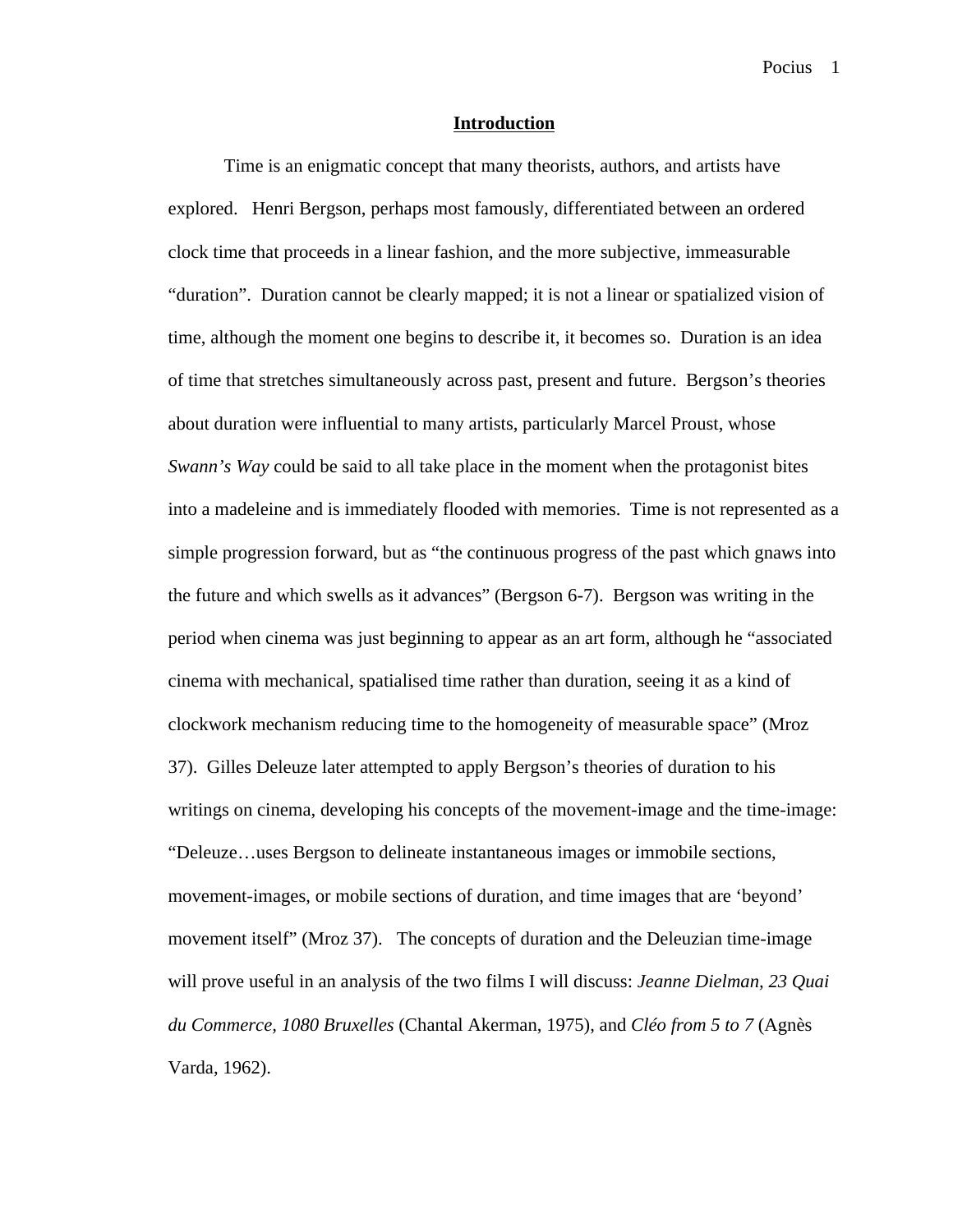Both of the films in question are able to create time-images, images that do not link time to action, but which are more concerned with a pure and direct image of time. *Jeanne Dielman* achieves this largely through its representation of 'empty' spaces, as well as through the uninterrupted portrayal of complex actions related to the female quotidian (for example making coffee, dusting, making the bed, etc.). *Cléo* similarly represents settings and objects that take on a significance of their own, and which are "not extended directly into action" (Deleuze, *Cinema 2* 4). These time-images are not related to the forwarding of narrative, but are instead pure optical and sound situations. As Deleuze writes: "A purely optical and sound situation does not extend into action, any more than it is induced by an action. It makes us grasp, it is supposed to make us grasp, something intolerable and unbearable...it is a matter of something too powerful, or too unjust, but sometimes also too beautiful, and which henceforth outstrips our sensorymotor capacities" (*Cinema 1* 18). Matilda Mroz points out that this unbearable beauty might emerge for the viewer through the 'upsetting of habitual perception':

> In habitual perception, as Bergson defined it, 'we do not perceive the thing or the image in its entirety, we always perceive less of it, we perceive only what we are interested in perceiving'. Particular images can break this cliché, this pattern, allowing a different type of image…to emerge. Deleuze writes that the 'pure optical-sound image, the whole image without metaphor, brings out the thing in itself, literally, in its excess of horror or beauty'. Escaping from clichés, the image opens itself up to 'powerful and direct revelations'" (38).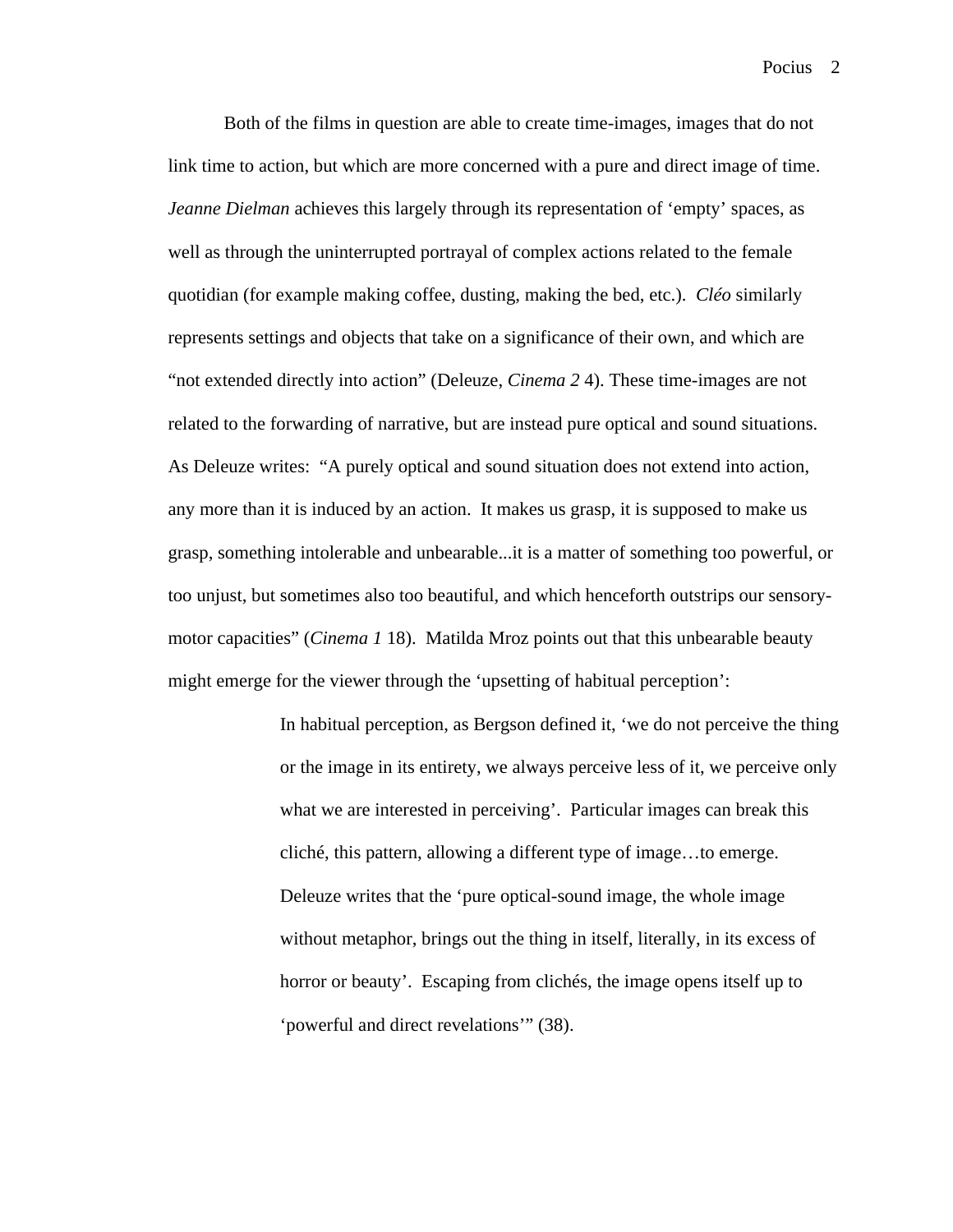I am interested in how representations of real time can alter our habitual perceptions, particularly with regards to the structuring of looks as described by Laura Mulvey in her seminal essay "Visual Pleasure and Narrative Cinema". In her analysis, she posits male figures in Classical Hollywood Cinema as active lookers, while female figures remain passive objects to be looked at. Through visual techniques such as point of view shots, eyeline matches, and shot reverse shots, spectators are forced into identification with the masculine position. As I will mention in my first chapter, I am less interested in questions of empirical spectatorship, and more concerned with how representations of time and systems of looking affect an 'ideal spectator,' regardless of gender. A female character can appropriate a male gaze, and "the subversive qualities of a female gaze may just as well be shared by a male character" (Hansen 640).

In addition to manipulating spectators into identification with a given character or point of view, classical narrative cinema also manipulates time to a pleasurable effect. Time is often compressed via the editorial process, as any events that would be considered inconsequential to the forwarding of the narrative are eliminated. Traditional narrative cinema procedures, which compress time via the editing process, and which also force spectator identification, have become so standardized that one often forgets that the earliest films made (from the period of about 1895 to 1903) were completely different with regards to their representation of time and space. I would like to historically contextualize the techniques of the two films I will be working on by examining how early narrative cinema represented time and engaged in processes of looking. Both *Jeanne Dielman* and *Cléo from 5 to 7* are concerned with providing an alternative viewing experience for the spectator, and it is interesting that they are able to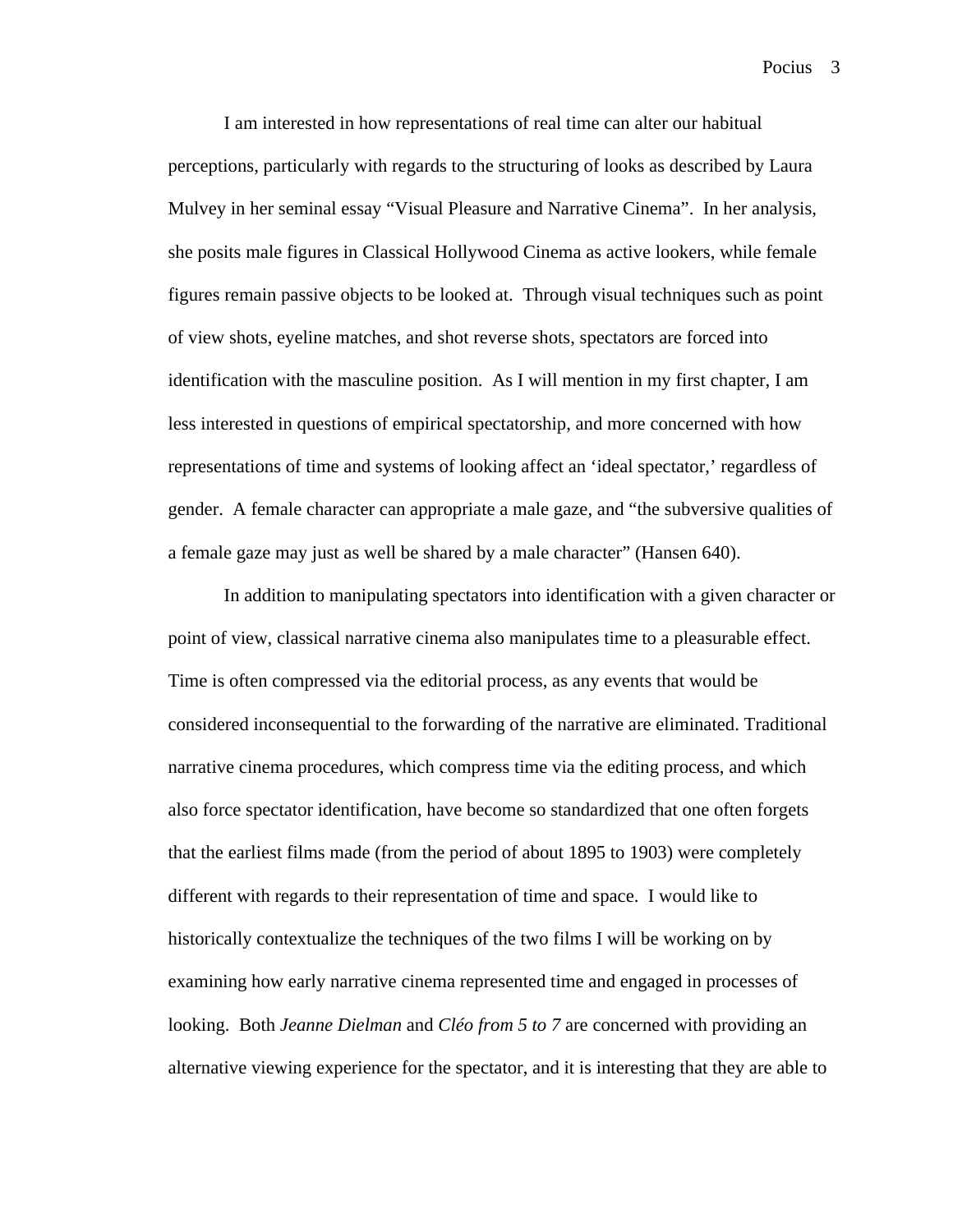Pocius<sub>4</sub>

do so in part by drawing on techniques found in some of the earliest examples of motion pictures.

### **Temporality in Early Cinema**

In cinema, the manipulation of time is achieved through editing: altogether removing elements unnecessary to the narrative, while condensing others. Editing techniques have come a long way since the early days of cinema, where few to no edits were used. The first examples of films were often quite short (under a minute) and would typically present a view of a place, or document a specific action. The films of the Lumière brothers were largely focused on real events happening in real time, such as a train pulling into a station or workers leaving a factory, but even their fictional work represented time to a similar effect. In the 1895 film *L'arroseur arrosé* (*The Waterer Watered*), where a young boy steps on a confused gardener's hose, causing him to spray himself in the face, the entire sequence is filmed in one unedited long shot. Time is not compressed or manipulated via the editing process.

Even films that were meant to be constructed of multiple shots were often sold as several individual films of one shot each. Georges Méliès's *The Dreyfus Affair* (1899), for example, was comprised of ten shots, each of which was released individually as a separate film. It was only with his next work *Cinderella* (1899), that Méliès began to join multiple shots to be marketed as one film (Thompson and Bordwell 16). As cinema became progressively more concerned with complex storytelling, representations of time became increasingly sophisticated with advancements to editing processes. Perhaps Méliès's most well known film, *A Trip to the Moon* (1902) uses edits not only to condense time, but also to create visual tricks such as objects appearing or disappearing.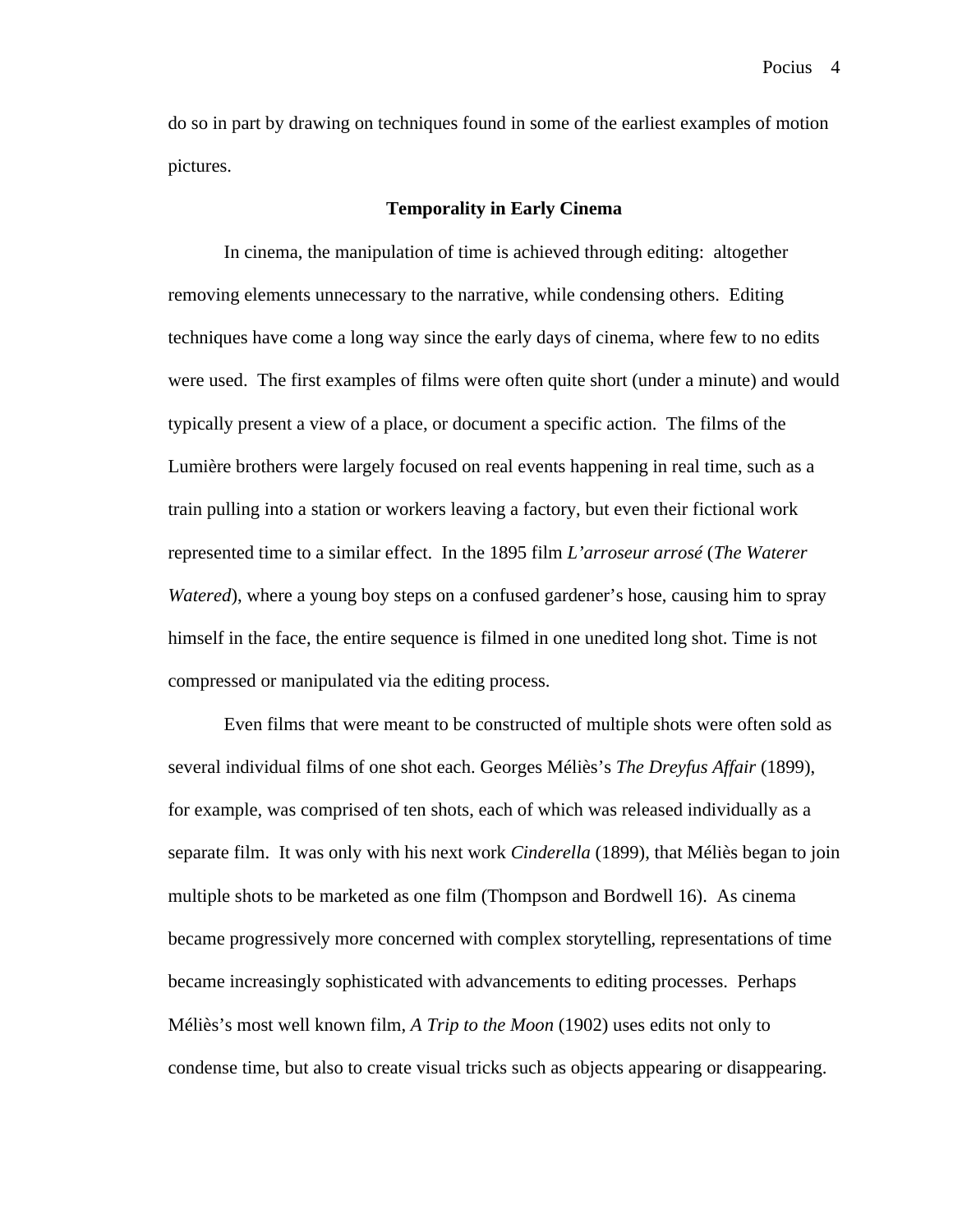Edwin S. Porter's *The Great Train Robbery* (1903) was also influential in setting standards for representations of time, as it was one of the first works of cinema to use cross cutting in order to portray two scenes taking place simultaneously in different locations. It was a film that proved that viewers could 'fill in the blanks' in order to make sense of and connect a series of images that were not necessarily chronologically ordered. In the 1920s (by which time filmmaking techniques had already advanced significantly), Russian filmmaker Lev Kuleshov went further, proving that viewers were able to connect two originally unrelated images. "The Kuleshov effect is based on leaving out a scene's establishing shot and leading the spectator to infer spatial or temporal continuity from the shots of separate elements" (Thompson and Bordwell 132). By juxtaposing a shot of actor Ivan Mozhukhind with a neutral expression with one of a variety of other shots (of a plate of soup, a baby, a dead body, etc.) Kuleshov led spectators to interpret the actor's expression as differing from scene to scene, even though the exact same shot was used each time. Through this juxtaposition of separate images from different times and places, "the filmmaker built up a space or time that did not exist" (Thompson and Bordwell 132).

Although filmmaking made rapid strides with regards to storytelling and the condensation of time, the short films of the early period of cinema still tend to feel slow and strange compared to the fast paced editing styles of more contemporary works. A scene in *The Great Train Robbery* comes to mind where two bandits knock out and tie up a man working at the train depot. The scene feels somewhat awkward by today's standards due to the lack of different camera angles, distances, and movement, in addition to minimal editing. The rather lengthy process of tying up the man is not shortened in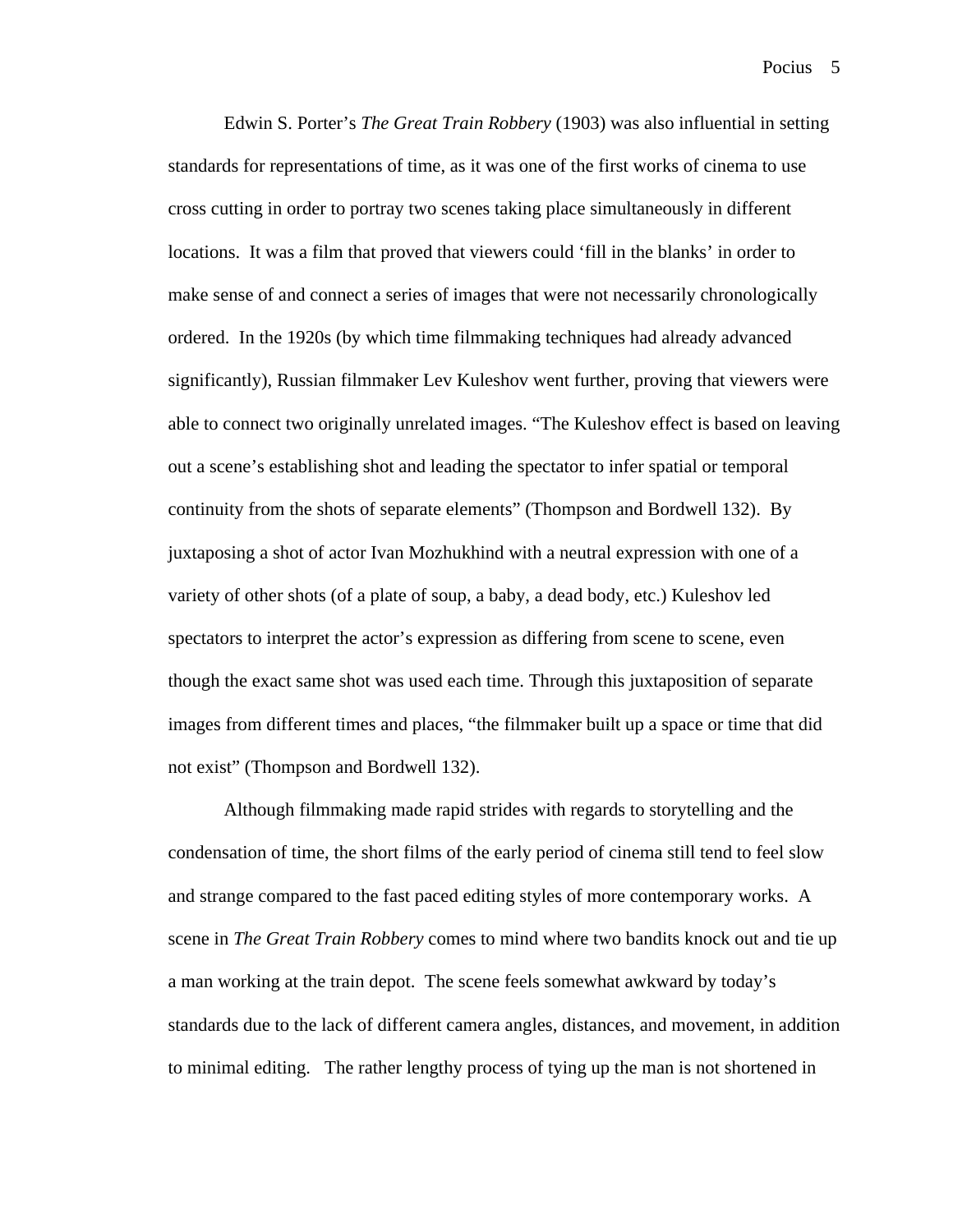any way but is instead filmed in one uninterrupted long shot. Ultimately the more 'natural' representation of this act feels somewhat unnatural to the modern filmgoer accustomed to snappy edits and close ups. The strangeness of moments such as these is something that more contemporary experimental films try to draw on, *Jeanne Dielman*  included. When the viewer is slightly uncomfortable and removed from absorption in the narrative, he or she is also more able to think critically.

### **Spatial Representations**

Early narrative cinema may also tend to feel strange to modern spectators due to the more theatrical representations of space. In the earliest narrative works, close ups were seldomly used, with the majority of the action taking place in long shots. The heaviness of early cameras, in addition to the rigid tripods that supported them, also allowed little possibility for camera movement, so most shots remained static (Thompson and Bordwell 14). For example, the first scene in *A Trip to the Moon* depicts Professor Barbenfouillis (played by Méliès himself) recounting his plans to travel to the moon to a group of astronomers who will accompany him. A contemporary film might use close ups of the professor as well as of individual outraged astronomers, but the entire scene is filmed in a long shot. The spectator's gaze is not overtly manipulated or directed to certain aspects of the scene; the viewer has more freedom to direct his or her gaze in the manner of his or her choosing.

Another film by Edwin S. Porter, *Life of an American Fireman* (1903), represents empty spaces in a manner that recalls *Jeanne Dielman*: characters enter a space, complete an action, and leave the space before the film cuts to another scene, leaving the viewer with 'dead time' that is not dictated by action. Before the use of cross cutting in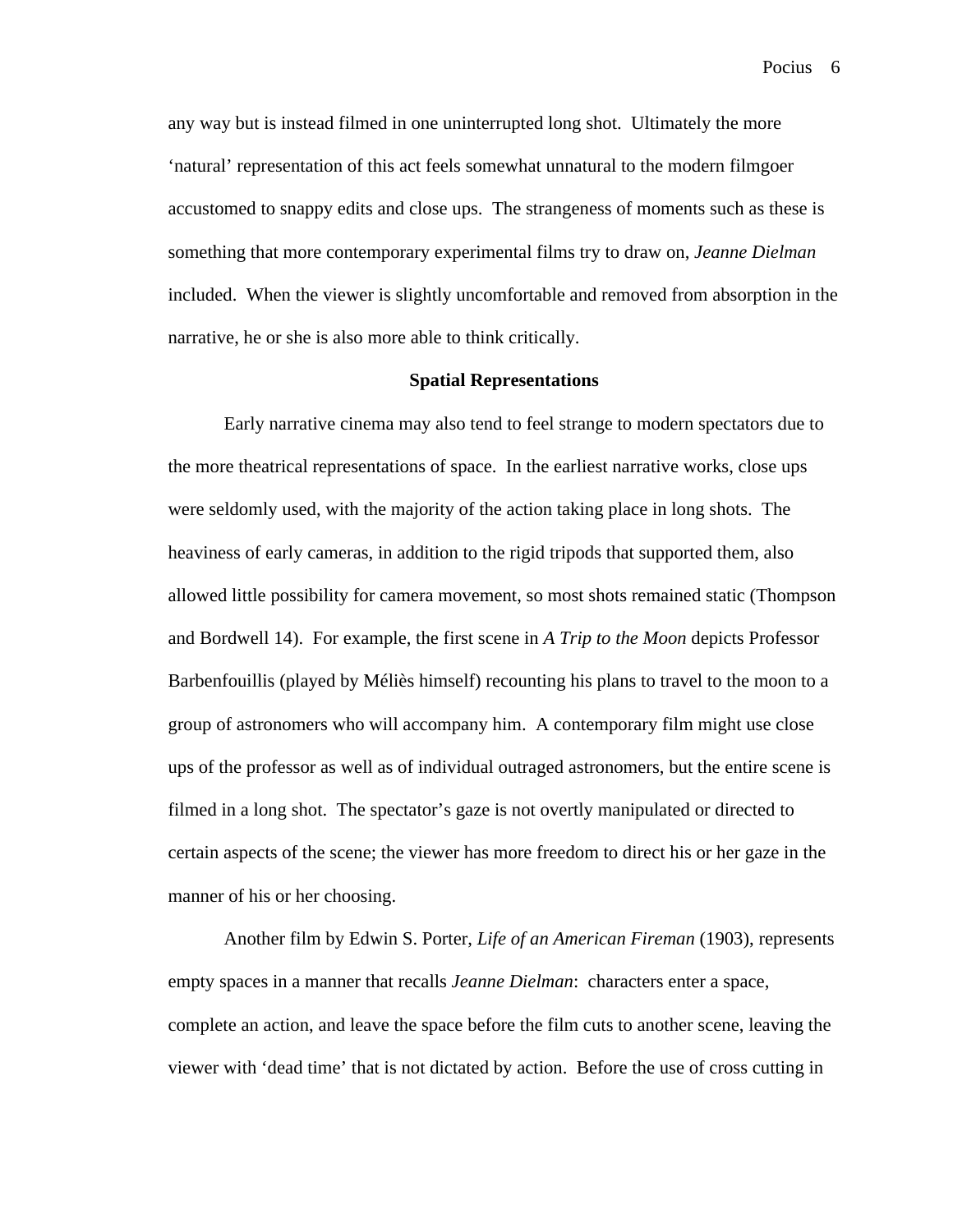*The Great Train Robbery,* it was also difficult to represent events happening simultaneously in two different spaces. *Life of an American Fireman* (1903), repeats certain scenes in order to show how the action proceeds in different locations. For example, a scene of firemen entering a burning home to save a woman and her child is shown once from the inside of the house, and then repeated again, this time with a view from the outside. Instead of condensing time, the film expands it, and the 'dead time' that remains ultimately causes the look of the spectator to be less overtly manipulated.

This lack of a clearly directed gaze also prevents the spectator from identifying with characters in early films. In general, for the period of 1895-1903, there are very few films that offer clearly defined protagonists with interiority. In *The Great Train Robbery*, for example, there are obvious heroes and villains, but no one hero stands out in particular. The lack of close ups prevents the viewer from clearly recognizing characters, and the lack of point of view shots prevents forced identification. These early techniques are not necessarily pleasurable for modern viewers, since they prevent the spectator from truly becoming engrossed in the film, but this estrangement of spectator from action is later put to productive use in films such as *Jeanne Dielman* and *Cléo from 5 to 7.* 

### **Influences of Early Cinematic Methods**

I write about all of this because I find it fascinating that early cinematic techniques of representing time and space that can be deemed somewhat crude by today's standards are ultimately used decades later to an extremely powerful effect. Although some of the earliest films did engage in female objectification (Léar's 1896 striptease *Le Coucher de la Mariée* being a prime example), the systematized objectification of women and subsequent identification with the masculine position via visual techniques was not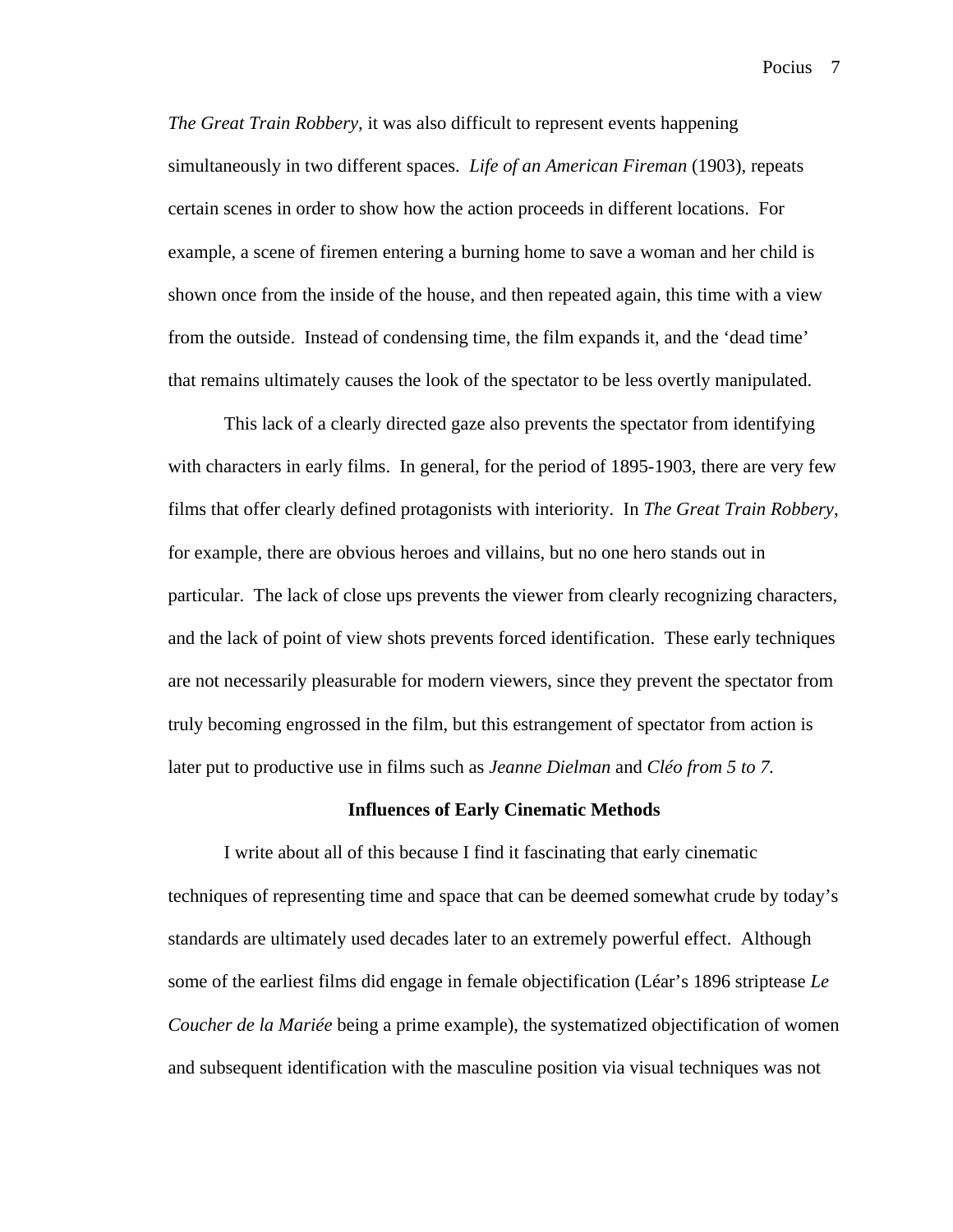yet in place. It is only after years of standardizing cinematic practices that the problems Mulvey discusses in *Visual Pleasure* become a fixed part of the filmic experience. In spite of the frequency of erotic films available in the early days of cinema, one could argue that many early films remain untainted by a clearly defined male gaze, but this is only the case because they precede the later standardization of cinematic methods. Both of the films that I will discuss, *Jeanne Dielman* in particular, utilize some of the more 'unpolished' techniques found in the early period of cinema to provide spectators with an unusual viewing experience, one that breaks the established rules of classical narrative cinema. *Jeanne Dielman* eliminates close ups, point of view shots, and shot reverse shots, representing relatively banal actions such as doing the dishes in long unedited takes. In challenging typical representations of time and space found in mainstream narrative film, *Jeanne Dielman* is also able to alter the systems of looking found in such works. Mulvey writes of a forced identification with the masculine position, and a male gaze as being dominant in Classical Hollywood Cinema, which Jeanne Dielman seeks to do away with. Identification is not forced via visual manipulation, and we have little access to the interiority of the characters presented on screen. The camera remains a somewhat detached observer, estranging the spectator to the extent that he or she has more freedom for individual contemplation as opposed to blind acceptance.

Similarly, *Cléo from 5 to 7* represents time and space in such a way as to promote contemplation on the part of the spectator, while simultaneously being a pleasurable film to watch. *Cléo* does away with the patriarchal structuring of looks, but instead of altogether eliminating intradiegetic looking to avoid a male gaze, *Cléo* is able to create a wandering, sensual, female gaze in the way that Miriam Hansen imagines it. Where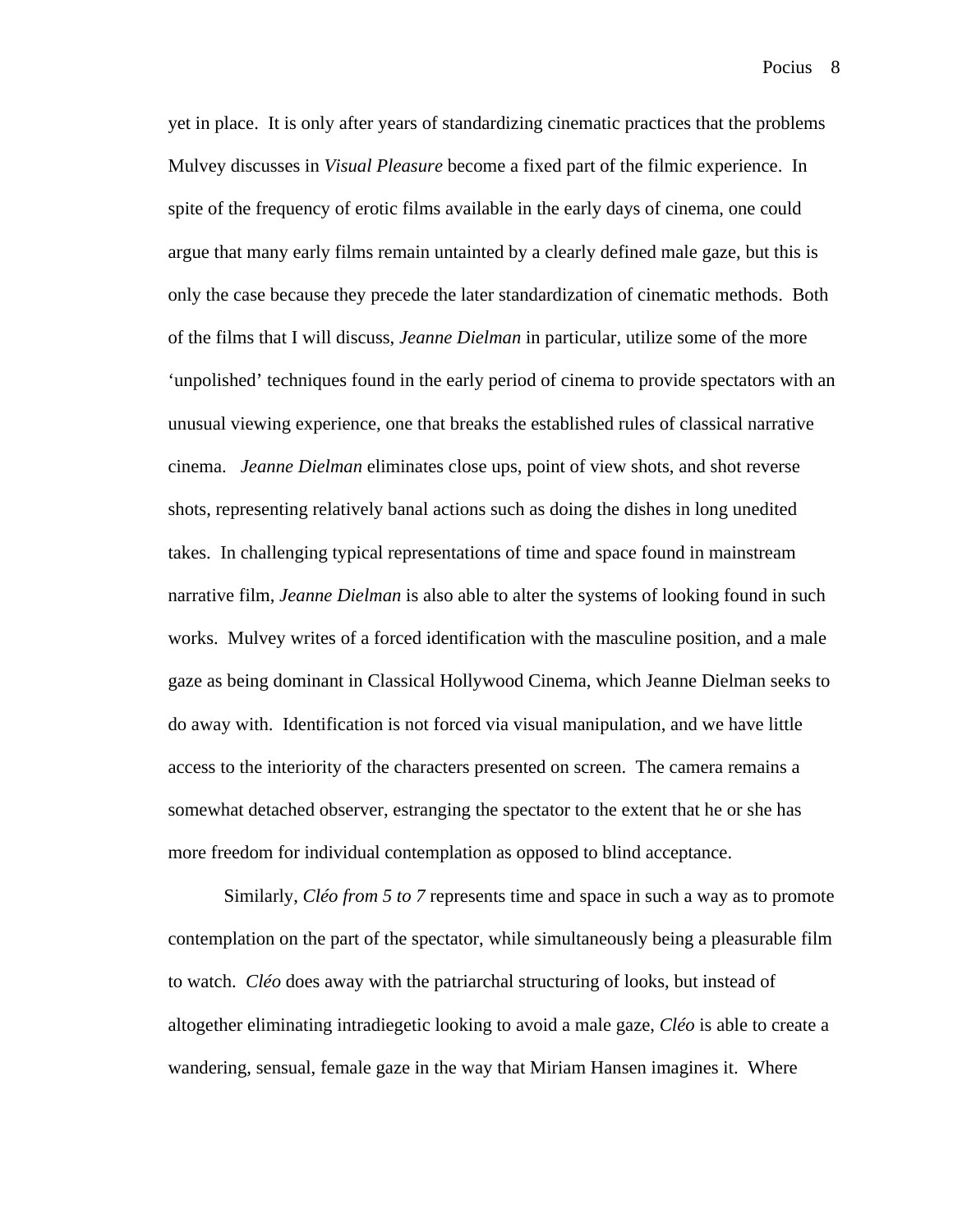Pocius<sub>9</sub>

Mulvey was criticized for ignoring questions of female spectatorship, Hansen attempts to tackle the subject. She writes, "the oscillation and instability (which Mulvey and others have observed) in female spectatorship constitutes a meaningful deviation—a deviation that has its historical basis in the spectator's experience of belonging to a socially differentiated group called women" (636). Contrasted with the controlling, goal-oriented gaze that Mulvey discusses, Hansen describes a possible female look as dependent on a "sensuality of vision…a swerving and sliding gaze" (640).

It is the illustration of time that allows both *Jeanne Dielman, 23 Quai du Commerce, 1080 Bruxelles* and *Cléo from 5 to 7* to be such groundbreaking works. Both films, in order to create the illusion of "real time," contain elements that would be considered superfluous to a traditional narrative film. This shift in narrative structure allows the filmmakers to more freely experiment with visual representations, challenging the typical structuring of looks, and thereby giving more freedom to their female protagonists as well as to the spectator.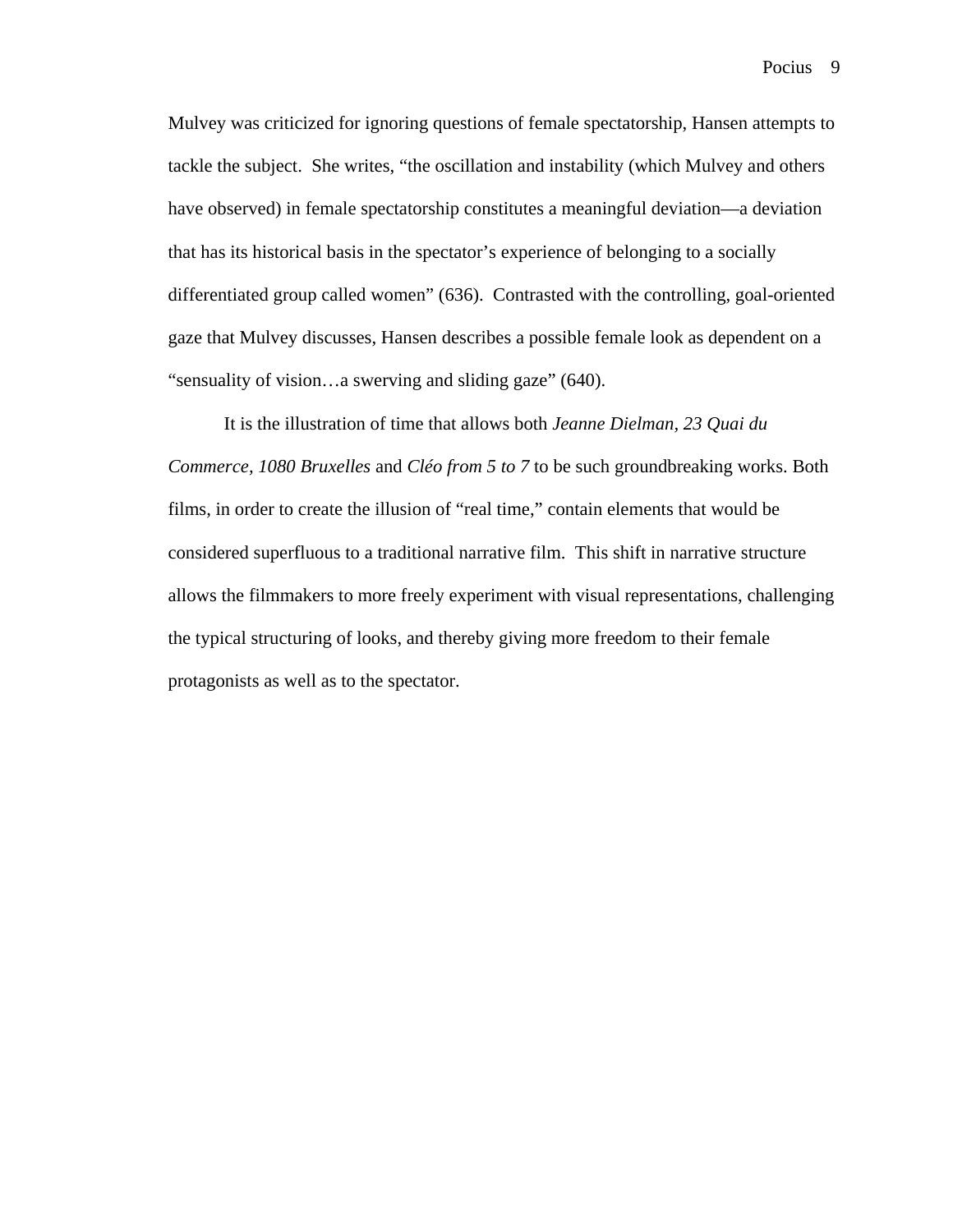### **Chapter 1**

# The Extraordinary in the Everyday: Time and the Female Quotidian in Chantal Akerman's *Jeanne Dielman, 23 Quai du Commerce, 1080 Bruxelles* (1975)

*"Le quotidien : ce qu'il y a de plus difficile à découvrir." -Maurice Blanchot*

*Jeanne Dielman, 23 Quai du Commerce, 1080 Bruxelles* tells the story of three days in the life of Jeanne, a widowed housewife and sex worker in Brussels. Through the use of long takes and minimal editing, filmmaker Chantal Akerman represents the mundanity of Jeanne's daily life largely in real time. In unedited, long takes we see Jeanne making meatloaf, washing the dishes, cleaning house, or having dinner with her son. The few temporal elisions that take place within the film occur when Jeanne sees her male clients. The film's slow pace and lack of camera movement or close-ups caused discomfort in some spectators—during various screenings of the film, spectators were known to have walked out before the movie's conclusion (Kinder 257). While the film was never destined for commercial success, it did receive a positive critical reception, with *Le Monde* declaring it as "the first masterpiece of the feminine in the history of cinema" (Haine 195).

While the subject matter of a lonely housewife driven to murder was certainly of great importance to the film's critical reception, Akerman has implied that she resents the film being solely labeled as feminist. In a 2009 interview with the New York Times, Akerman stated: "If I did the film now I don't know that it would be called feminist. It could have been done about a man, too." She later continued: "All those labels are a bit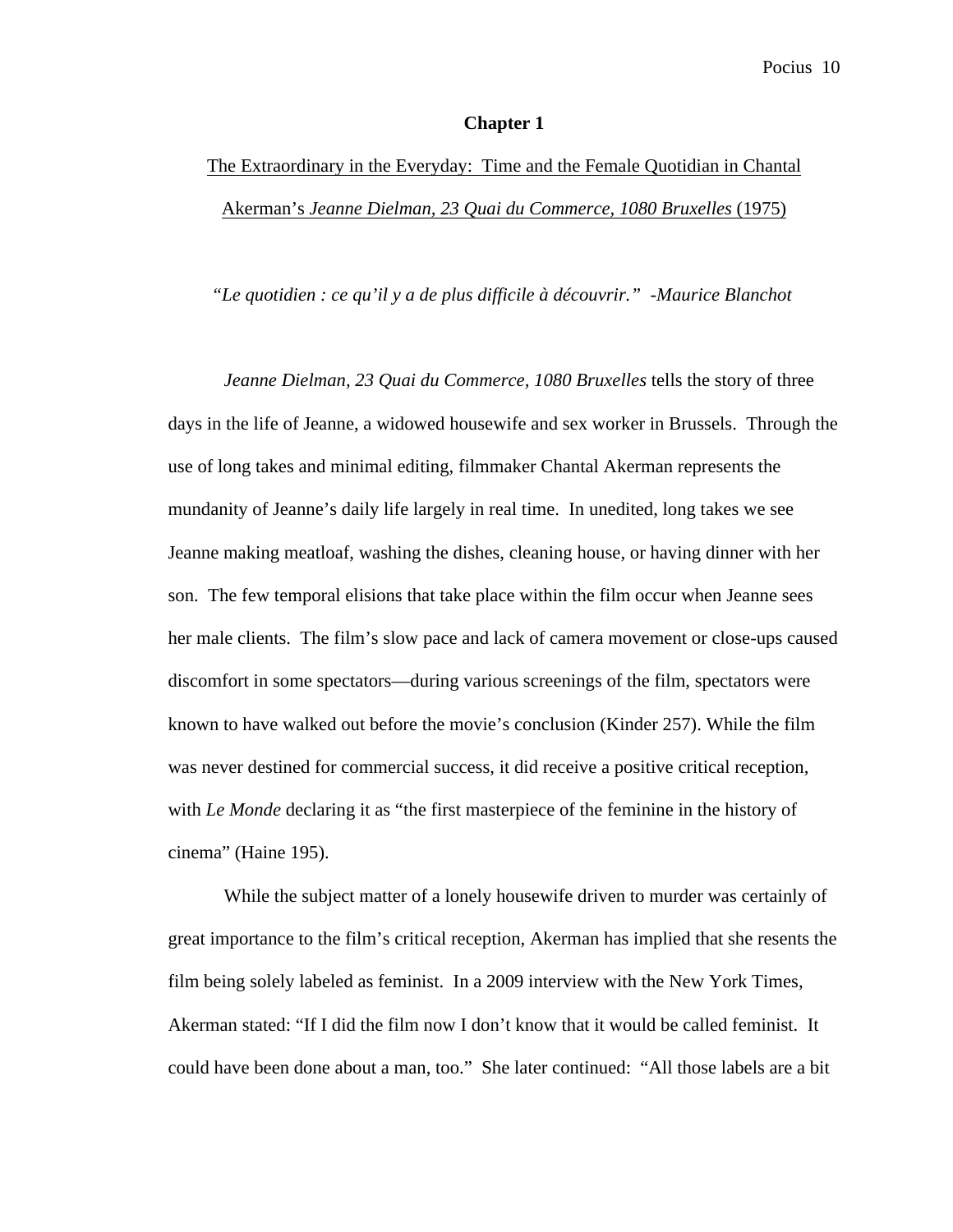annoying…to name something is a way to possess it. I think it makes the film smaller" (Lim AR12). For Akerman, temporality and spatiality were the most important elements involved in the making of her second feature. During a screening of her film at the Los Angeles film festival Filmex in 1977, she stated, "Before I went to New York, say in 1968, I thought Bergman and Fellini were the greatest film-makers. Not any more, because they are not dealing with time and space as the most important elements in film" (Kinder 249). *Jeanne Dielman* is without a doubt a feminist film, because it is also a film about time and space. Ultimately the way the film represents time is what allows it to achieve its status as a feminist work: *Jeanne Dielman* is a cinematic experience that alters the way in which the spectator is accustomed to viewing a film. The film's unusual representations of time and space allow it to transform all three forms of looking as identified by Laura Mulvey, and to create Deleuzian "time-images" that ultimately find power in the moments between the images, moments that are typically elided in the writing or editing process of a film.

### **Identification and Looking**

In her seminal article "Visual Pleasure and Narrative Cinema," Laura Mulvey identifies three looks that are present in the cinema: the look of the camera at the object that it records, the look of the audience toward the image, and the look that the characters exchange within the film (847). In mainstream cinema, spectator positioning is affected by the use of shot reverse shots: if we see a shot of a character looking, followed by a shot of what is being looked at, followed by a reaction shot, it is a way for the filmmaker to push the spectator into identification with the character looking. By sharing the gaze of a given character, the spectator feels a sense of identification with the character in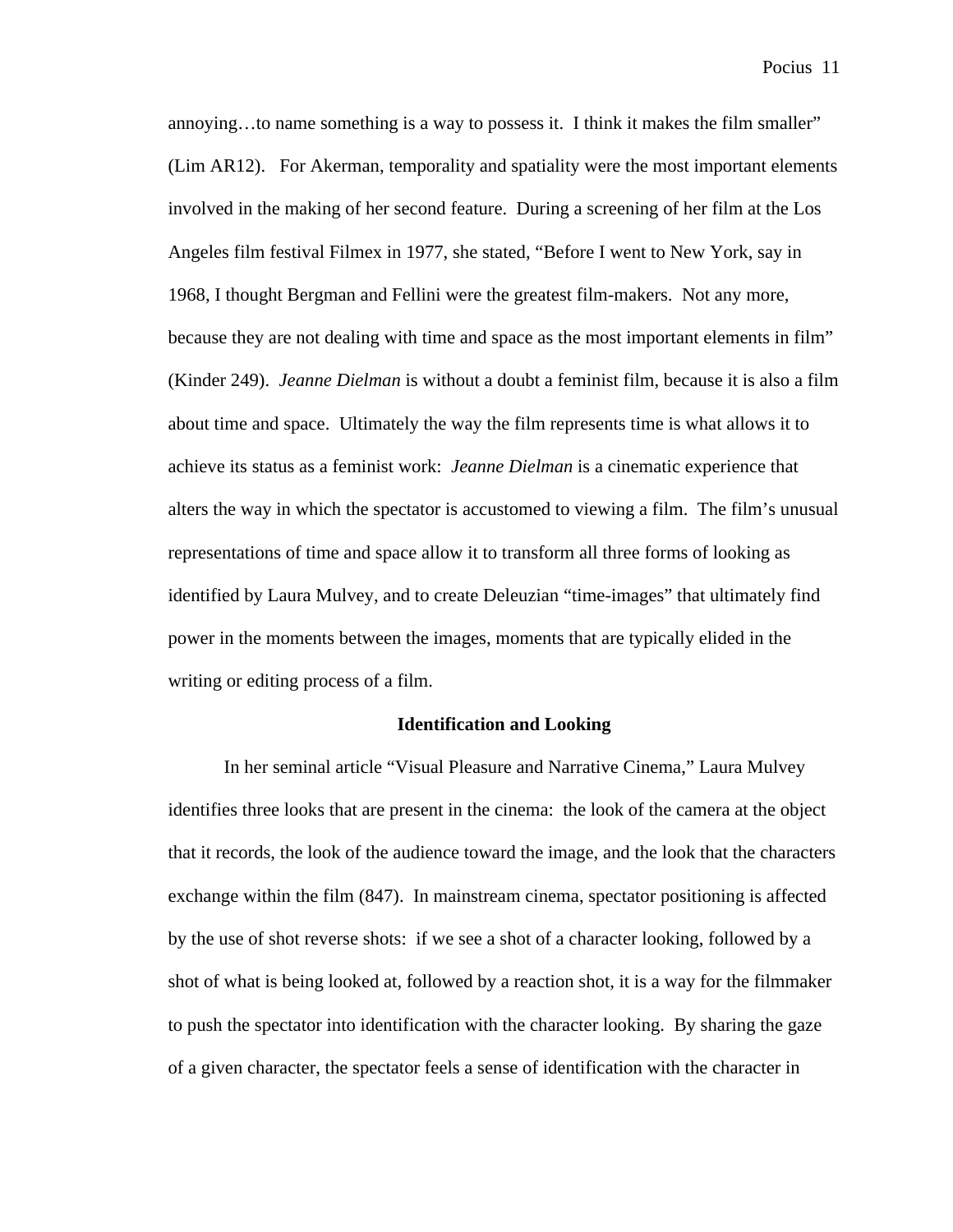question. Mulvey brings attention to the fact that in Classical Hollywood Cinema, it is typically the male character that has a controlling gaze, while the female character becomes a passive object to be looked at. Ultimately Mulvey calls for the destruction of pleasure, freeing of the look of the camera "into its materiality in time and space and the look of the audience into dialectics, passionate detachment" as the only way to avoid a cinema dominated by a male gaze ("Visual Pleasure" 847).

While Mulvey's article was hailed by many as an extremely important step for feminist film theory, others criticized Mulvey for ignoring female moviegoers through her use of the *male* third person singular in reference to the spectator (Mulvey "Afterthoughts" 122). For the purpose of this essay I am less interested in the gender of an individual spectator and more interested in the effect that the cinema has (with regards to identification) on an 'ideal spectator.' Christian Metz likens the identification that viewers experience in a cinema to a child's identification with himself as an object as discussed by Lacan in his description of the mirror stage. Metz states that the cinema is in many ways like a mirror, but "it differs from the mirror in one crucial aspect: it doesn't reflect an image of the spectator's own body" (Willemen 210). This difference causes the spectator to assume the role of an invisible subject, not necessarily identifying (in the psychoanalytic sense of the word) with the images on the screen, but rather with himself. "The spectator *identifies with himself*, with himself as a pure act of perception…as the condition of possibility of the perceived and hence as a kind of transcendental subject, which comes before every *there is*" (Metz 823). Although Metz also uses the male third person singular, the sex of the spectator does not change processes of identification since the viewer becomes a *transcendental subject*, at once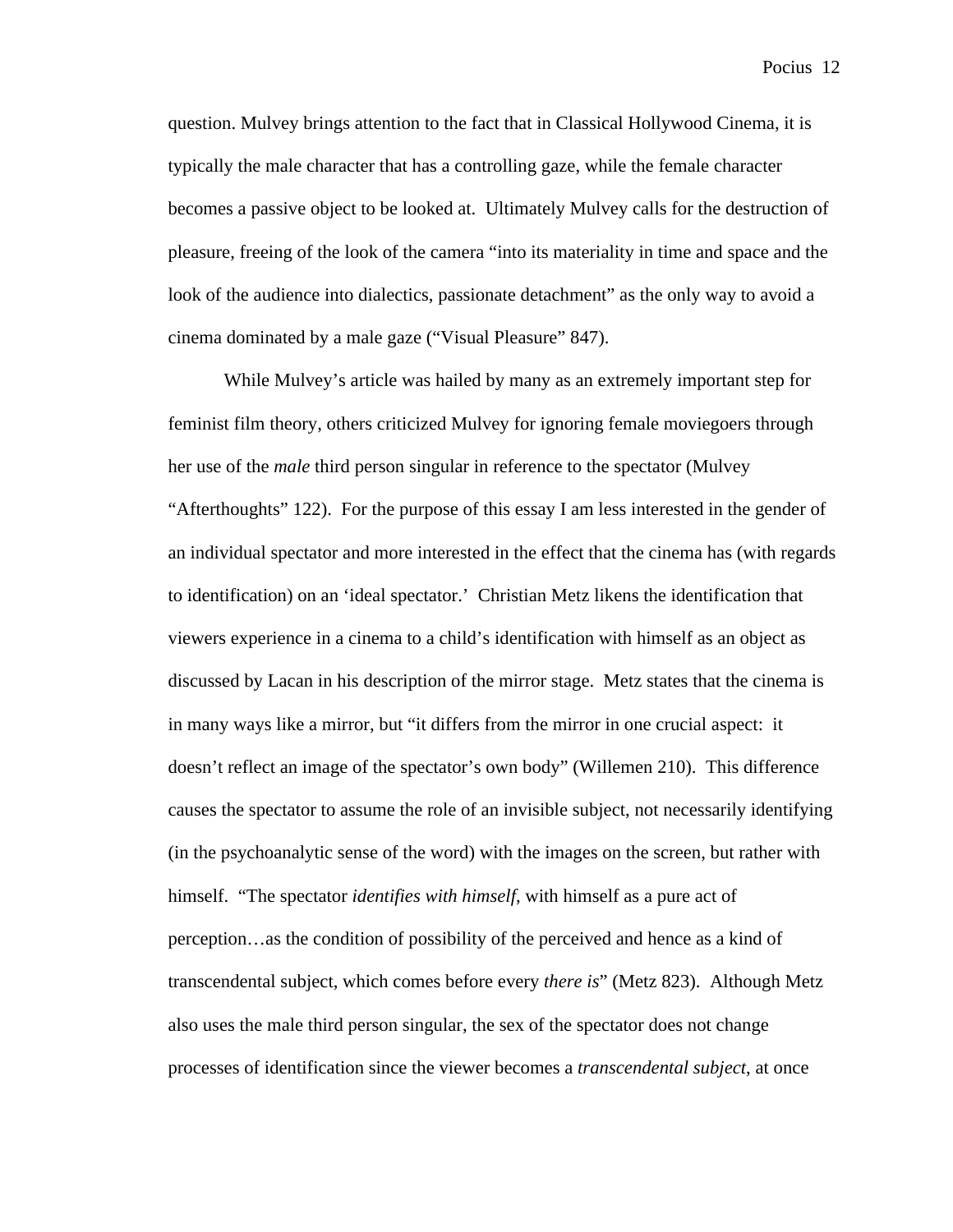identifying with himself as an act of perception and removed from himself as a specific individual. Jean-Louis Baudry likens the cinema to a dream state—the lights go out, we lose control over the images that are shown to us, and if we're lucky, we lose ourselves for a few hours. "The subject has always the choice to close his eyes, to withdraw from the spectacle, or to leave, but no more than in dream does he have means to act in any way upon the object of his perception, change his viewpoint as he would like" (Baudry 220). Due to the traditional structuring of looks established in Classical Hollywood Cinema, even a female spectator will identify with a male point of view. Mulvey notes in her article "Afterthoughts on 'Visual Pleasure and Narrative Cinema'" that at the time she wrote "Visual Pleasure," she was more interested "in the relationship between the image of woman on the screen and the 'masculinisation' of the spectator position, regardless of the actual sex (or possible deviance) of any real live movie-goer. In-built patterns of pleasure and identification impose masculinity as 'point of view'; a point of view which is also manifest in the general use of the masculine third person" (122).

Mulvey characterizes the male gaze as "active," while female characters are typically portrayed as passive objects to be looked at. The woman is image while the man is the bearer of the look. This pattern of active male looking, and passive female "to-be-looked-at-ness" has been engrained in traditional narrative cinema to such a point that even a female character in a film can take on an active male gaze. In the film *Magic Mike* (2012) by Stephen Soderbergh*,* for example, male characters' bodies are portrayed in a fragmented, objectified fashion while female characters take on the role of active lookers. This reversal of roles does not constitute a "female gaze," however, but rather a male gaze perpetrated (often to *comedic* effect) by a woman. Mary Ann Doane writes: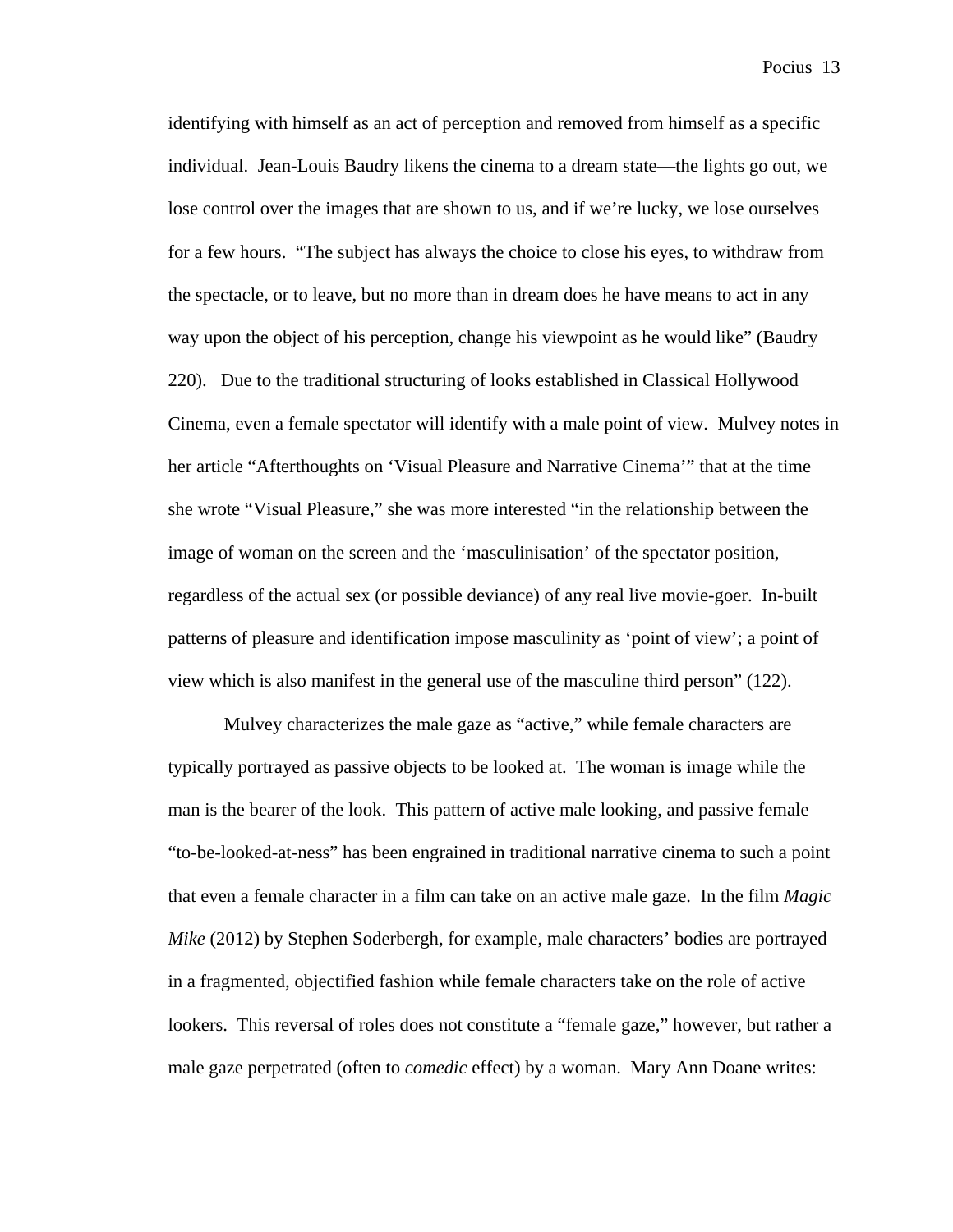Even if it is admitted that the woman is frequently the object of the voyeuristic or fetishistic gaze in the cinema, what is there to prevent her from reversing the relation and appropriating the gaze for her own pleasure? Precisely the fact that the reversal itself remains locked within the same logic. The male striptease, the gigolo—both inevitably signify the mechanism of reversal itself, constituting themselves as aberrations whose acknowledgment simply reinforces the dominant system of aligning sexual difference with a subject/object dichotomy. And an essential attribute of that dominant system is the matching of male subjectivity with the agency of the look (134).

At the time of the publication of Mulvey's "Visual Pleasure," film scholars such as Paul Willemen indicated that while Mulvey's depiction of classical narrative cinema was accurate, there was in actuality no way to change the system. Willemen writes: "Undoubtedly, the kind of voyeuristic pleasure which involves sadistic/fetishistic pleasure at the expense of an objectification of the image of women must be attacked and destroyed. But this does not mean that it is possible, or indeed, desirable, to expel these drives from the filmic process altogether, as such a move would simply abolish cinema itself" (213-214). Willemen's claims are somewhat exaggerated, as certain experimental films, including *Jeanne Dielman,* are able to destroy the subconscious voyeuristic tendencies of the filmgoer by foregrounding these tendencies. Instead of a voyeuristic pleasure in observing the titillating secrets of the film's titular character, the director of *Jeanne Dielman* creates an "unpleasure" for the viewer through her depiction of time and rendering of profilmic spaces.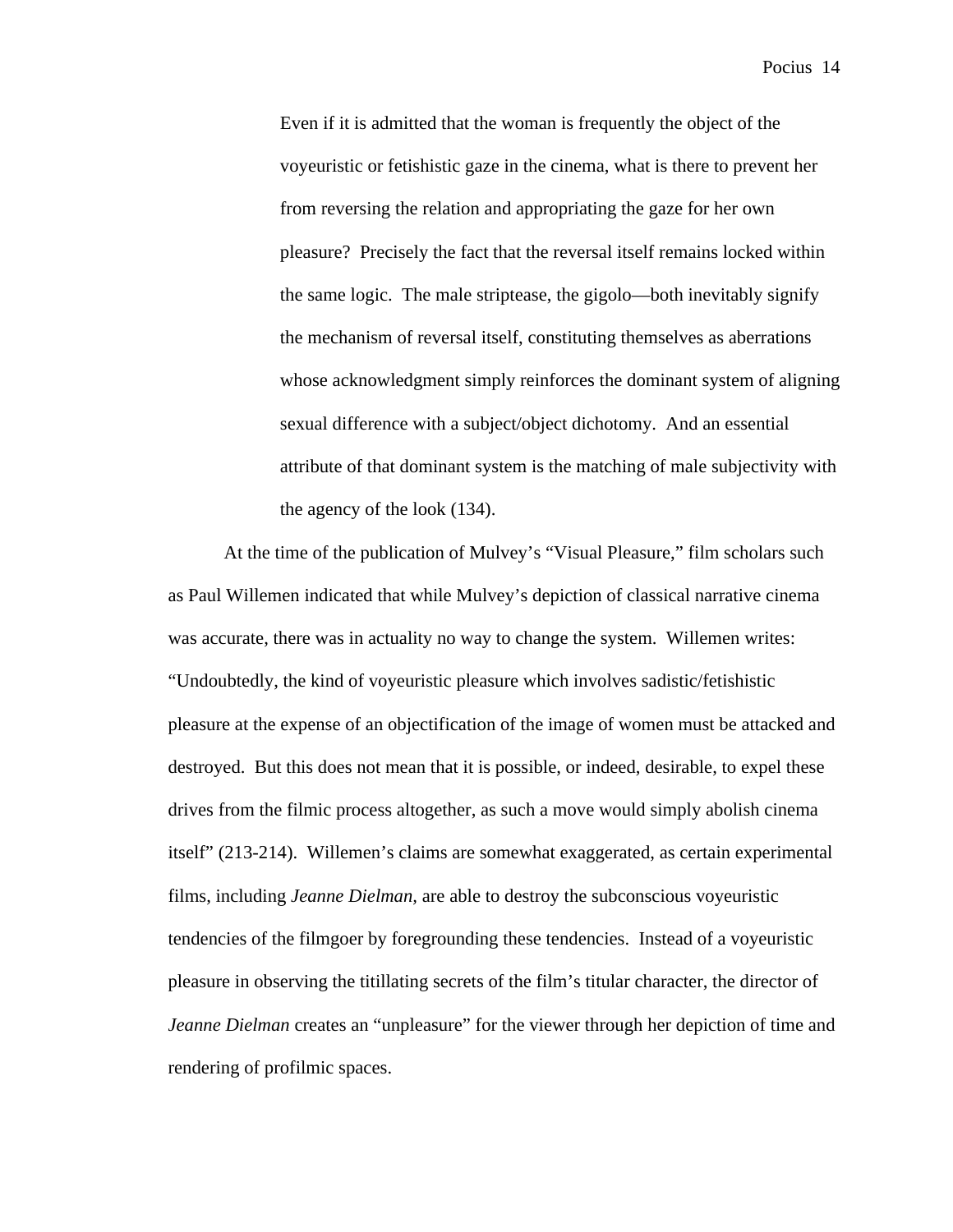#### **Time and the Female Quotidian**

Time is the most important aspect of cinema according to Chantal Akerman, and this is certainly the case for the director's second feature film. Through a combination of real-time and temporal ellipses, Akerman is able to structure the narrative of her film in an unorthodox fashion that ultimately brings attention to the inherent "falseness" of cinema. The tale of a lonely housewife and prostitute who is driven to commit murder is a story that could easily be portrayed in a Hollywood melodrama, and the drama of the story is one that brings attention to the fiction of this particular narrative, yet through the unusual depiction of time, *Jeanne Dielman* is able to focus on elements of the protagonist's life that bring a much more 'natural' or 'realistic' feel to the film—at least at first.

In order to better understand how *Jeanne Dielman* is able to challenge the traditional depiction of time in traditional narrative cinema, it is necessary to first understand how mainstream cinema depicts time. In his article "Classical Hollywood Cinema: Narrational Principles and Procedures," David Bordwell writes that a classical Hollywood film usually centers around a hero trying to achieve a goal, and that the dramatic duration of the film is defined as the time that it takes to achieve said goal (19). What is shown in the film is what is essential to the forwarding of the narrative, while any superfluous elements (characters eating, travelling from point A to point B, et cetera) are not depicted. "Classical narration reveals its discretion by posing as an *editorial*  intelligence that selects certain stretches of time for full-scale treatment (the scenes), pares down others a little, presents others in highly compressed fashion (the montage sequences), and simply scissors out events that are inconsequential" (Bordwell 23).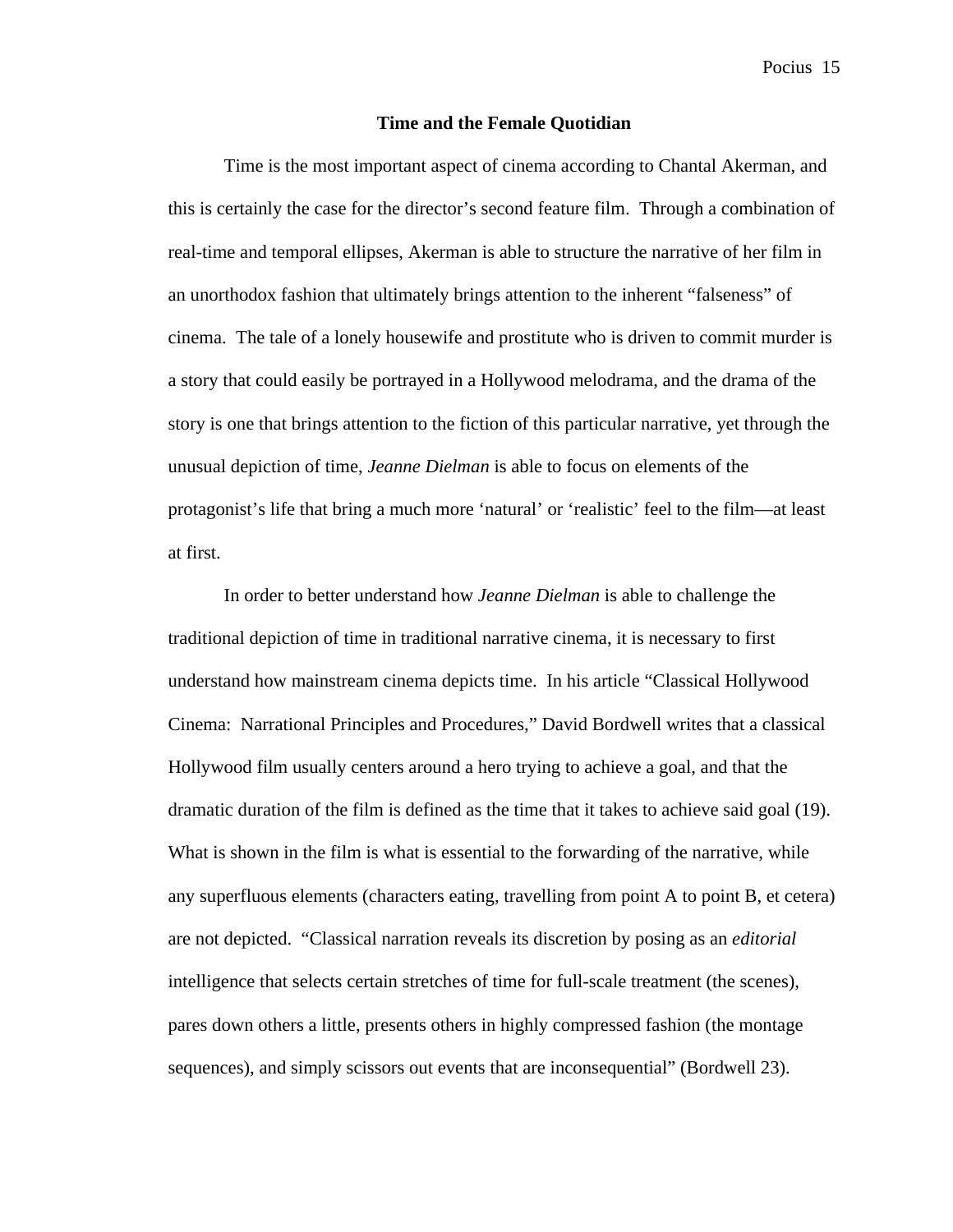*Jeanne Dielman* produces the opposite effect, removing scenes that would typically be vital to the forwarding of the narrative (the scenes where she sees her clients), while focusing on moments that would normally be deemed irrelevant. The film devotes the majority of its running time to the everyday routines of a typical housewife, bringing to light the female quotidian, which is glossed over in most Hollywood style films.

*Jeanne Dielman* at first feels like a film about the everywoman, about what dayto-day life looks like for the average middle-class woman in Europe. Jeanne as a character feels almost anonymous, as the viewer barely gets a sense of her emotional life or her interiority. She is a woman who could presumably stand in for all women, because her daily life as presented on screen is comparable to the lives of many women in midtwentieth century Belgium. In writing and directing the gestures in the film, Akerman was largely inspired by childhood memories of her mother and aunt during her childhood in Brussels. Although the activities that Jeanne carries out in the film seem almost universal in their banality, Akerman had an extremely precise vision of the way in which Delphine Seyrig was to perform Jeanne's gestures. As I will discuss later on, Jeanne is not necessarily a general stand-in or representation of what it means to be just any housewife: Seyrig's portrayal is decidedly more complex than a response to a simple desire to represent the 'average' woman on screen.

Witnessing the details with which Jeanne carries out her daily routine of cooking and cleaning may seem a rather dull concept, but by focusing on what would traditionally be elided from a narrative, the film is able to stifle the voyeuristic tendencies present in conventional cinema. Through this focus on the banal, Akerman creates an unpleasure that is satisfying in its own strange way. Marsha Kinder writes: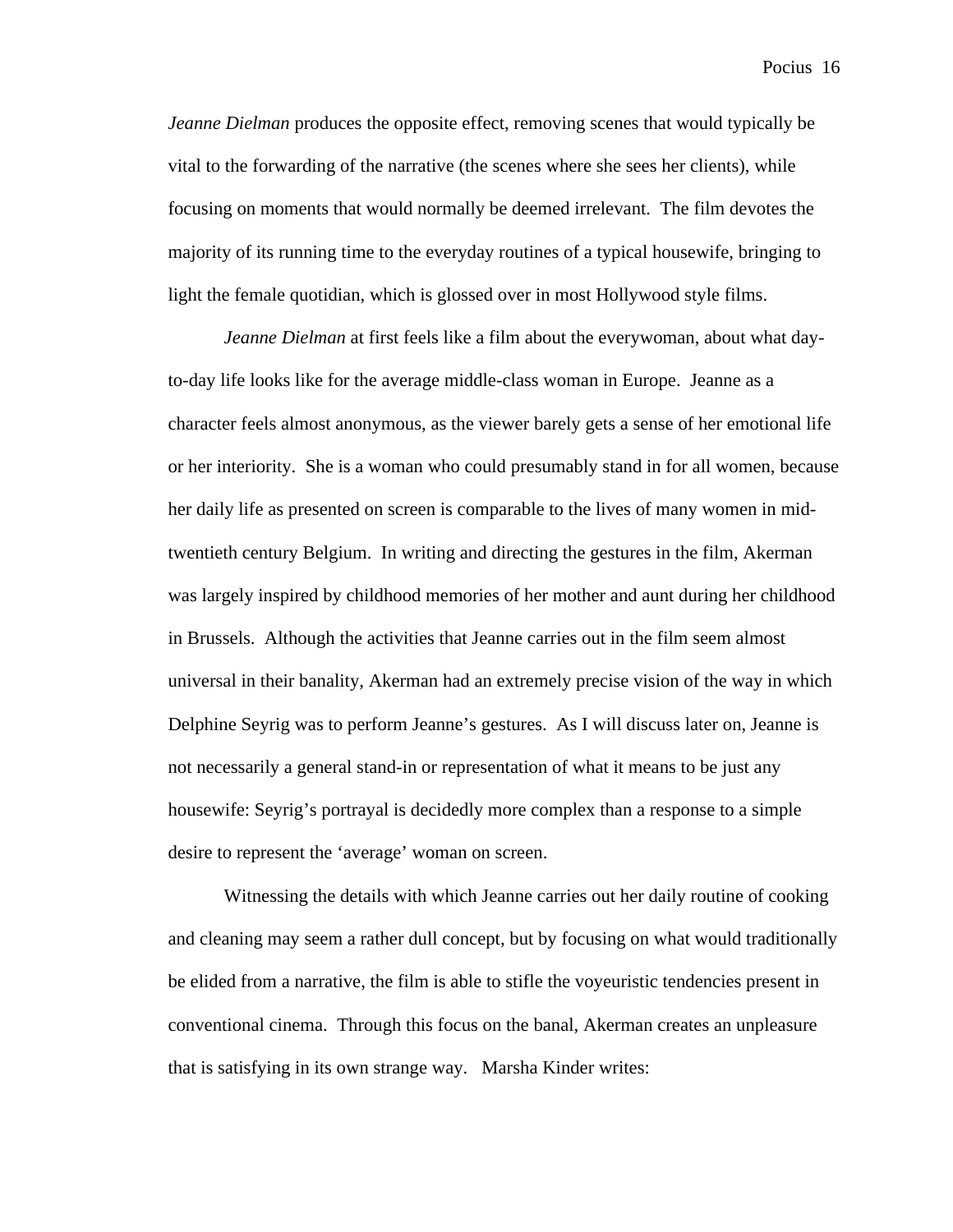We must adapt to [the film's] unconventional style by going through several stages. At first, the routines and rhythms seem strange, frustrating, or even comical. We wait for something dramatic to happen; we wonder when the pace will quicken or when the camera will move. Some people in the audience grow impatient and walk out…Those who remain begin to realize that the entire film will move at this slow pace, that it is establishing new conventions…Increasingly, we feel at home with the familiar shots and slow pace (257).

In *The Practice of Everyday Life Volume 2*, Luce Giard discusses the value that society accords household activities usually attributed to women, such as cooking and cleaning. Women in their daily activities are essentially invisible to society; the household work that they complete is not recognized culturally because "the upkeep of household goods and the maintenance of family bodies seem to fall outside the bounds of a valuable production" (Giard 156). Similarly, the cinema accords the everyday lives of women little cultural value. "Trapped in the passive roles defined by the culture, women perform actions that are considered boring and non-dramatic—except for having sex, giving birth, or going mad. In male-dominated action films, women are either passive sex objects or destructive sirens, victims or maniacs, mothers or whores" (Kinder 250). The fact that Akerman chooses to document the minutia of Jeanne's daily existence is unusual precisely because the activities she completes are not accorded any cultural value.

Seeing Jeanne complete these everyday tasks in long, unbroken takes allows the viewer to get a sense of the time, complexity, and dedication involved in running a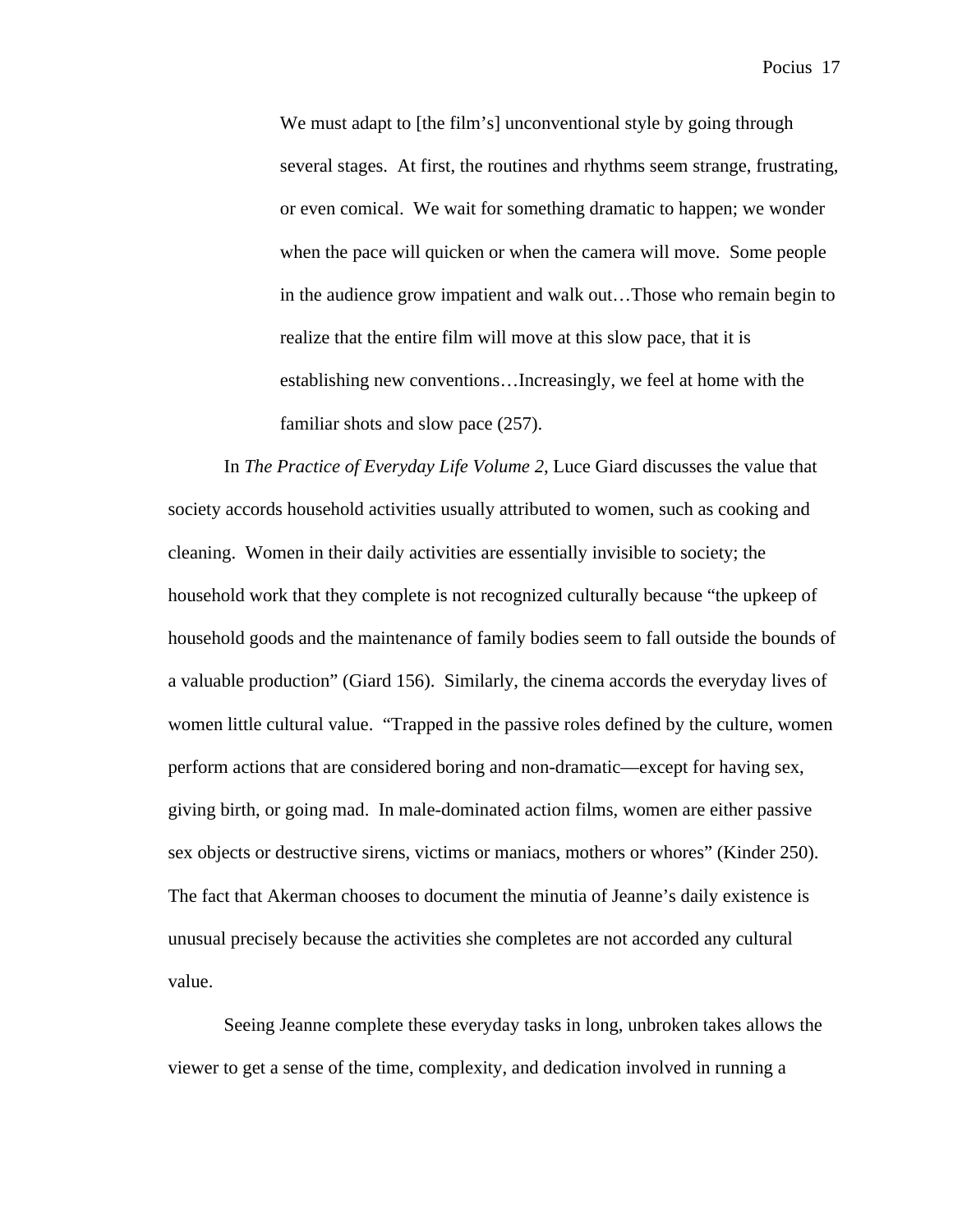household. This is taken for granted by Jeanne's son, for example, who barely looks up or says thank you when dinner is served or his shoes are shined. In a scene where Jeanne's neighbor (voiced by Chantal Akerman) comes to pick up her baby, she converses with Jeanne about the drama of her own daily routine, and the stress of deciding what to make for dinner. Hidden from view behind an open door, she delivers a lengthy monologue, recounting a trip to the butcher's where she could not decide what to order. After listening to the orders of other women and still not being able to make a decision, the woman ultimately orders what the woman in front of her has ordered—two pounds of veal. "It's a good two days' worth," she laments, "and none of us really like veal. So the kids turn up their noses once again…If only they didn't come home for lunch every day, but my husband says the food at school isn't good, and they're small for their age as it is. I tell you, if it were up to just me…". The monologue highlights to what extent women's work is both all consuming and underappreciated. Even Jeanne seems to be disinterested in her neighbor's story, which she can surely relate to on some level. The fact that the neighbor remains hidden from view emphasizes the degree to which these women remain isolated: despite their similarities, there is no sense of community between them. Giard writes:

> This women's work, without schedule or salary (except to be paid off through service to others), work without added value or productivity (men have more important things to calculate), work whose success is always experienced for a limited duration (the way a soufflé just out of the oven, balancing in a subtle equilibrium, in this glorious peak, is already wavering well before it finally collapses). Yes, women's work is slow and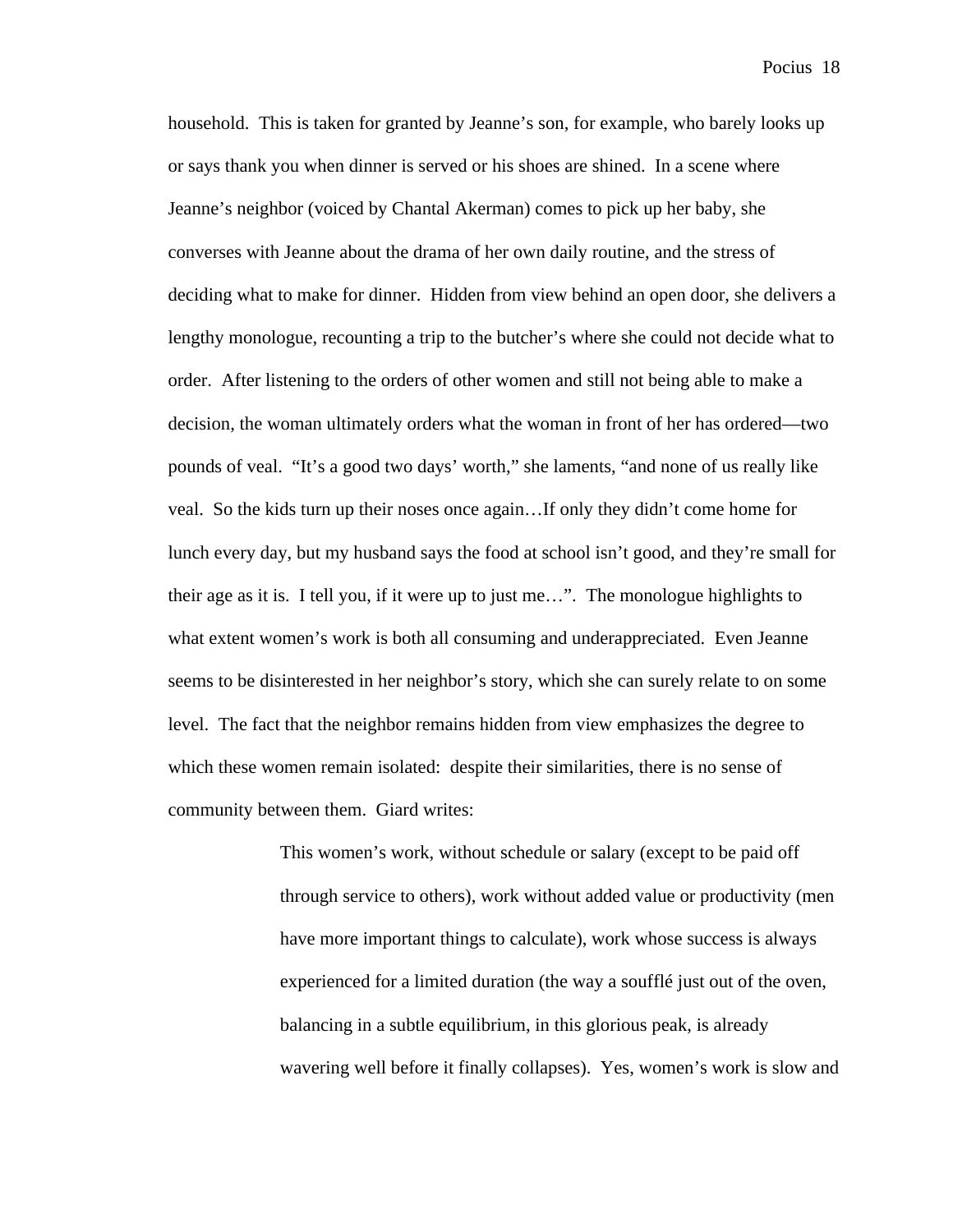interminable. Women are extremely patient and repeat the same gestures indefinitely (159).

The majority of Jeanne's time is spent cooking: going to the market, preparing meals, or planning what meals can be prepared with leftovers. The moments when Jeanne looks the most at peace during the film are the moments when she prepares dinner. The detail and precision with which she breads veal cutlets or forms a meatloaf expose the extent to which her life is dictated by precision and order. As will be discussed further on, an error Jeanne makes in her dinner preparations becomes the catalyst for her descent into madness. For Giard, culinary practices "situate themselves at the most rudimentary level, at the most necessary and the most unrespected level" (156). The only time that cooking is respected is when the quality of a meal exceeds the norm, an achievement typically relegated to great chefs who are, for the most part, male.

Giard points out the ways in which our actions are related to our identity, with cooking as a good example. "*Doing-cooking* is the medium for a basic, humble, and persistent practice that is repeated in time and space, rooted in the fabric of relationships to others and to one's self, marked by the 'family saga' and the history of each, bound to childhood memory just like rhythms and seasons" (157). While one may argue that actions are intrinsically related to a person's sense of self, most would agree that daily actions are not the only formative element of one's life or identity. It is safe to say that people have interests, thoughts, desires, that lie outside of their daily routine. For Jeanne, however, this is not the case. She is a woman whose only sense of identity appears to come from her daily chores, which she completes in an almost robotic fashion. Her life and activities are planned out to the minute. She wakes up, opens her bedroom window,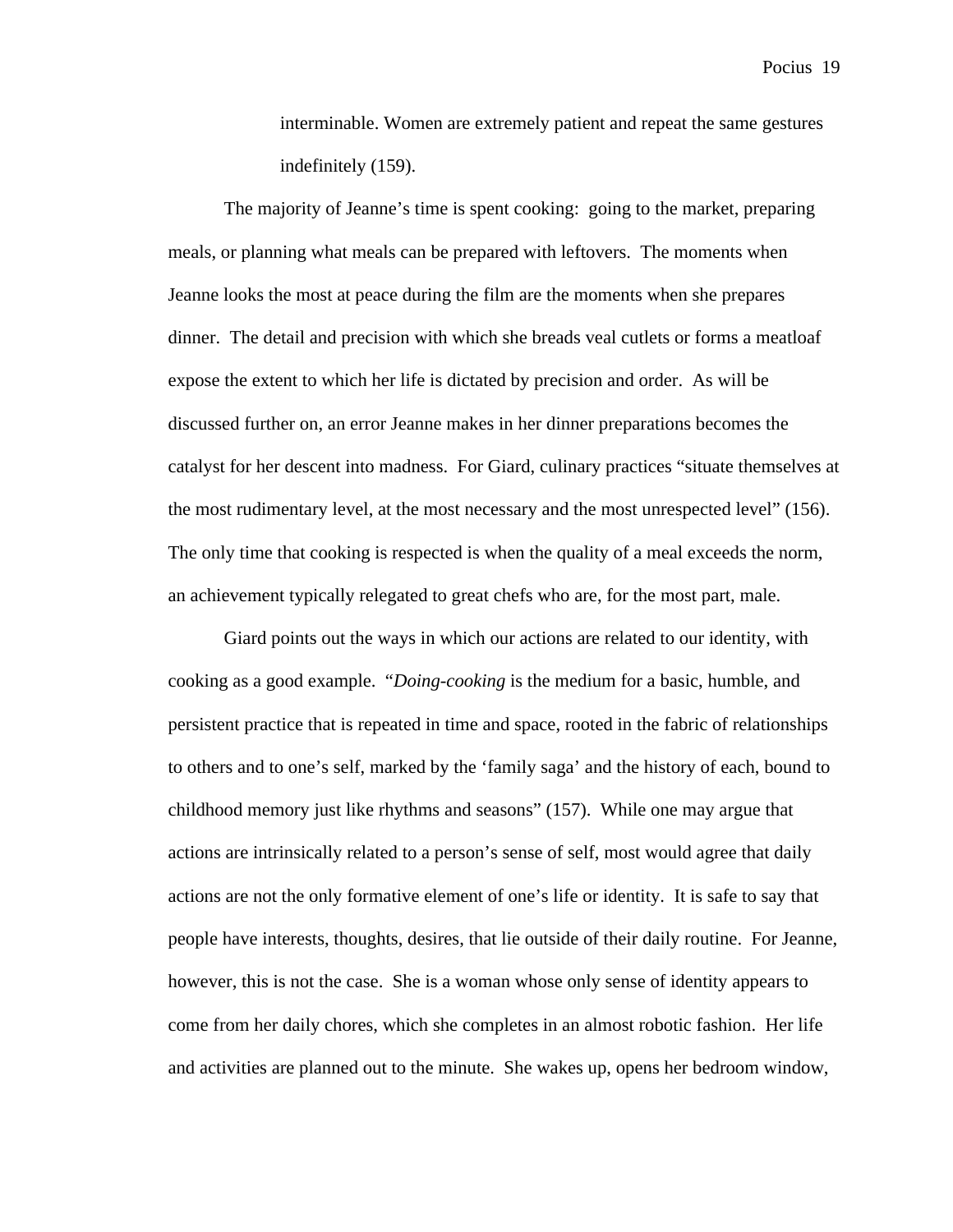puts on her robe, turns on the heater, makes coffee, shines her son's shoes, etc., always in the same order, taking up the same amount of time. Jeanne's routine is compromised on the second day, presumably following an orgasm she experiences during one of her client's visits. Surprised by her own unexpected reaction, Jeanne forgets to check on the potatoes before she takes her bath, and ultimately overcooks them. Instead of making the potatoes into purée as she could have done, Jeanne, ever the perfectionist, decides to start over from scratch. Unfortunately only one potato remains, so she must go to the store, and dinner is served late.

These subtle changes to Jeanne's daily routine, which would seem almost inconsequential in a more conventional narrative, take on a heightened level of significance, turning actions so ordinary as dropping a spoon or almost knocking over a bottle of milk into the stuff of melodrama. It is evident that Jeanne is a woman with certain obsessive-compulsive tendencies, as the execution of her routine in a certain way and following a certain timeline is of the utmost importance to her. When dinner is served late, Jeanne still feels the compulsion to fit in all of her typical after dinner activities, such as knitting, reading the paper and going for a walk with her son. Because the timing is off, however, she can only knit and read for a fraction of the time that she usually does, eventually preventing her from truly accomplishing anything. Her son asks if they can skip their after-dinner walk since they dined so late, but Jeanne refuses, perhaps on the grounds that if she restores order to her routine, everything will go as planned the following day. This is not the case, however, as Jeanne wakes up too early on the third day and her routine is further jeopardized.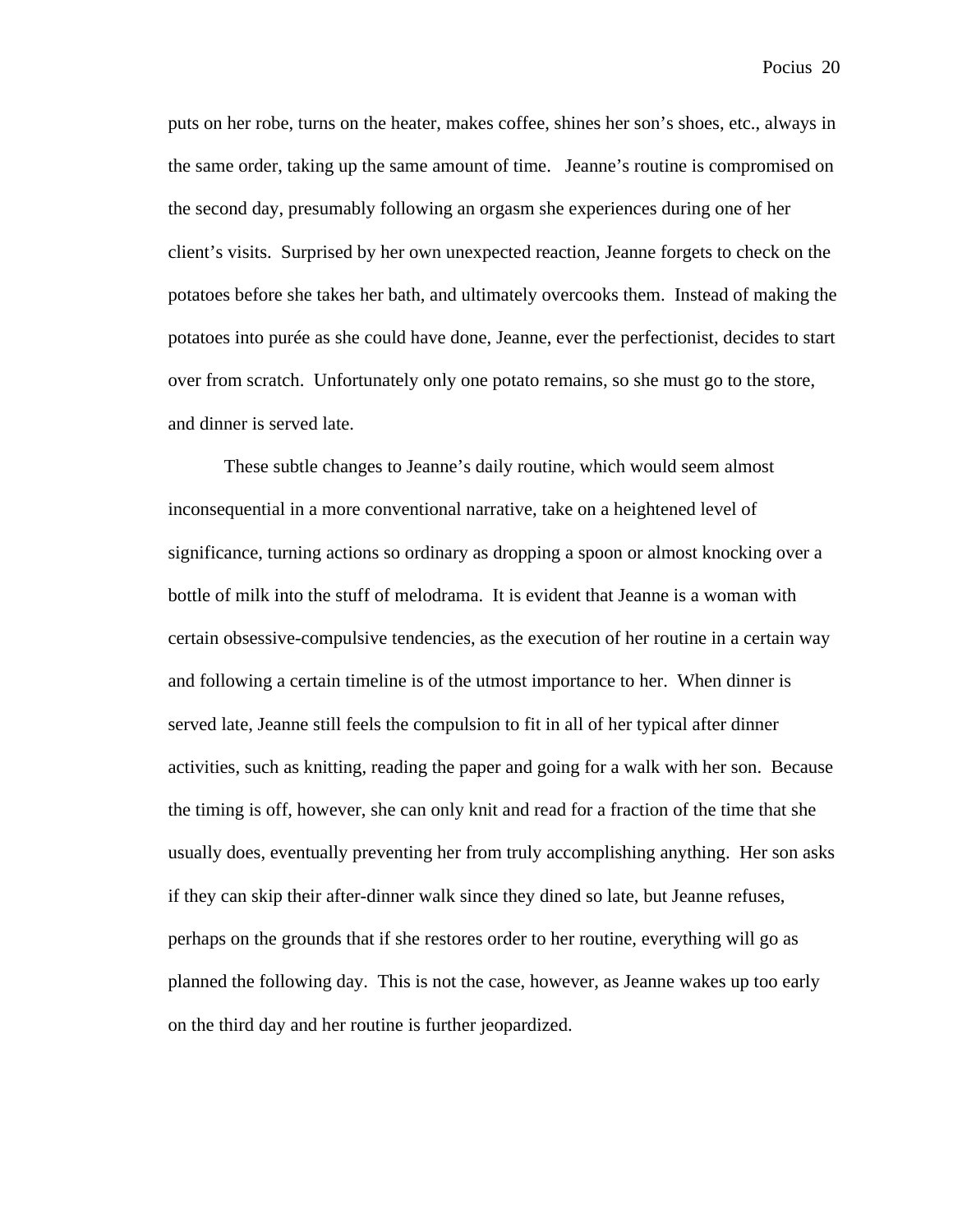During the portion of the film dedicated to the third day, the spectator becomes much more aware of the weight and feeling of time passing as Jeanne tries and fails to fill up her day. Kinder writes that the use of real time "accentuates the central problem of boredom: Jeanne is not terrified by 'Time's winged chariot,' but by the 'vast deserts of eternity' that threaten to engulf her" (251). As Jeanne loses control over her orderly routine, she also begins to lose herself. She repeatedly goes back into her bedroom to check the time, but to no avail: time still passes as it does on every other day and she cannot make it catch up to her. After having made a second pot of coffee Jeanne sits at the kitchen table in complete stillness for at least two minutes; suddenly she gets up, as if having remembered a chore, and goes to the balcony. She picks up a broom only to put it back down again: even a block of five minutes that is unplanned becomes terrifying to Jeanne. Later she sits down in a chair in the living room, but instead of relaxing as one might want to do after a day of work, she stares into space, as if trying to find another task to be accomplished. Seyrig's body language in this scene is incredible—Jeanne sits completely still, almost blending in with the furniture. It is as if we are witnessing another moment of empty space and dead time, except this time Jeanne is a part of it. Her routine is her life and her sense of self, so when things do not go as planned, panic and chaos ensue.

Akerman underlines Jeanne's discomfort with herself in a scene where Jeanne goes to her café for the second time. Usually Jeanne sits at a certain table and is served by a particular waitress. On the day when her timing is off, Jeanne arrives to find that not only is her usual server absent, but another woman is seated at her usual table. The camera is positioned in the same way as in the previous coffee shop scene, so as Jeanne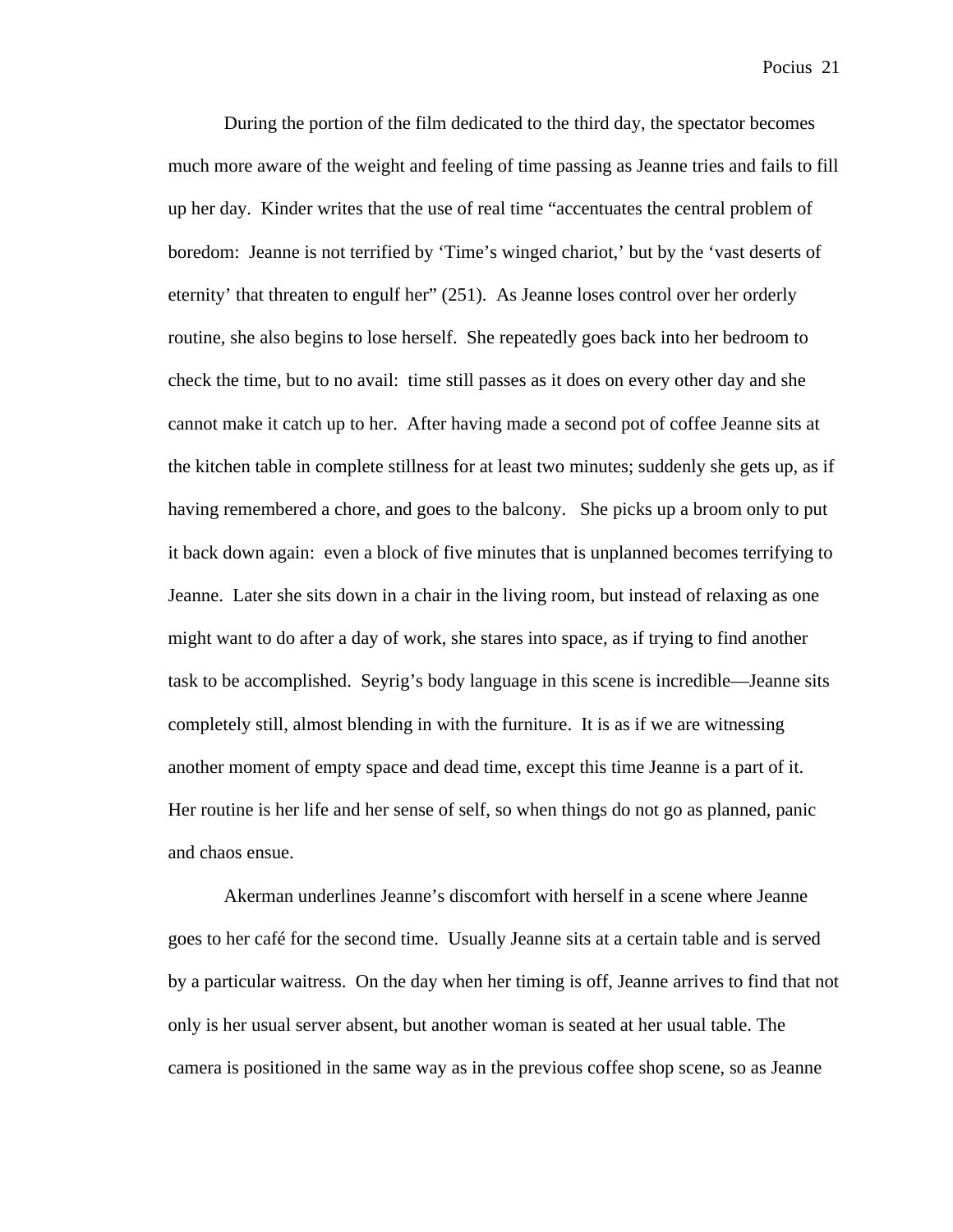sits at a neighboring table, she is no longer in the center of the frame, thereby emphasizing the disorder of the moment. Jeanne appears perturbed, and Akerman plays strongly on the differences between the two women. The woman in Jeanne's seat is reading, writing, and smoking while she drinks her coffee—she clearly has a sense of identity that goes beyond her stereotypical roles as a woman, whereas Jeanne appears not to know what to do with herself. Even her break from routine in the form of a relaxing coffee becomes another strict rule or action that must be carried out in a particular fashion. Jeanne is so accustomed to the interminable routine of being a housewife that the little time she has to herself becomes equally systematic and work-like.

The robotic manner in which Jeanne carries out her daily chores adds an element of foreboding to the film. Juliana Margulies is correct in referencing Freud's work on the uncanny with relation to the film, because Jeanne is practically automaton-like in her behavior. Her actions are carried out without emotion, in an almost mechanical fashion: upon first glance she appears to be emblematic of the typical housewife, but upon extended viewing it becomes clear that something is off. Freud references Jentsch when he writes: "a particularly favourable condition for awakening uncanny feelings is created when there is intellectual uncertainty whether an object is alive or not, and when an inanimate object becomes too much like an animate one" (Freud 835). In the case of Jeanne Dielman, Seyrig evokes an animate being that behaves more like an inanimate one through the monotone delivery of her dialogue, coupled with the almost automatized manner in which she carries out her actions. In the scenes where she sits in motionless silence she appears less like a person and more like a machine that has been turned off, almost blending in with her surroundings. This in large part prevents the spectator from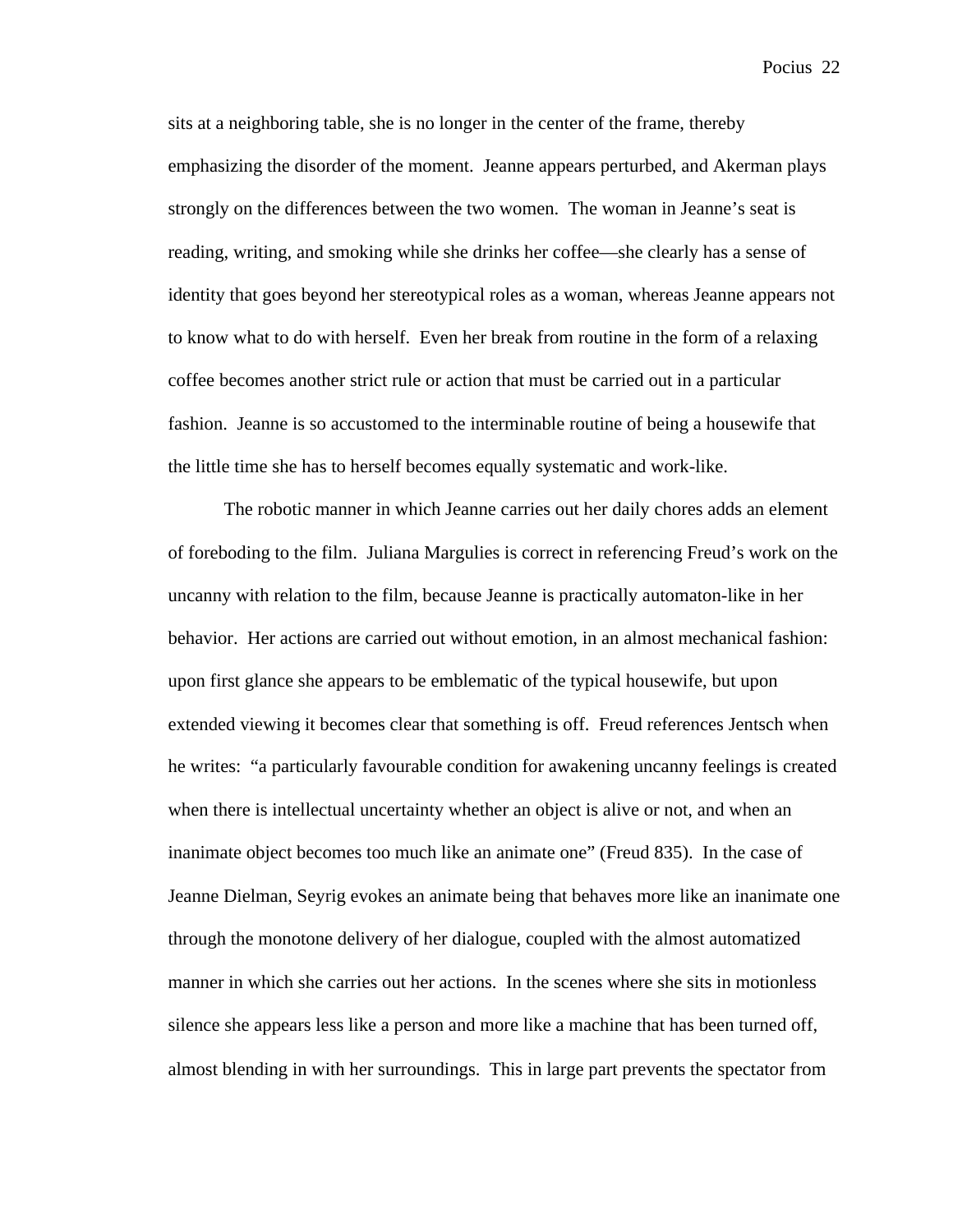identifying with Jeanne in the way one might be wont to do in a more mainstream narrative, but this uncanny or menacing aspect of the film is one of the elements that sustains the interest of the viewer. Jeanne at first seems like an "everywoman," but her unusual mannerisms arouse a curiosity in the spectator that would not be possible with just *any* woman.

A feminist critique of many Hollywood style films is that they "do not show 'real' women but only the stereotypical images of an ideologically laden '*femininity*'. This offers a female audience no opportunities for authentic recognition, but ample room for escape into fantasy via the identification with stereotypes. The effect is alienating rather than liberating" (Smelik 8). According to some feminist critics, the way to avoid this false identification with stereotypes in the cinema is to offer images of "real" women, in order to abolish the idealized fantasy of the feminine as portrayed in more traditional narrative cinema. While *Jeanne Dielman* at first appears to be an unglamorous portrayal of a "real" woman, carrying out her "real" day-to-day activities, as the film progresses, Jeanne and her actions feel less natural or realistic. The banality of her behavior becomes almost alarming. Jeanne appears less like a real flesh-and-blood woman and more like a nightmarish stereotype of what it means to be a 'real woman'. It is safe to assume that most women watching *Jeanne Dielman* would prefer not to identify with her.

### **Visual and Narrative Estrangement**

Identification is a problematic concept in cinema: empathizing with a character can be very satisfying, however the feelings of identification created through editing and framing can often be manipulative. Mulvey writes of the spectator's tendency to identify with the "active," male protagonist in a film, largely achieved through the use of shot-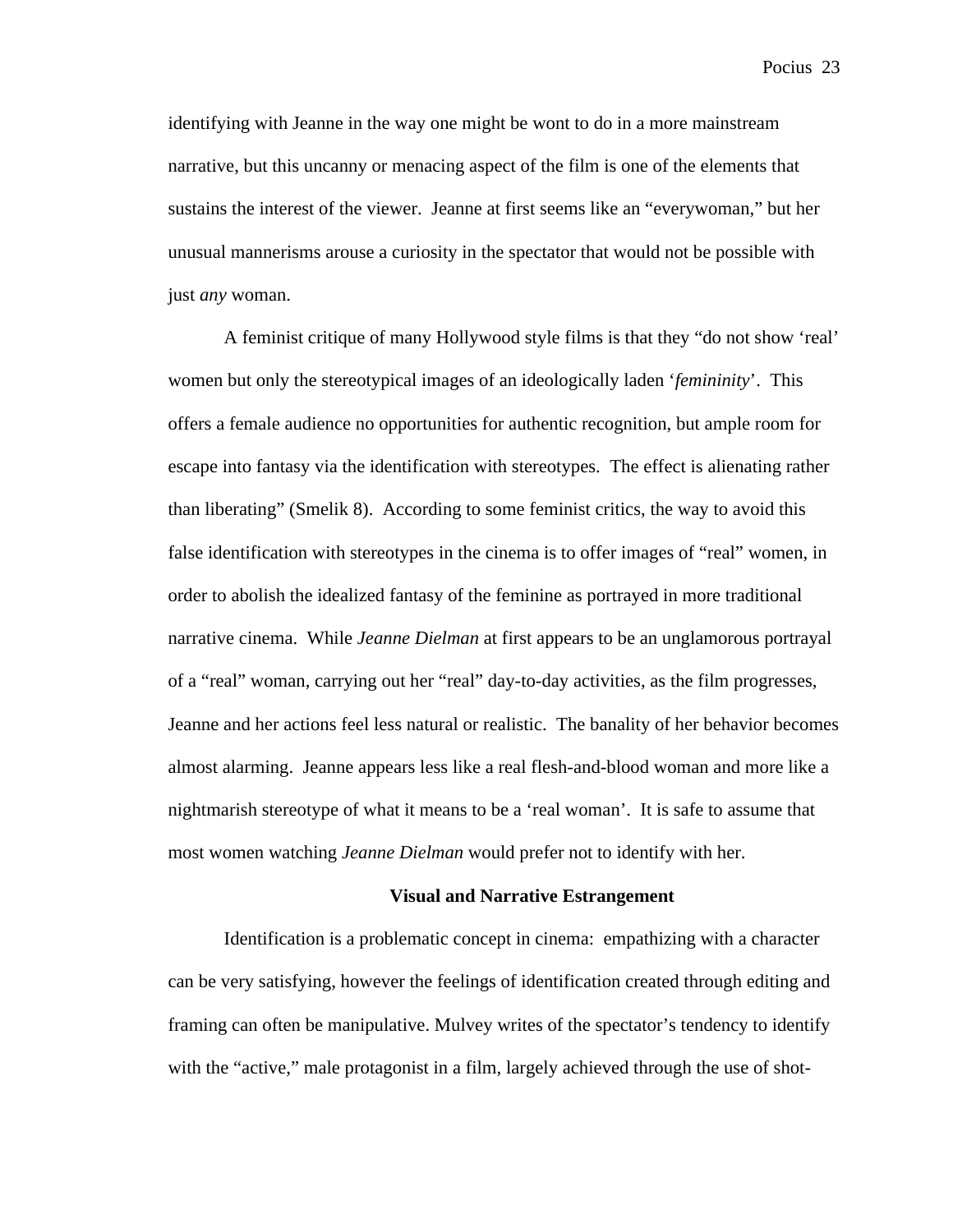reverse-shots. Although it is certainly possible to use the same structuring of looks to force a spectator into identification with a female character, as stated earlier, this reversal of roles does not necessarily change the male-dominated structuring of looks present in the cinema, and the masculinization of the spectator. In order to avoid the perpetuation of the 'masculine position' in cinema, Akerman prevents the spectator from identifying with her female protagonist (or any other character) both visually as well as from a narrative perspective. *Jeanne Dielman* is hyperreal in its depiction of time, while the acting tends to feel stiff in comparison with Hollywood-style cinema. The film contains little dialogue, and what dialogue exists is delivered in a flat and stilted fashion by the performers. When the characters speak, it is more in the style of a monologue than that of a conversation. This monotone method of performance is not due to the actors' lack of talent, however, but is rather an explicit choice on the part of the director. Akerman appears to be an advocate of the Brechtian school of thought that if a spectator is too immersed in the narrative, he or she will not be able to truly be affected or inspired by the art—when one is too involved in the story, it leaves little room for contemplation on the part of the spectator.

In Brecht's writings on theater, he calls for an acting style that produces a *Verfremdungseffekt*, sometimes translated as "estrangement effect," where actors perform "in such a way that the audience [is] hindered from simply identifying itself with the characters in the play" (91). This estrangement effect creates a distance between character and spectator, allowing the spectator the opportunity to make his or her own moral decisions with regards to the actions presented on stage. "The aim of this technique…[is] to make the spectator adopt an attitude of inquiry and criticism in his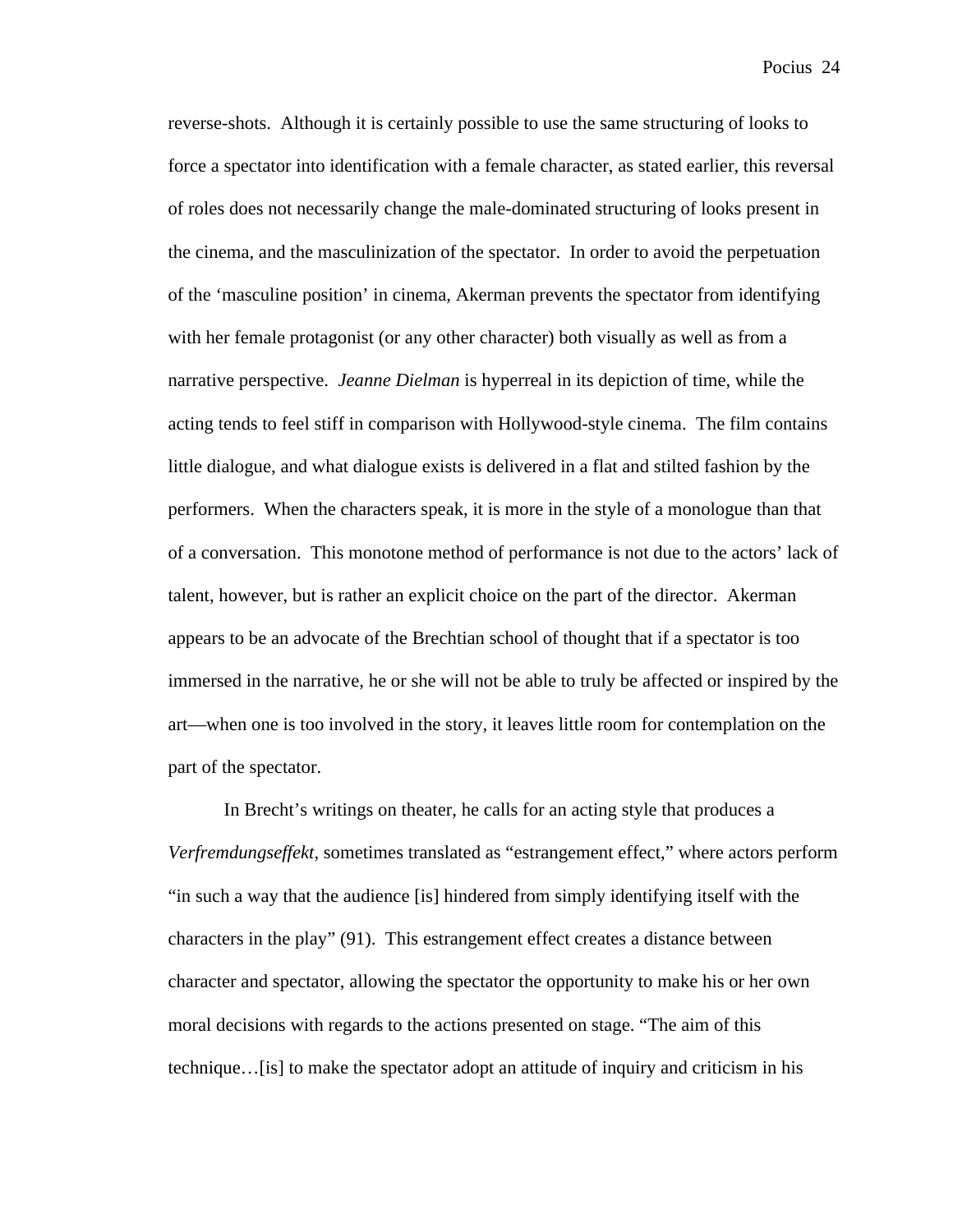approach to the incident" (Brecht 136). Delphine Seyrig's performance in *Jeanne Dielman* certainly creates a distance between her character and the spectator, something that was difficult for the actress to achieve. During the filming process*,* Seyrig attempted to make Jeanne relatable by adding more feeling to the delivery of her lines, and expressing emotions through her face (*Autour de Jeanne Dielman)*. Akerman strongly dissuaded Seyrig from creating a more emotional, empathetic character, asking the actress to slow down her actions, avoid any jerky motions, and remove much of the expression from her face. "What is Jeanne thinking about?" Seyrig asked during a rehearsal for a scene where Jeanne prepares veal. "She's thinking about her cutlets," Akerman replied (*Autour de Jeanne Dielman)*. While Seyrig was sometimes frustrated with the lack of room for creativity, Akerman's extremely specific vision for her actors' performances was ultimately successful. The lack of identification one feels with Jeanne not only underscores the feeling of alienation (one of the central themes of the film) but also creates an alternative kind of viewing experience. Instead of being absorbed in the film to the point of becoming a 'transcendental subject,' removed from oneself as an individual, the distancing of viewer from action allows the spectator more freedom for individual contemplation.

The visual composition of *Jeanne Dielman* also prevents the spectator from clearly identifying with a given character or perspective. The almost theatrical style of framing present in the film renders the spectator more conscious of the fact that he or she is watching a movie. As Metz writes, "the uncommon angle makes us more aware of what we had merely forgotten to some extent in its absence: an identification with the camera" (825-826). This realization of identification with the camera allows the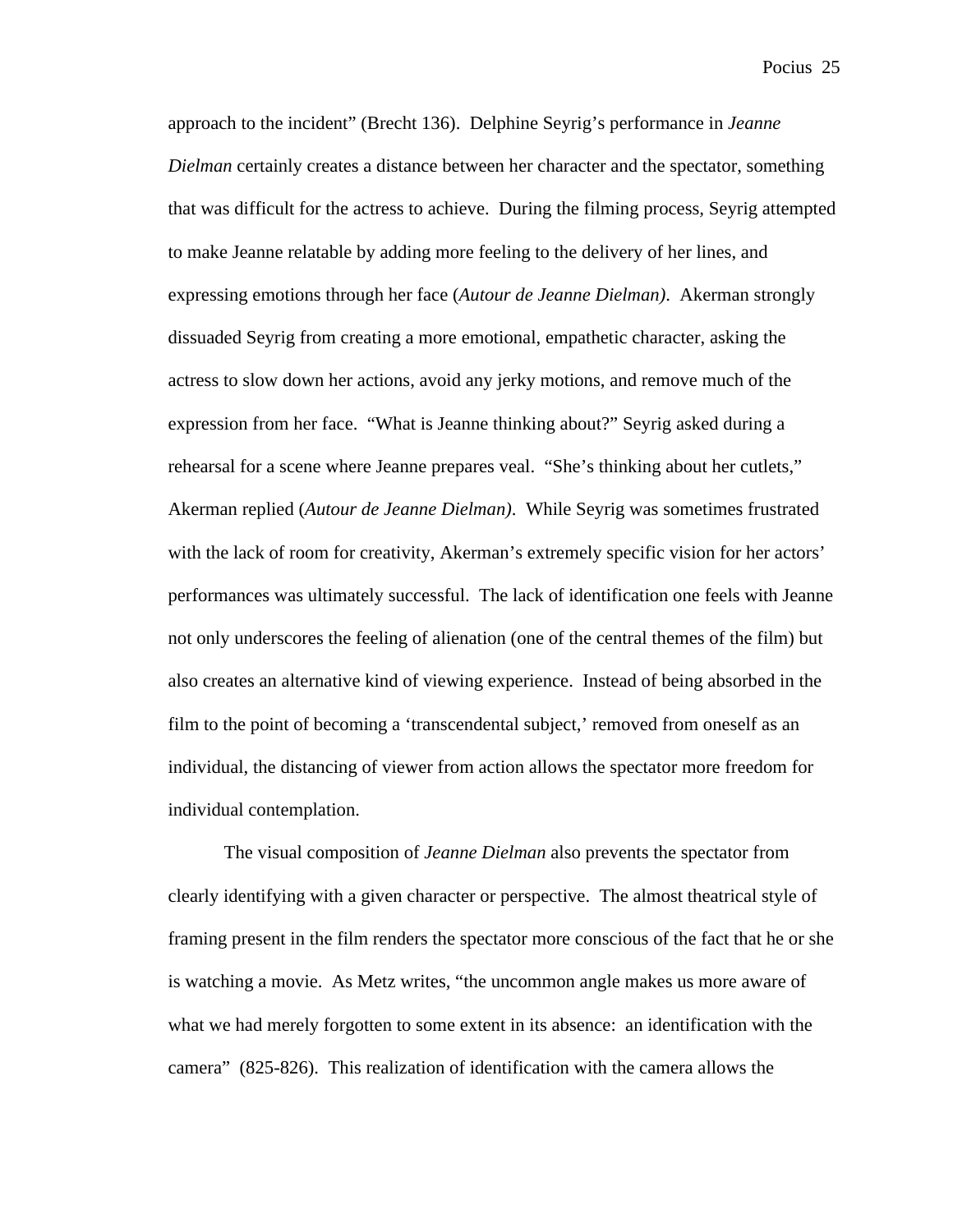spectator to become more conscious of his or her voyeurism—in this way the film is able to comment on and challenge the voyeuristic viewing pleasure that is the staple of traditional narrative cinema. Akerman's framing and editing techniques highlight the spaces in the film in a way that is unusual. There are many scenes where Jeanne leaves the room, but the camera does not: shots that linger on these empty spaces are another way for Akerman to more accurately depict time, and to avoid forcing the spectator into identification with a particular point of view.

Zain Jamshaid writes that *Jeanne Dielman* is a film about duration:

It provides us (in very much a Deleuzian sense) with images that are concerned with movement and the passing of time itself. Simply put, the film is not simply concerned with shedding light on the monotonous drudgery that women subsumed within a patriarchal system frequently endure on a daily basis. It is also concerned with giving us a sense of time as it is lived by such women; its character's anxieties are not contained within the film. They reach out to the spectator as well (4).

These images that focus on the passing of time could be considered 'time-images' in the way that Deleuze imagines the term. Deleuze distinguishes between the movementimage and the time-image in cinema, stating that a movement-image links time to action (for example, montage) and is a less direct image of time, whereas a time-image does not necessarily relate time to action. Time-images are pure opsigns and sonsigns according to Deleuze: "A purely optical and sound situation does not extend into action, any more than it is induced by an action. It makes us grasp, it is supposed to make us grasp, something intolerable and unbearable...it is a matter of something too powerful, or too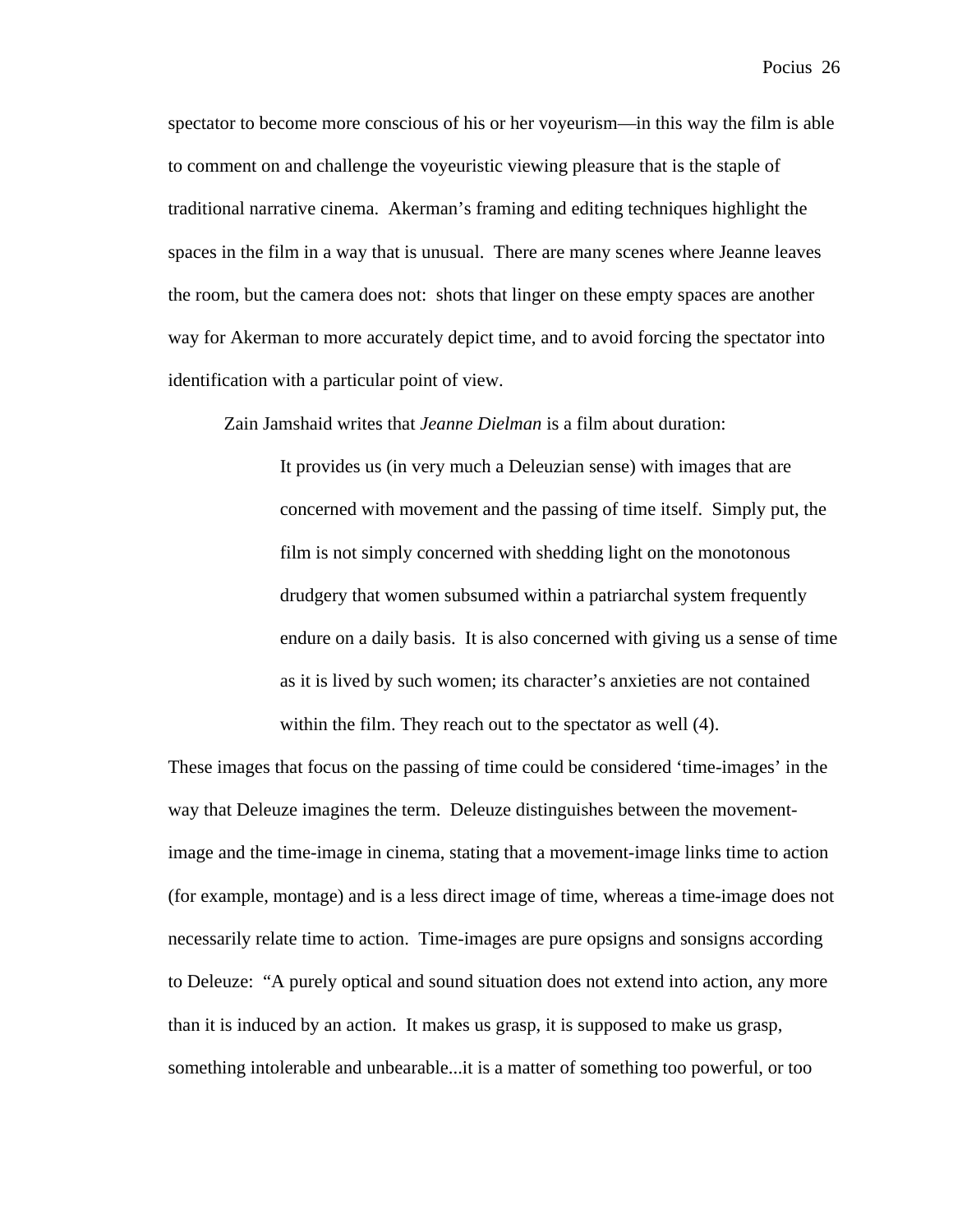unjust, but sometimes also too beautiful, and which henceforth outstrips our sensorymotor capacities" (*Cinema 1* 18).

Pure optical and sound situations may contain two poles, for example: real and imaginary, physical and mental, objective and subjective. Deleuze speaks of the two poles coming into continual contact with the creation of opsigns and sonsigns, and that the coalescence of the two poles ultimately tend "towards a point of indiscernibility (and not of confusion)" (*Cinema 2* 9). An example of the poles of objective and subjective coming together to a point of indiscernibility occurs in *Jeanne Dielman* through the creation of a 'free indirect subjective,' loosely based on the idea of free indirect discourse in literature. The free indirect subjective describes an image that is somewhat removed from the characters in the film, but that serves as more than just a simple establishing shot (Vitale). It is an image that is neither completely objective nor subjective because in these moments the spectator is not aligned with the gaze of a character (who may even be absent), and since the images do nothing to directly forward the narrative, it is not necessarily the gaze of a narrator. "We can see images in the cinema which claim to be objective or subjective—but here something else is at stake: it is a case of going beyond the subjective and the objective towards a pure Form which sets itself up as an autonomous vision of the content" (*Cinema 1* 74). This 'autonomous vision' is effected through an awareness, on the part of the viewer, of the camera's presence. Deleuze cites Pasolini's example of an 'insistent' or 'obsessive' framing, "which makes the camera await the entry of a character into the frame, wait for him to do and say something and then exit, while it continues to frame the space which has once again become empty, once more leaving the scene to its pure and absolute signification as scene" (*Cinema 1* 74).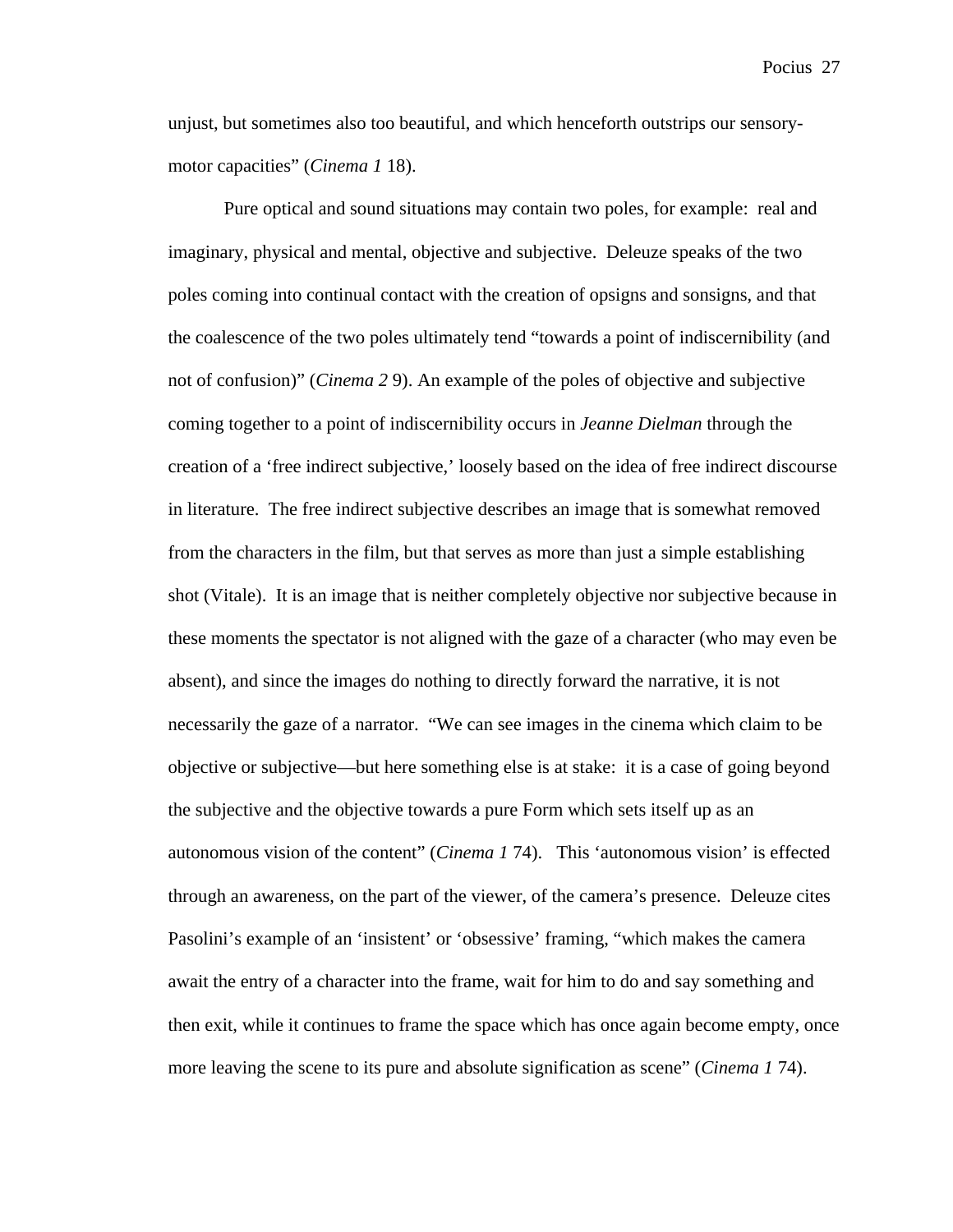This framing technique is put to use in *Jeanne Dielman* in virtually every scene, as Jeanne is shown entering and exiting a room before the film cuts to another scene where Jeanne will enter a room again. This 'camera-consciousness,' as Deleuze terms it, not only allows for a Brechtian estrangement of spectator from action, but also provides the opportunity for a pure and direct image of time to be represented through this free indirect subjective.

Time-images in *Jeanne Dielman* are particularly evident in the moments between scenes, when Jeanne leaves a room but the camera does not. In these moments the camera lingers on the still 'empty' space, bringing a certain life to the inanimate objects that occupy various rooms. The unoccupied spaces in *Jeanne Dielman* are good examples of pure opsigns and sonsigns—they are not related to action or narrative, but they allow the filmmaker to provide a sense that time is passing. In an analysis of certain neo-realist tendencies, Deleuze describes how "objects and settings [*milieux*] take on an autonomous, material reality which gives them an importance in themselves" (*Cinema 2* 4). This same effect is achieved in *Jeanne Dielman*: through the representation of vacant rooms, various objects take on a significance that they would not normally have if a character were occupying the same space. In the first scene of the second day, Jeanne turns off a light and exits her bedroom after having buttoned her robe, but the camera lingers. This moment of solitude offers a certain feeling of freedom on the part of the spectator—the opportunity to explore a space without action. A curtain blowing in the wind may take on an air of melancholy that it would not have in a moment that is concerned purely with action and the forwarding of the narrative.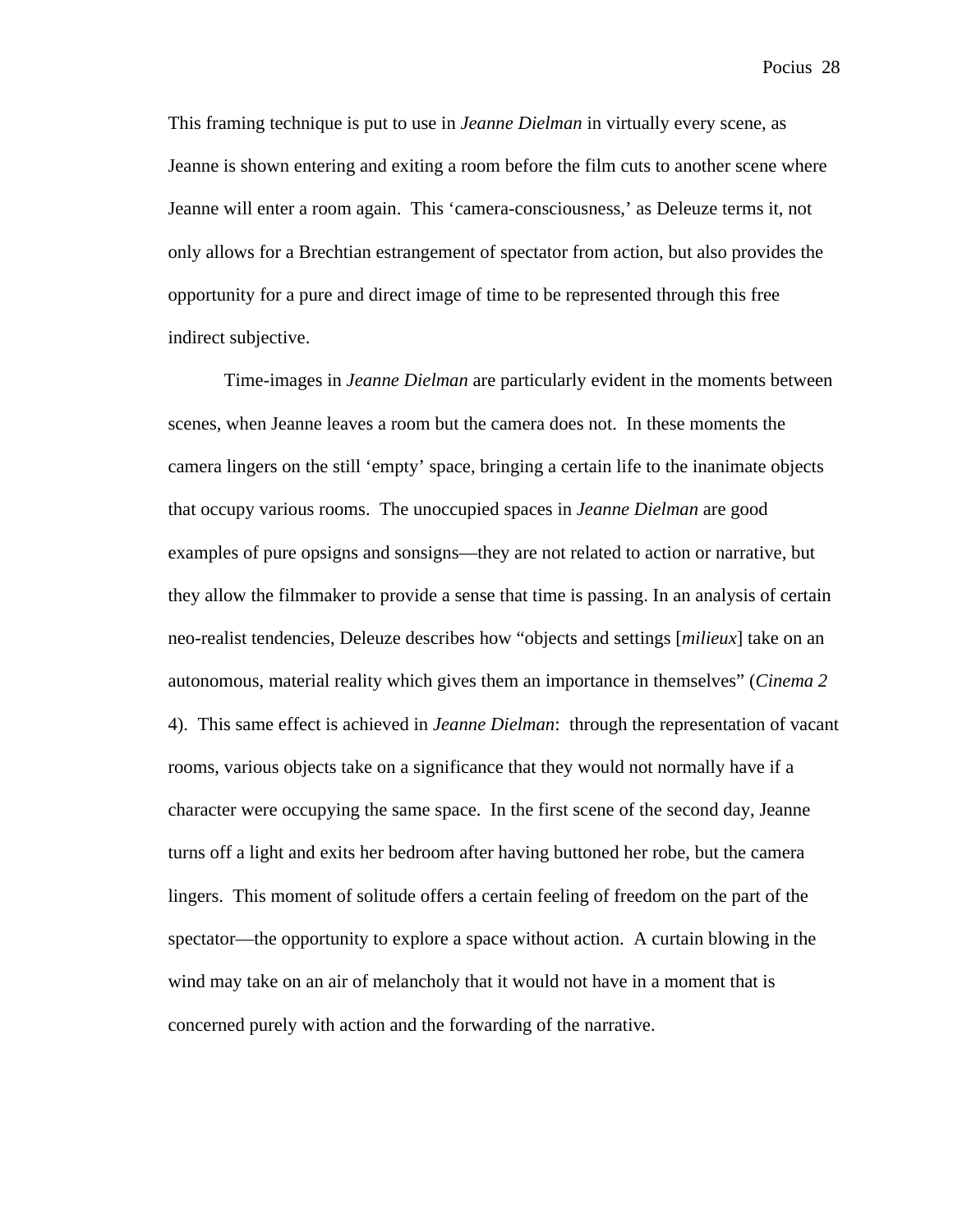These images do not simply portray empty spaces, but rather Deleuzian still lifes. Empty spaces are focused on the absence of a possible content, while still lifes focus on the presence of objects (Deleuze, *Cinema 2* 16). When Jeanne leaves her living room for example, one becomes aware of the presence of the furniture that fills the room, of the fact that these objects continue existing in time even when the protagonist is absent. These images allow the viewer to become more conscious of duration. Deleuze writes: "The still life is time, for everything that changes is in time, but time does not itself change, it could itself change only in another time, indefinitely. At the point where the cinematographic image most directly confronts the photo, it also becomes most radically distinct from it". He continues, referencing Ozu's extended takes of objects such as a bicycle or a vase: "Ozu's still lifes endure, have a duration, over ten seconds of the vase: this duration of the vase is precisely the representation of that which endures, through the succession of changing states" (*Cinema 2* 17). In *Jeanne Dielman,* the lingering shots of unoccupied space are representations of time, but sometimes objects take on a more explicit meaning, as when Jeanne forgets to put the lid back on the tureen on the second day—this image marks the first moment in the gradual destruction of Jeanne's obsessively ordered routine.

To further illustrate my point, I would like to analyze a sequence near the end of the film where Jeanne is confronted with extra time in her day that she doesn't know how to fill. The sequence is a lengthy 18 minutes, and charts the moments between when Jeanne finishes prepping dinner and before her neighbor arrives with the baby. Jeanne typically finishes eating lunch when the baby is dropped off, and during the time she watches the baby she also begins preparing dinner. On the third day when she wakes too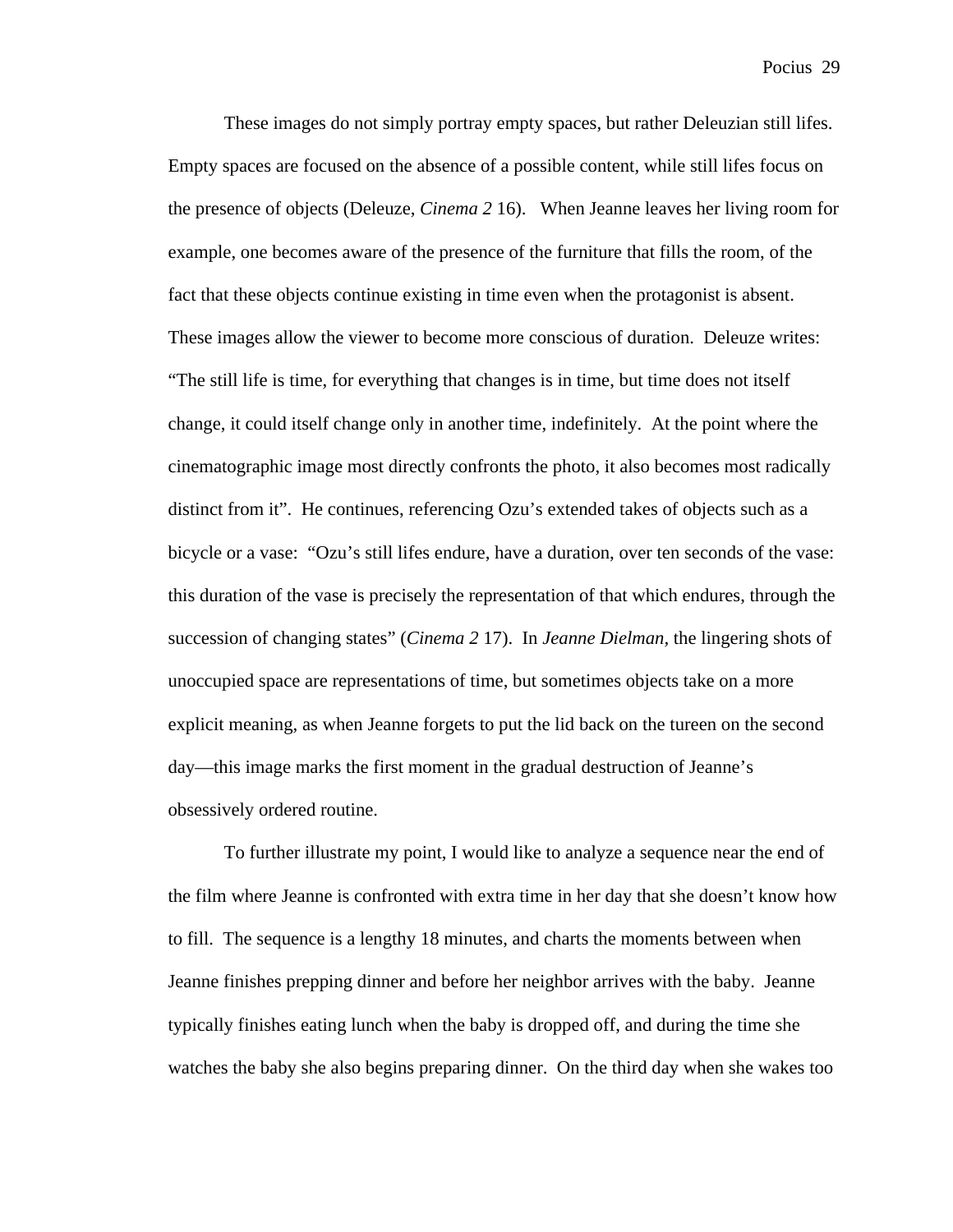early, her timing is disrupted: she finishes dinner preparations too early, leaving her with extra time before the baby arrives. This sequence is a turning point in the film; the viewer become conscious of the extent to which Jeanne's life is dictated by a precise timing.

The sequence opens with a long shot down an empty hallway that ends with the door to Jeanne's bedroom. Jeanne enters the frame, opening the door to her room and pausing once she enters: it is not explicitly clear to the viewer, who does not have a good view, but Jeanne is checking the clock that sits on her bedside table. The fact that the central action of this shot (looking at the clock) is hidden from the viewer manifests the "camera-consciousness" that is inherent to the film. The confusion on the part of the spectator brings awareness to the presence of the camera, and to the artifice of cinema in general. It also prevents the spectator from more clearly identifying with Jeanne—we have no close-ups to indicate what Jeanne is looking at or what her state of mind might be at this moment. It is only from the slow progression of the scene that the viewer is able to piece things together and realize to what extent Jeanne's routine is out of order. Following the shot of Jeanne entering her bedroom to check the time, we cut to a long shot of Jeanne sitting down at her kitchen table. In complete silence, and motionless, she remains seated for exactly one minute *to the second*. *Jeanne Dielman* contains no nondiegetic music, but in Jeanne's silent stillness, the rising and falling electric hum of the refrigerator become almost like its own musical score—adding a feeling of menace and discomfort to an already tense moment.

Throughout the sequence, Jeanne completes a series of activities that do not fit in with her ordinary routine. Although Jeanne retains her placid facial expression, her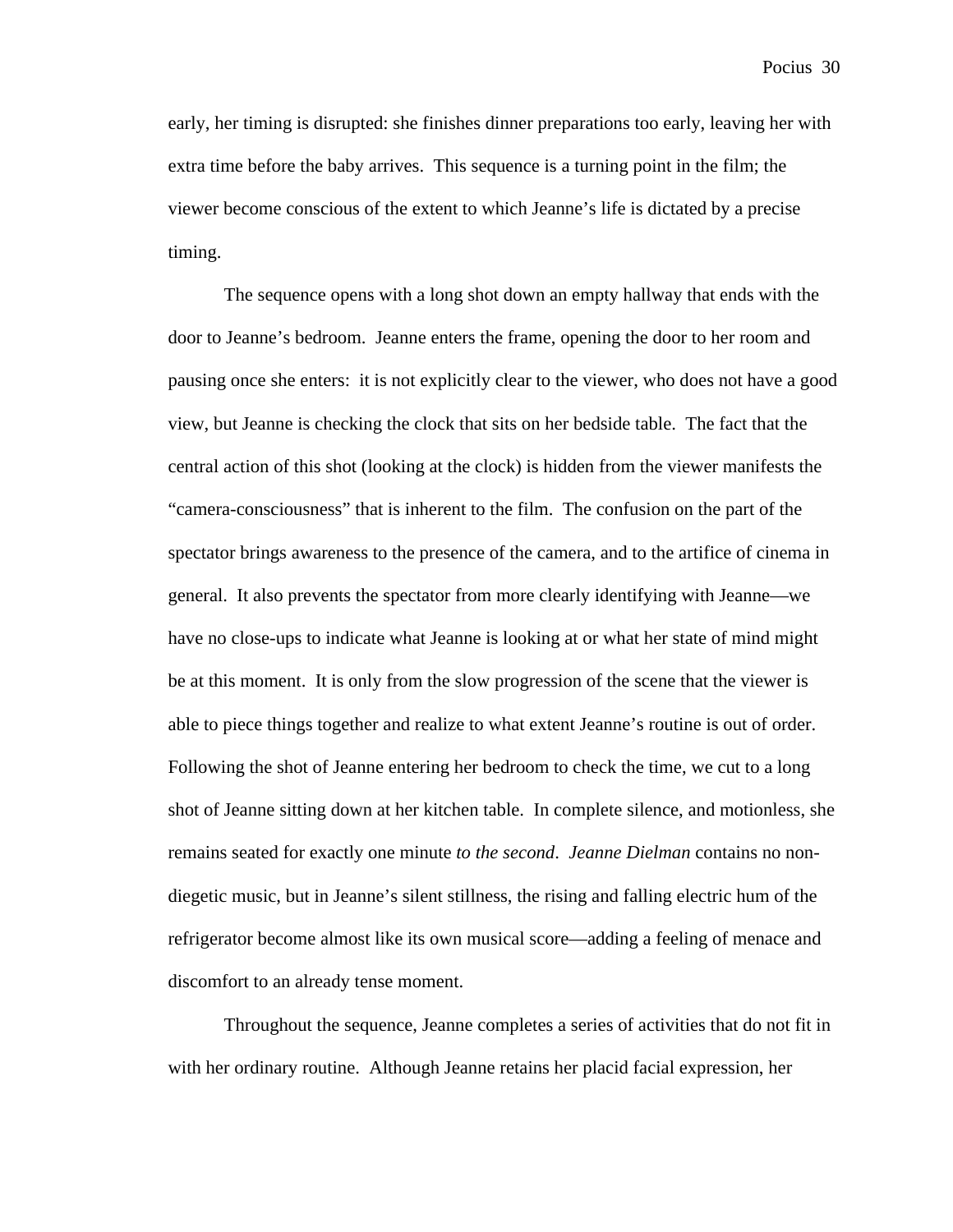increasingly rapid breathing betrays her sense of anxiety as she tries and fails to find ways to fill her time. After remaining seated for one minute, Jeanne gets up, walks out onto the balcony, picks up a broom and then puts it back, as if remembering that she had already finished sweeping. She reenters the kitchen and serves herself a cup of coffee, perhaps in an imitation of relaxation. Unsatisfied with the coffee's taste, she empties and washes the cup before testing the milk and the coffee again, at which point she starts to make a pot again from scratch. In this lengthy scene, which is only comprised of three shots, Jeanne enters and exits the frame multiple times, usually to fetch a glass or a coffee filter to place on the table. Each time she exits, we are presented with still lifes that are slowly altered as Jeanne moves or adds objects to the table:



2:35:07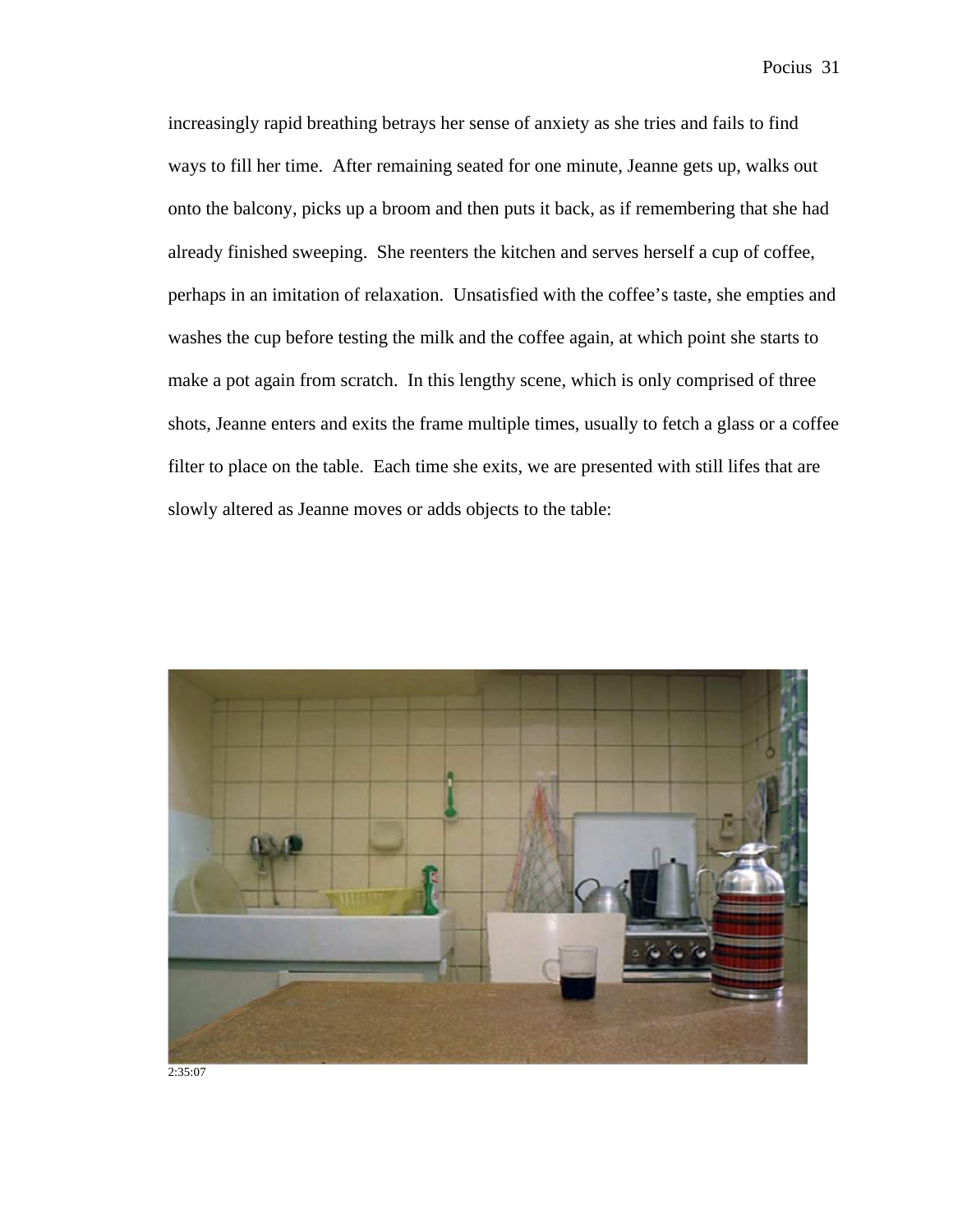

2:35:38

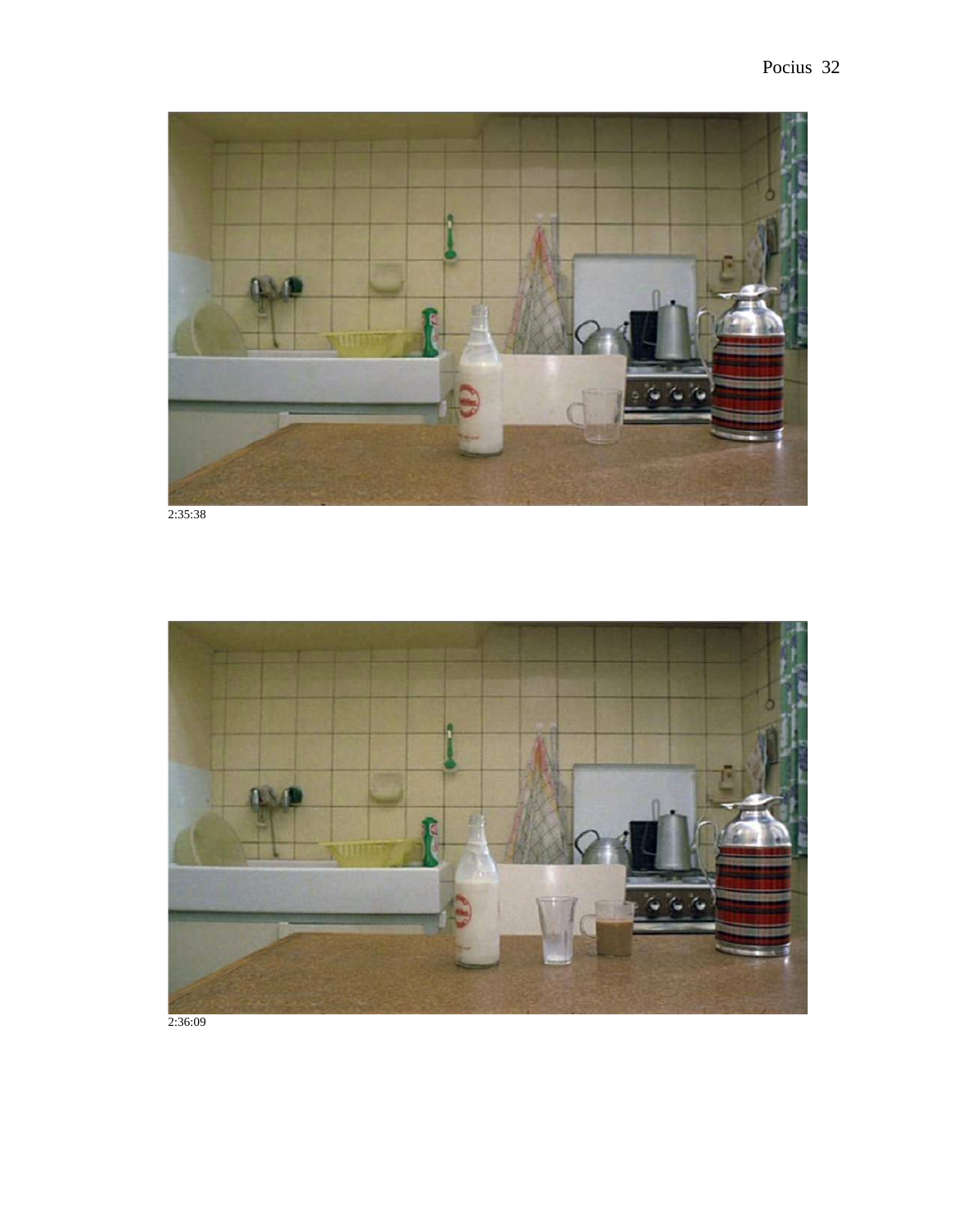

2:38:04



2:39:34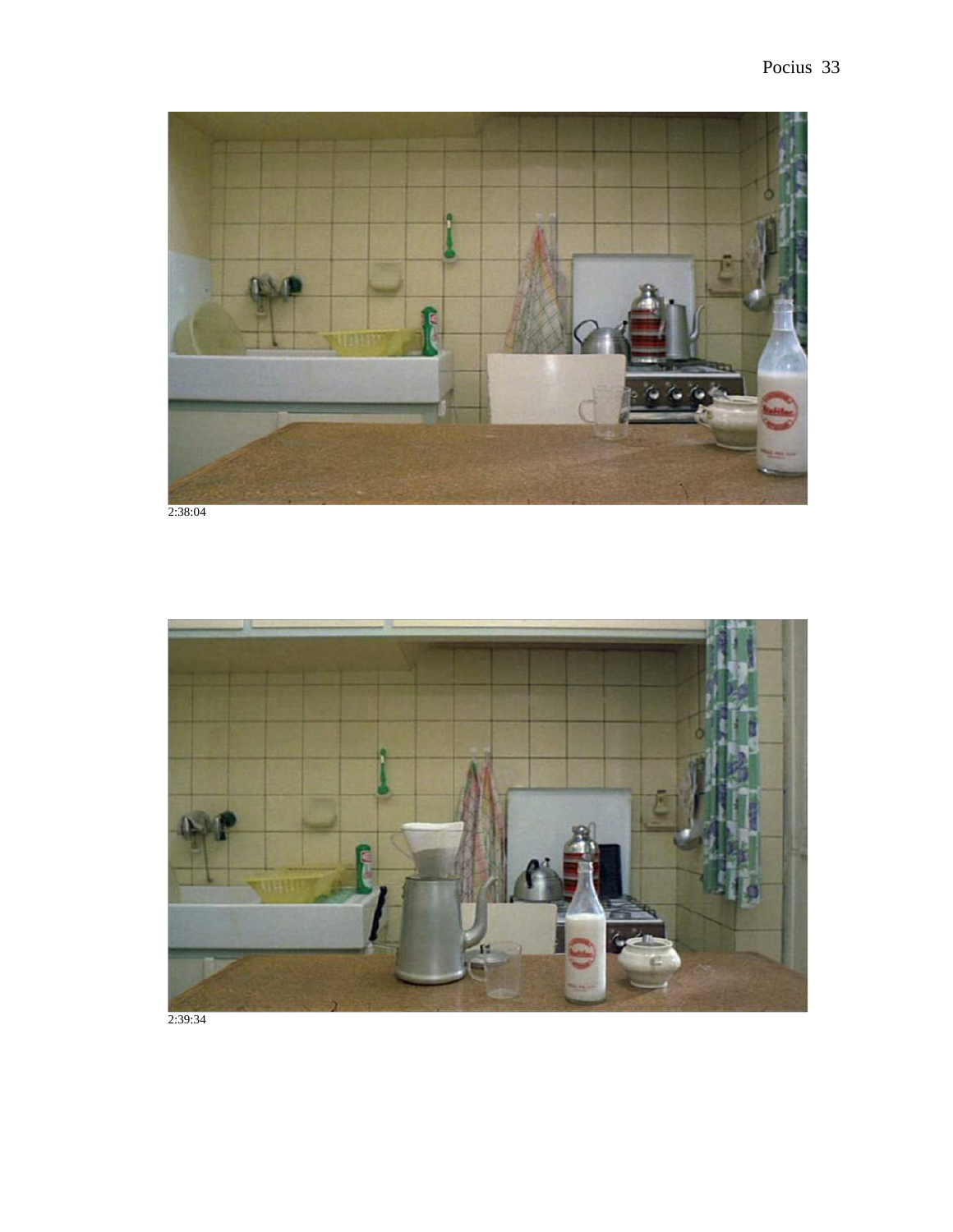

2:43:02

These still lifes are interesting on multiple levels. The fact that the table becomes ever more cluttered with objects could be read as representing the buildup of Jeanne's anxiety, her need to fill the role of housewife as she imagines it. The fact that she neither drinks the coffee that she so patiently watches brew for three minutes, nor clears the table when she is finished preparing it is unsettling: it is unlike Jeanne to leave a mess in the kitchen. In this way Akerman is able to give us an insight into Jeanne's interiority strictly through her actions, avoiding manipulation through camera work and editing. The camera's height is also of interest in this scene in that it is aligned with the woman's workspace (the countertop) as opposed to providing a point-of-view shot from the perspective of a certain character. In this way the film is able to highlight the importance and value of women's work. More importantly, these still lifes become time-images: they depict the topology of time. The objects endure, they change, but time does not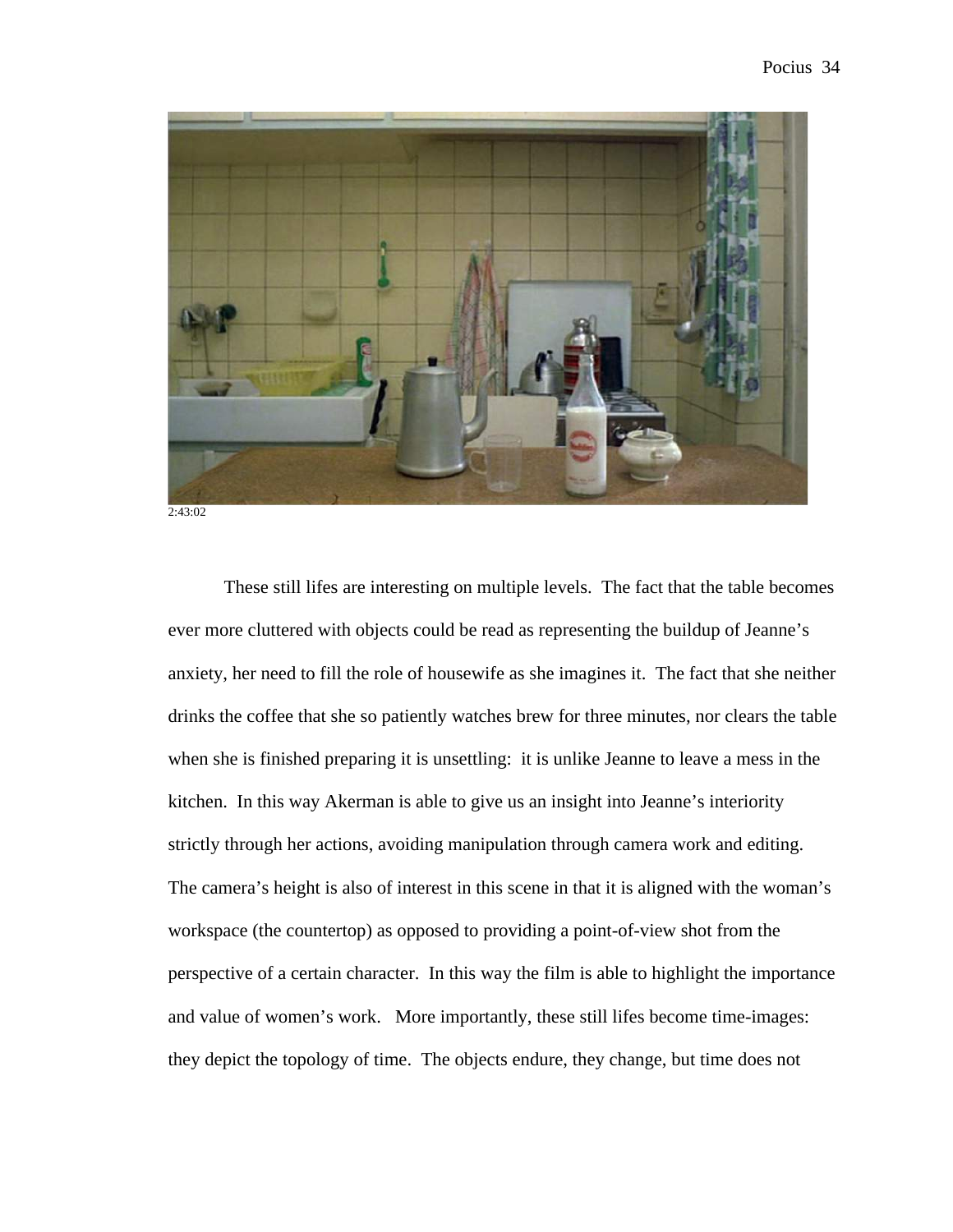change. To reiterate Deleuze: "for everything that changes is in time, but time does not itself change" (*Cinema 2* 17).

Later in the sequence, after Jeanne has checked her mailbox, dusted a few figurines, and checked her bedroom clock again, the camera cuts to a wide-angle shot of the living room, where Jeanne is already seated. A temporal elision has taken place, as we do not see Jeanne entering the room—it is unclear how long she has been seated, but she remains sitting in complete stillness for over three minutes. Up to this point, the scenes have been dictated by Jeanne's actions: entering the frame, completing a task, and exiting the frame. In this last shot of the sequence, Jeanne becomes part of her own still life—she 'endures' just as other inanimate objects have endured previously. In this moment the viewer's gaze is free to wander completely. The fact that the spectator has more control over his or her own gaze in some ways recalls the concentrated reception that Walter Benjamin discusses in "The Work of Art in the Age of Mechanical Reproduction," although for Benjamin this concentrated reception was not ideal. One is able to view the scene in question in the same way one might regard a painting or a more static work. Although it is uncomfortable to watch Jeanne sit in silence for three minutes, the composition of the shot is quite beautiful.

Through these time images, Akerman is able to challenge the notions of identification and looking typical to mainstream narrative cinema. On the topic of identification and camera positioning, Mulvey writes that "the first blow against the monolithic accumulation of traditional film conventions…is to free the look of the camera into its materiality in time and space and the look of the audience into dialectics, passionate detachment," which is precisely what *Jeanne Dielman* accomplishes (847).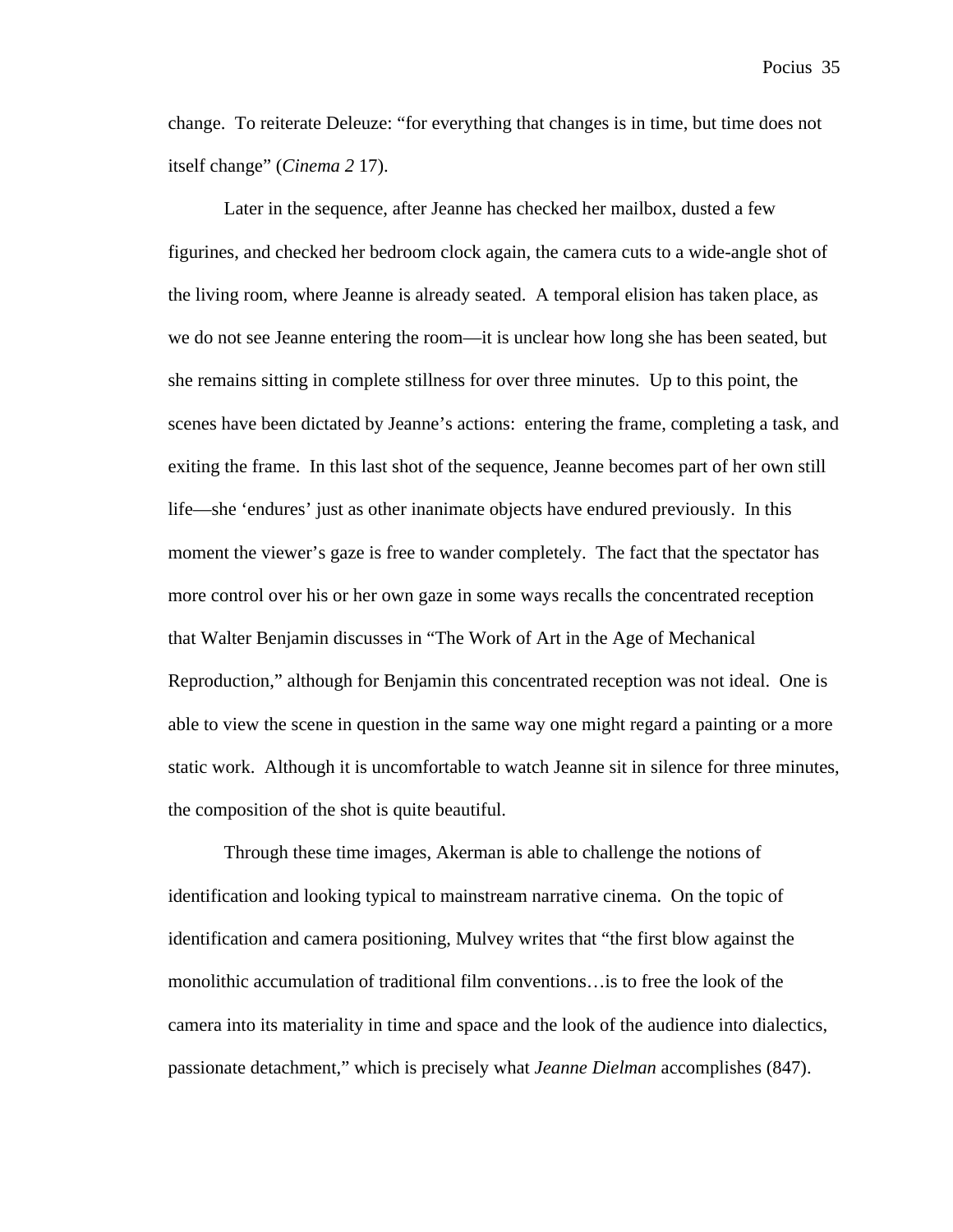The look of the camera is not directly tied to the looks of the characters, nor to a specific narrator. The fact that most of the scenes are filmed in medium long shots prevents the camera from manipulating the spectators into identification with a specific character. Similarly, the viewer's gaze is not controlled by the camera to the extent that it is in Classical Hollywood Cinema due to the long takes and detached framing, allowing the spectator's gaze to wander. In this way Akerman is able to create a film that permits the spectator to contemplate the work from a distance as opposed to being completely immersed in the film's narrative trajectory.

The lack of shot reverse shots also prevents the spectator from developing a narcissistic identification with a particular character. The camera never takes the place of a character's gaze, and the character to character looking is also minimal. In Jeanne's interactions with others, we rarely see the faces of the people she speaks with. Her son, Sylvain, is one of the few characters the camera allows us to see, but even during their conversations, mother and son hardly ever exchange glances. During the dinner sequence on the first day, Sylvain barely says a word to Jeanne, and neither character engages in eye contact with the other. Sylvain reads a book at the table, and when Jeanne tells him to not read while eating, he puts down the book without looking at or speaking to his mother. Even during a very personal conversation where Sylvain asks his mother about his father, Sylvain looks straight ahead instead of engaging meaningfully with Jeanne, while Jeanne in the background stares at the wall as she reveals the intimate details of her relationship. Through camera positioning and blocking Akerman is able to eliminate virtually all intra-diegetic looking, thereby removing the possibility of an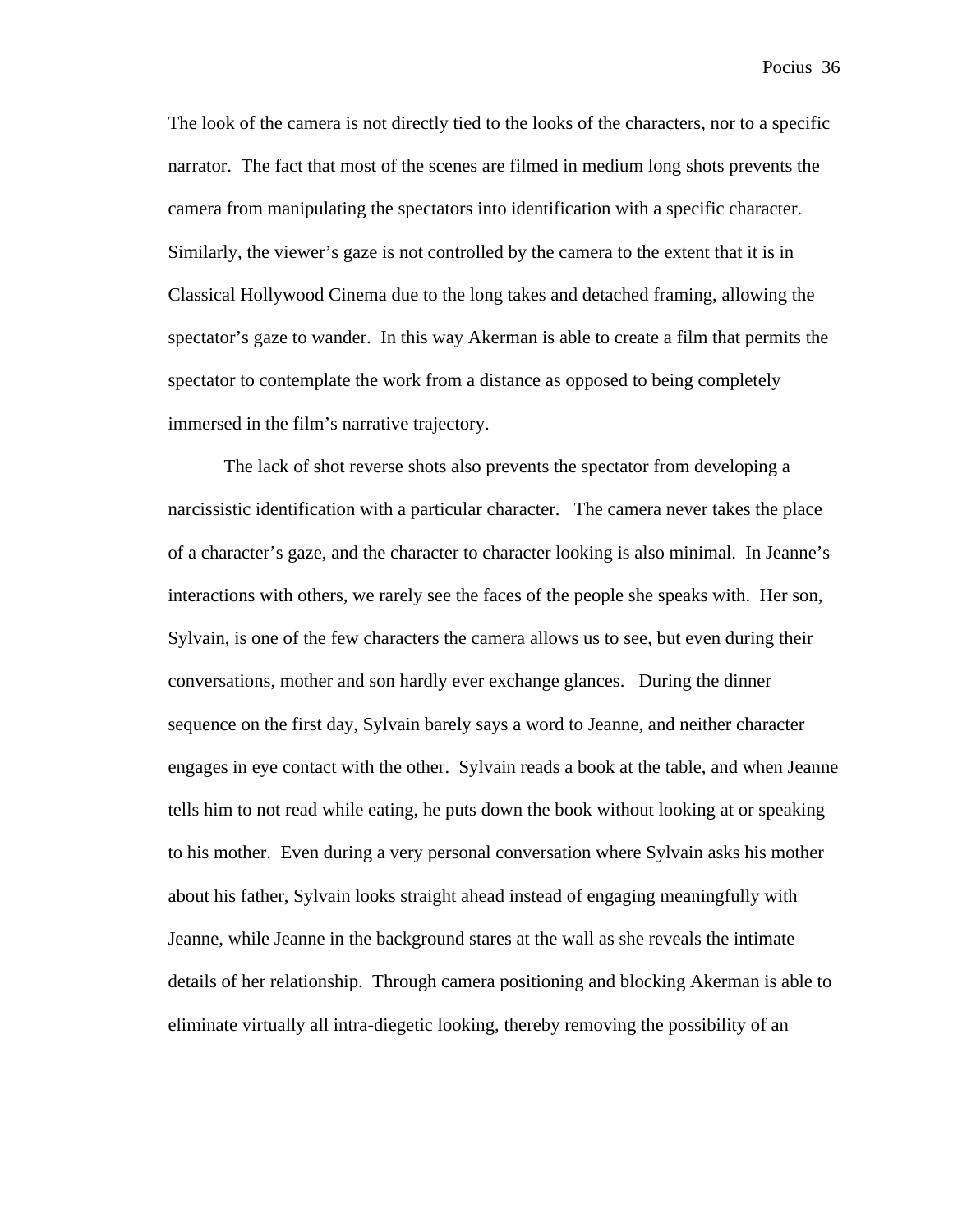objectifying, active 'male gaze,' whether it be from a male or female character's point of view.

## **Making Strange**

Akerman's film successfully renders the familiar unfamiliar in a process that Ivone Margulies refers to as "making strange" (*Nothing Happens* 73). This effect of "making strange" is certainly attributable to the actors' performances and the visuals, but it is also largely achieved through the manipulation of time. At first the film seems to represent events in a very natural fashion: events unfold in real-time, and the movie feels almost documentary-like in its depiction of a woman's daily routine. As the film goes on, the time and detail that Akerman devotes to depicting Jeanne's familiar daily routine becomes progressively stranger. "The sharpness of the depiction borders on the hallucinatory. Akerman's hyperrealist style crosses a certain threshold of intensity. An oscillation between recognizing the familiar and being estranged from it is one of the central features of *Jeanne Dielman*" (Margulies, *Nothing Happens* 72). The subject matter of a woman going about her daily routine would theoretically make the film seem 'realistic', but the detail in which actions are depicted, as well as the static composition of shots produces a 'camera-consciousness' that emphasizes the deceptive nature of cinema, thereby creating a distance between viewer and narrative.

Because of this excess of descriptive imagery, the viewer initially has the impression of seeing everything in the minutest of detail, but this is not the case. As stated earlier, there are temporal elisions in Jeanne Dielman, since the film takes place over three days. Considering the detail of depiction, it is actually surprising how many ellipses occur in the film. Sometimes ellipses are used to avoid over-repetition: for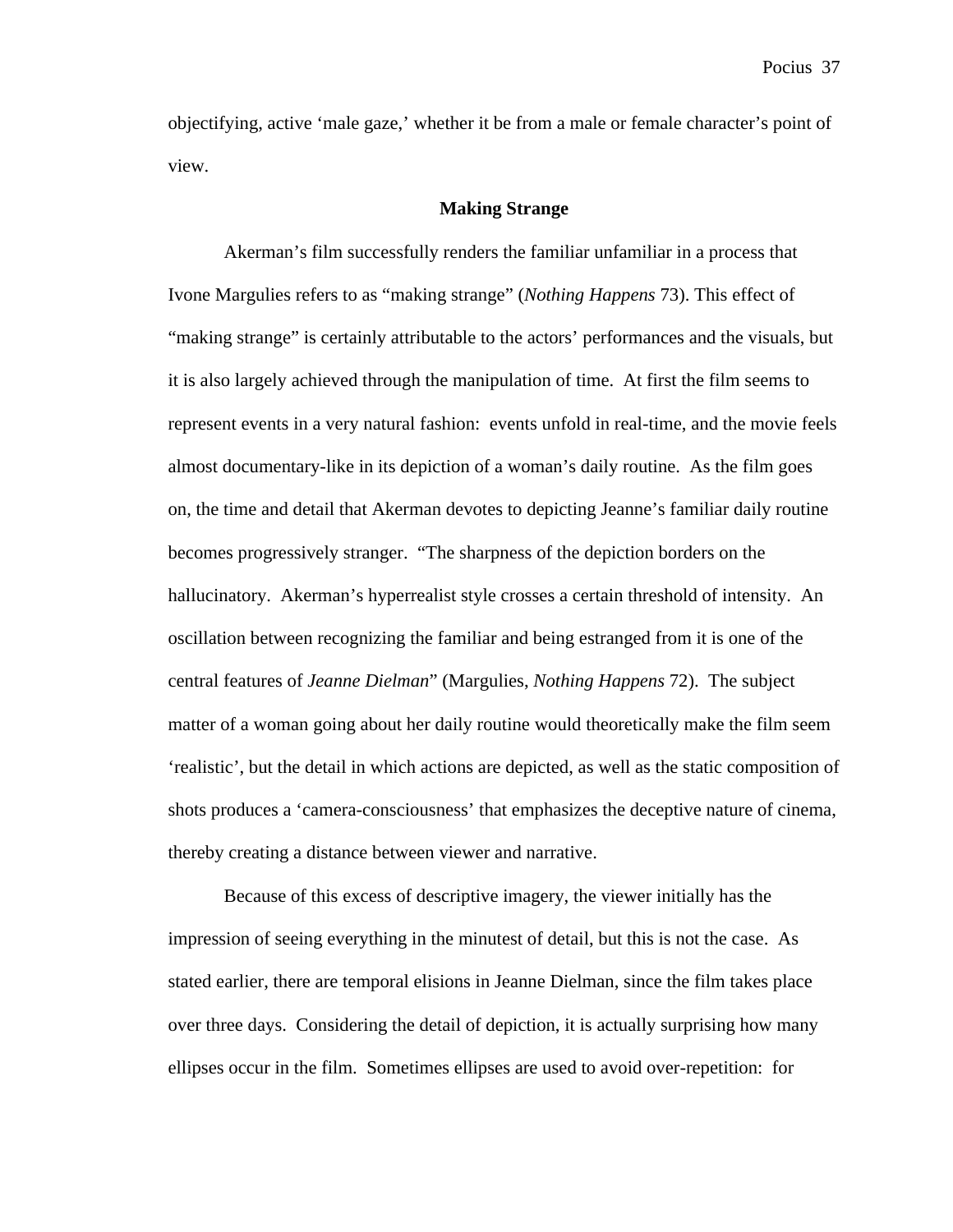example on the first day when we see Jeanne taking a bath and cleaning out the tub, the action is completed in its entirety. On the second day Jeanne still takes a bath, but only the portion where she cleans out the tub is shown. "The feeling of repetition," Margulies claims "is a well-orchestrated effect, since one in fact seldom sees any diegetic task performed in its entirety twice in the film. What we do see is the 'interminable' of the scene: the full duration of a task and of a character's waiting" (*Nothing Happens* 66).

Akerman makes sure to bring other ellipses to the forefront, namely the scenes where Jeanne sees her clients. These temporal elisions are not presented in a natural way according to the conventions of classical narrative cinema—typically one scene flows smoothly into the next, making the viewer aware of any time that has been passed over without creating confusion or discomfort. In *Jeanne Dielman*, the omission of scenes where Jeanne sees her clients is presented in a purposefully jarring manner through the use of jump cuts. A stationary camera records Jeanne from the hallway as she walks into her room with a client and closes the door. The lights become darker, implying a jumping forward in time, and seconds later both parties exit the room. Deleuze writes:

> Sometimes it is necessary to restore the lost parts, to rediscover everything that cannot be seen in the image, everything that has been removed to make it 'interesting'. But sometimes, on the contrary, it is necessary to make holes, to introduce voids and white spaces, to rarify the image, by suppressing many things that have been added to make us believe that we were seeing everything. It is necessary to make a division or make emptiness in order to find the whole again (*Cinema 2* 21).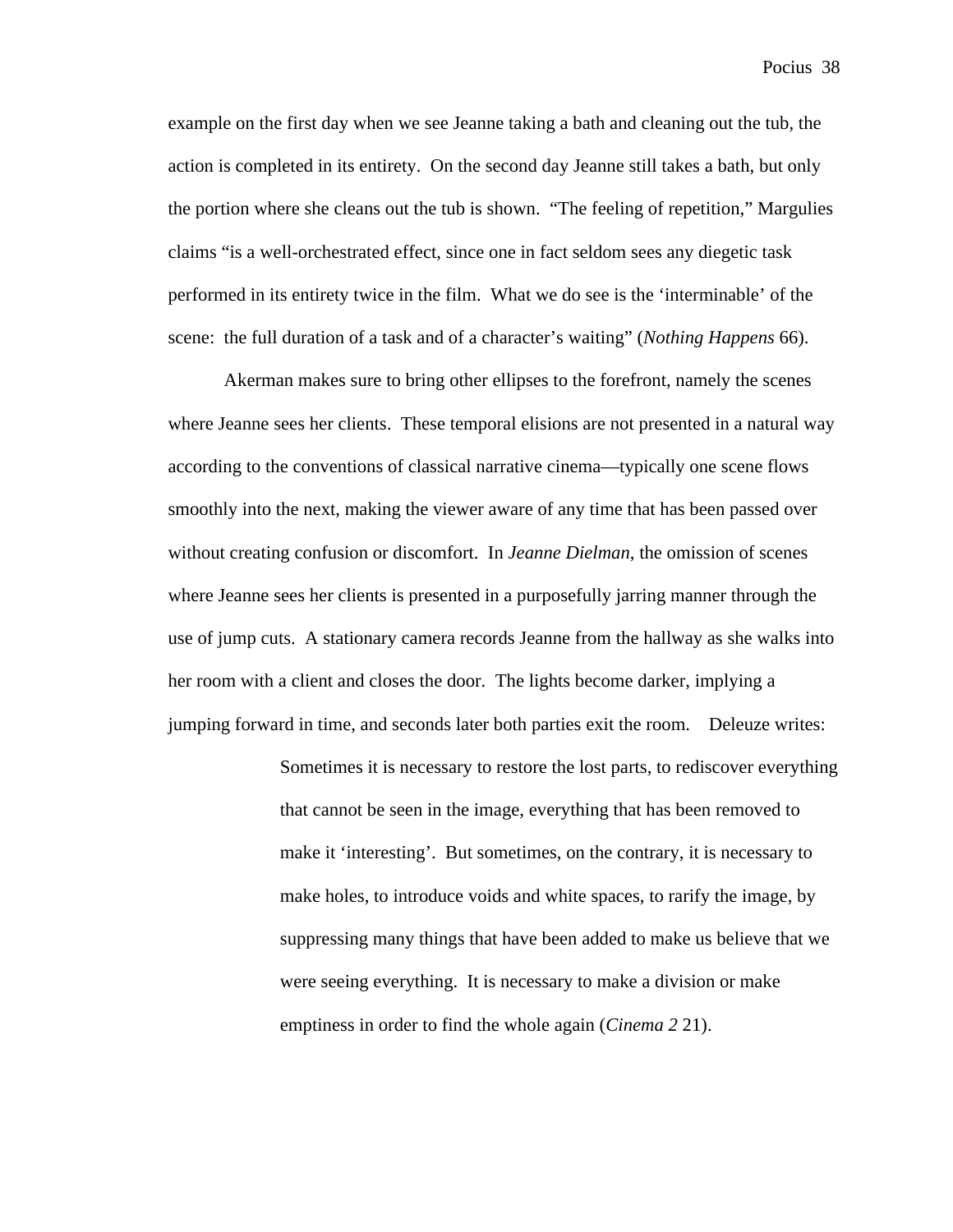The fact that we never see Jeanne with her clients (until the third day), or with anyone besides her son, highlights the alienation of the character, underscoring yet again the menacing element present within the film.

Another aspect of the film that adds to this underlying feeling of anxiety is the use of titles to create a sort of 'count-down effect'. At the end of every day, a title appears on the screen with "End of the first day," "End of the second day," et cetera. The titles not only further remove the spectator from the action, but they also create a feeling of counting down to a specific event or goal. Miriam Hansen describes the masculine look as "goal-oriented" (640), and Bordwell writes of how the fact "that the climax of classical film is often a deadline shows the structural power of defining dramatic duration as the time it takes to achieve or fail to achieve a goal" (19). For example, in a romantic comedy the goal might be for the male protagonist to successfully woo his female counterpart. The viewer is aware of the goal from the beginning of the film, and when said goal is achieved, the movie is over. If the narrative continues for too long past the achievement of the goal, the effect is a strange one. Although there is no explicit goal in *Jeanne Dielman,* a sense of deadline is achieved through the use of titles. The titles cue the spectator into the fact that there will be a limited number of days addressed by the narrative, and this creates a feeling of anxiety in the viewer. What will happen by the end of the second day, the third day? This sense of waiting adds an undertone of menace to Jeanne's quotidian activities of cooking and cleaning, coupled with the fact that we are not privy to all of her daily actions. The feeling of 'not seeing' created through the jarring ellipses adds to the discomfort and unease experienced by the spectator.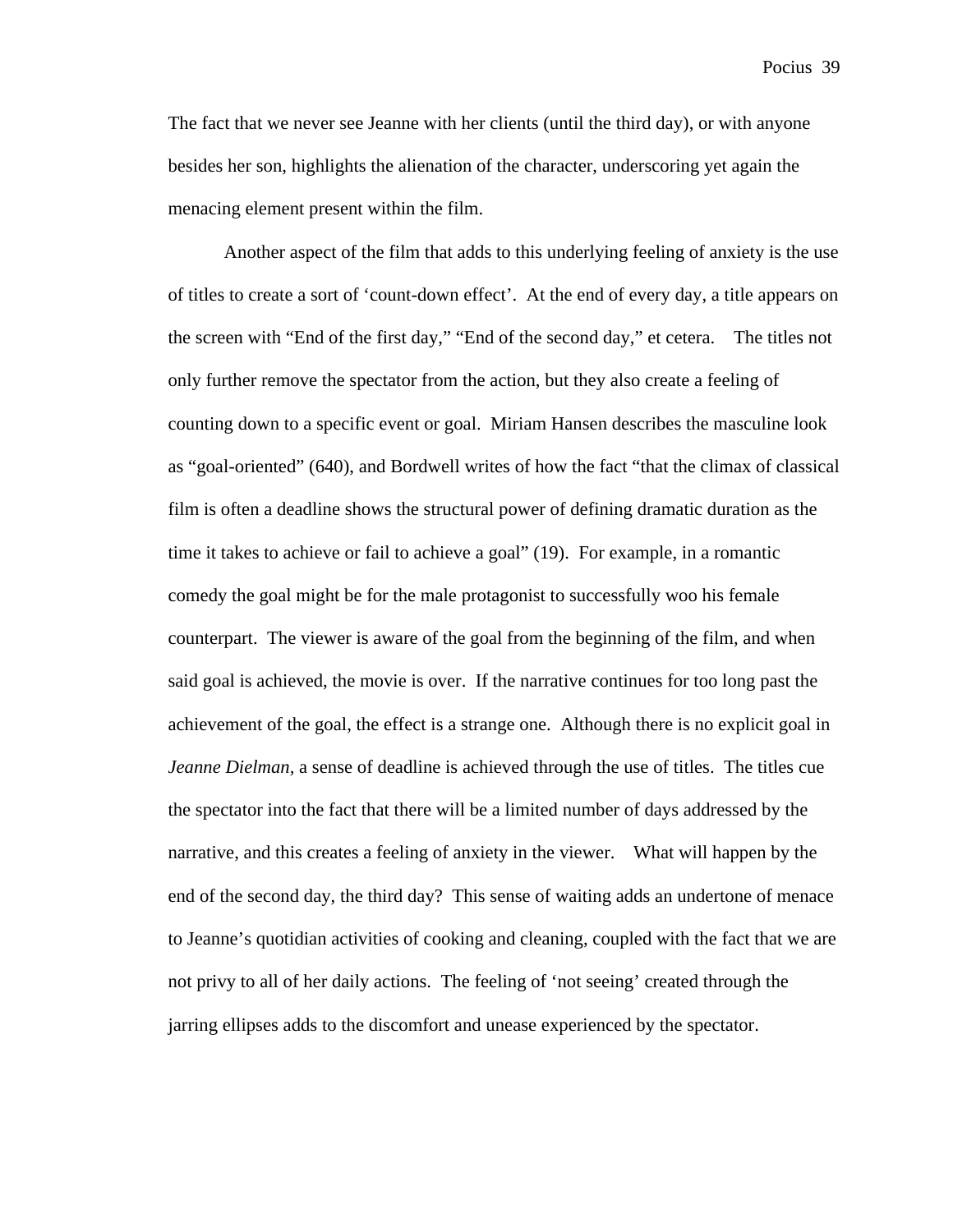Ultimately this feeling of anxiety is justified, and the countdown does lead to a certain 'goal' in Bordwell's sense of the term, because at the end of the film Jeanne murders one of her clients with a pair of sewing scissors. Despite the presence of a goal or decisive event that serves as the climax of the film, the gaze that Akerman portrays is not a masculine, 'goal-oriented' one. Jeanne's actions throughout the film do not explicitly bring her closer to her final act, and the spectator (and perhaps even the character) remain unaware of the goal in question. The camera remains a detached observer rather than a mastering one. The murder scene is a shocking moment because there are no visual or sound cues that forewarn the viewer of what is about to happen. There is no music, no dialogue, and there are no shots of Jeanne contemplating what she is about to do. After getting dressed, Jeanne walks off-screen, leaving her client lying on the bed. When she enters back into the frame, she stabs him, her back to the camera. She completes this act much in the same way that she completes all her other household activities. "*Jeanne Dielman*'s double ending represents the link between containment and excess, between sexual repression and violence. With impeccable narrative logic, we see for the first time what has been kept offscreen…With this downplayed "climax," Akerman equates the banal and the dramatic, the literal and the fictional—dressing and killing" (Margulies, "About Time"). In the following scene, Akerman gives us no indication as to Jeanne's emotional state; she simply sits at the table with a relatively blank expression on her face. In spite of the drastic shift in narrative tone, the final seven-minute scene is not portrayed any differently than the preceding ones: Jeanne sits at the table in thought while a stationary camera in a medium long shot observes detachedly.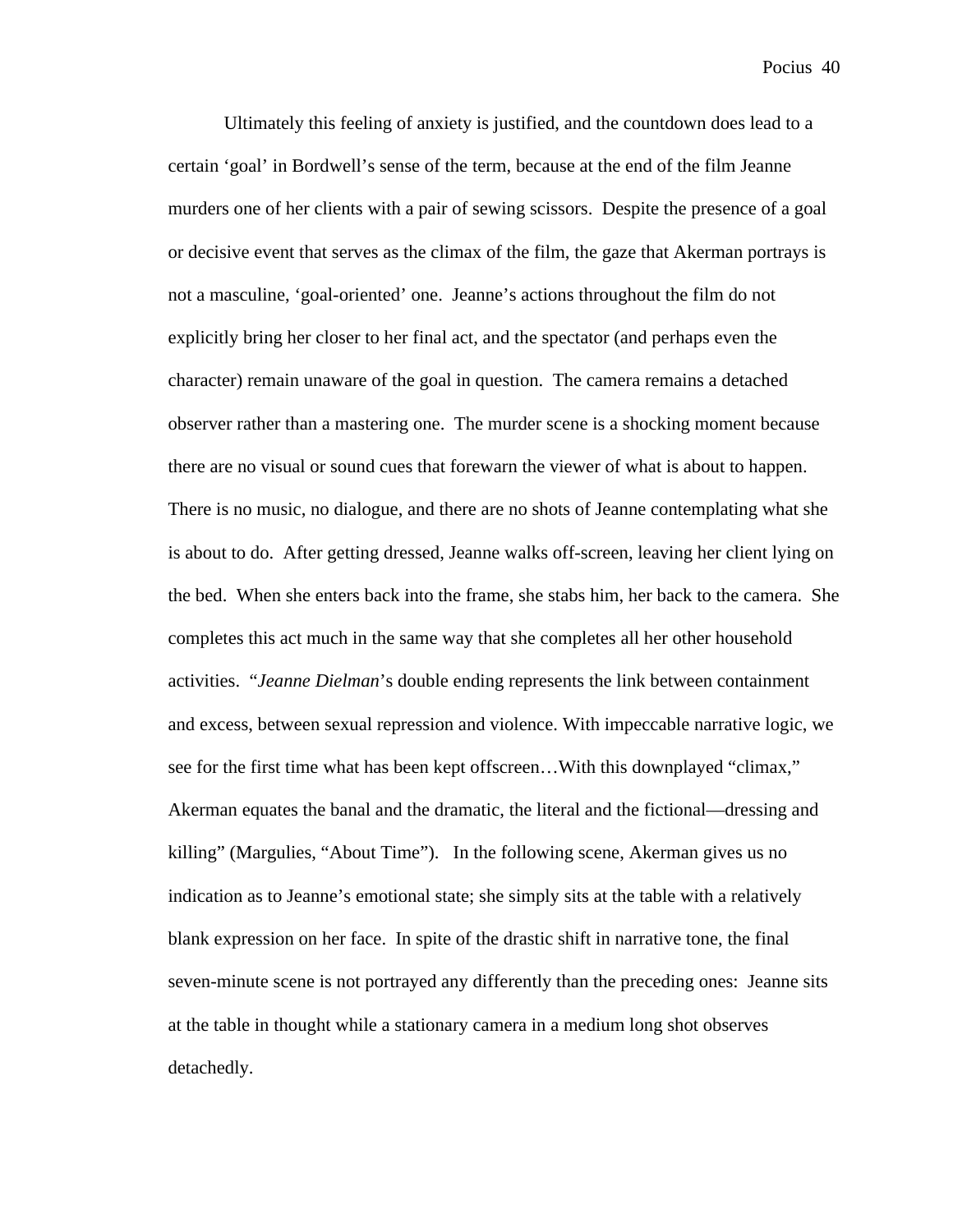## **Conclusion**

*Jeanne Dielman* has been praised as a feminist work for its portrayal of the female quotidian, but the film's depiction of time and space is what allows it to truly break down barriers, altering the cinematic viewing experience. The creation of time-images allows for a revision of the typical structuring of looks, transforming both intra- and extradiegetic looking. Through the elision of scenes that would typically take up the bulk of a more traditional filmic narrative, and the inclusion of moments that would normally be elided, Akerman challenges the conventional, patriarchal fashion in which Classical Hollywood Cinema represents women, affirming (in her own words) "la juste valeur du quotidien féminin<sup>1</sup>" (Schmid 37). Akerman adds a level of complexity to the film's representation of the female quotidian, however, by focusing on Jeanne's *particular* anxieties and obsessions. The film creates a portrait of daily life experienced by many women, but it must not be forgotten that the title refers to one individual only, her experiences being at once singular and commonplace.

<sup>&</sup>lt;sup>1</sup> Translation: The true value of the female quotidian.<br><sup>2</sup> Brackets are Flitterman-Lewis's.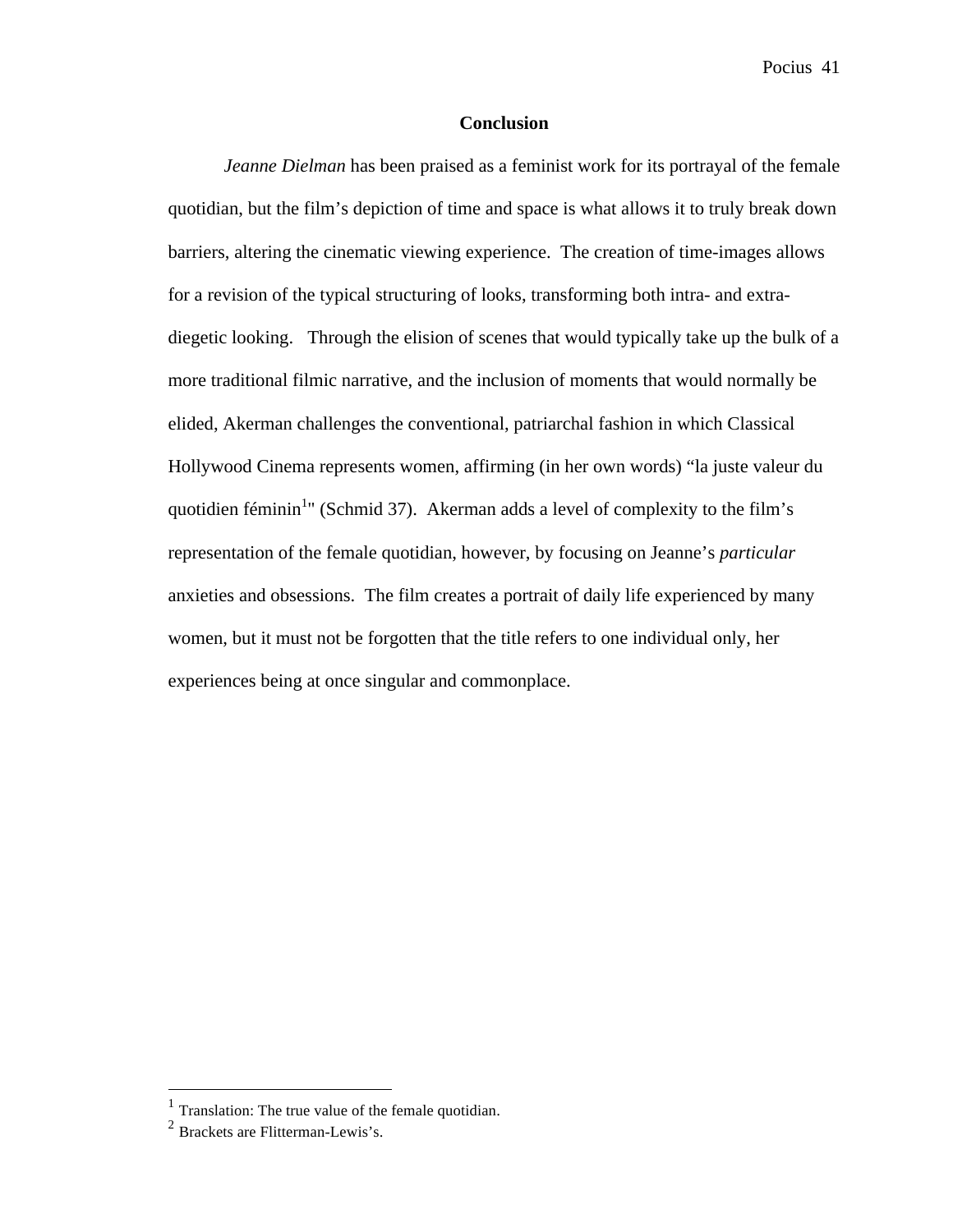### **Chapter 2**

# "On a si peu de temps; on a tout le temps": Objective Time, Subjective Time, and Looking in *Cléo from 5 to 7* (1962)

*"In my films I always wanted to make people see deeply. I don't want to show things, but to give people the desire to see." –Agnès Varda*

In this chapter I would like to analyze another film that revolves around a woman going about her daily life in real time: *Cléo from 5 to 7* (1962) by Agnès Varda. Although the film shares certain similarities with *Jeanne Dielman* in that it deals largely with real time and a representation of the female quotidian, it is a film that differs significantly from its successor. Instead of the story of a middle class Belgian housewife, *Cléo from 5 to 7*'s titular character is a wealthy, famous, Parisian pop singer. The film perhaps more accurately represents time than *Jeanne Dielman*, since the entirety of the narrative takes place in real time, depicting approximately two hours of Cléo's day spent awaiting the result of a biopsy. The effects of this unusual representation of time, however, are similar with regards to the structuring of looks. *Cléo from 5 to 7* deals with questions of objective time and subjective time, ultimately blending the two together to the point of indiscernibility. The simultaneously objective and subjective temporality of waiting present in the film is what allows it to break away from the patriarchal structuring of looks as identified by Laura Mulvey. Instead of a controlling, objectifying and fragmenting male gaze, the film is able to create a female gaze in the way that Miriam Hansen tries to identify it: a wandering gaze that focuses more on a sensuality of vision,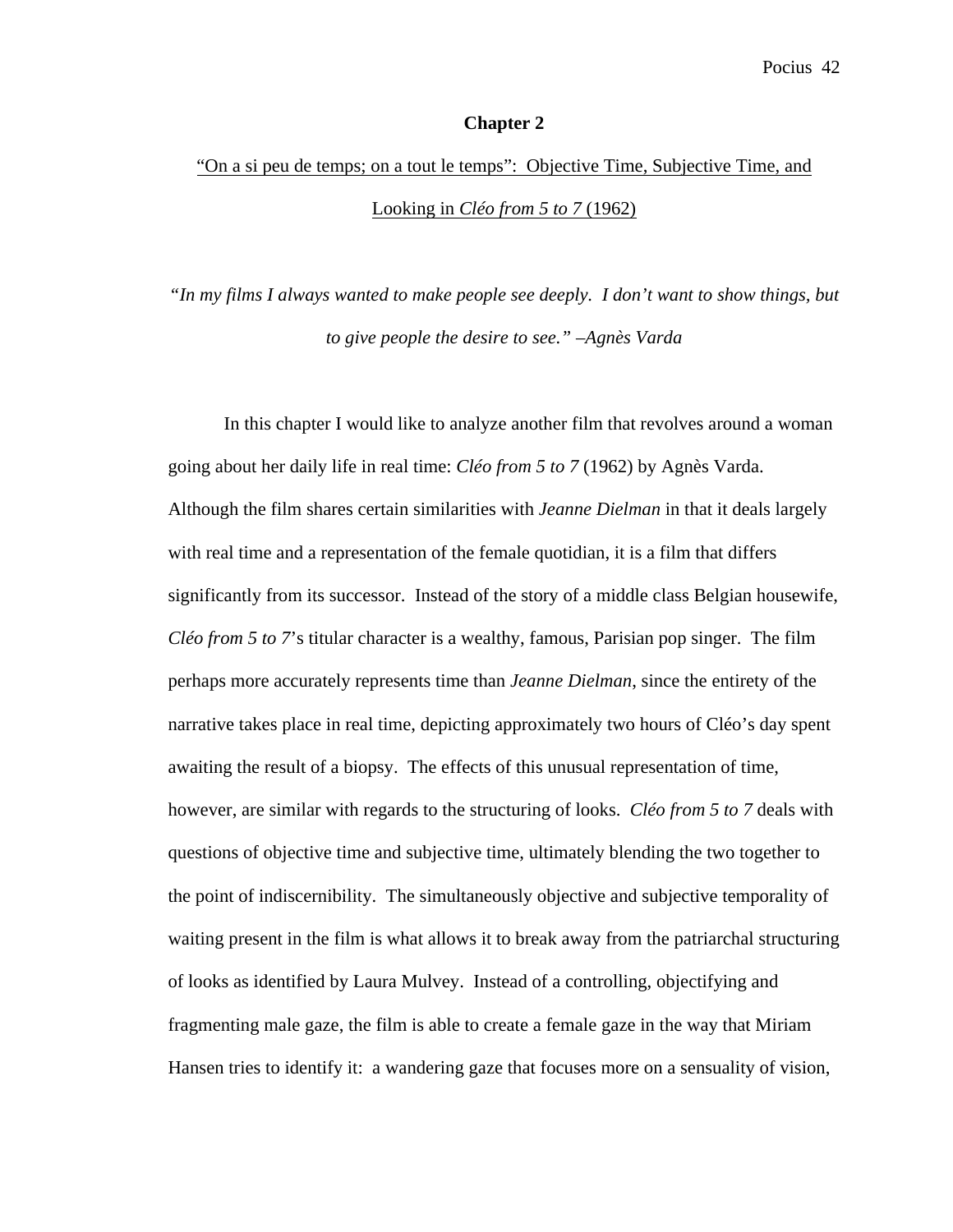and that is less driven by action. *Cléo from 5 to 7* is able to restructure the systems of looking present in mainstream narrative cinema, but without relying on the destruction of pleasure that Mulvey calls for and that *Jeanne Dielman* accomplishes.

## **Cléo and Another Female Quotidian**

I am interested in focusing on both *Cléo* and *Jeanne Dielman* because I see several similarities between the two films. Both films are primarily about time, but also focus on the female quotidian for their titular characters. *Jeanne Dielman* presents a quotidian of the "everywoman," representing activities that are completed daily by many women around the world. While I would not argue that Jeanne is an "everywoman," the actions that she completes throughout the film are culturally understood to be "women's work". In recreating a quotidian to which so many women can presumably relate, *Jeanne Dielman* ultimately estranges its viewers (to a productive effect) through its hyperreal depiction of time. It is interesting to note that while *Cléo* represents a female quotidian that is not that of the everywoman, Cléo is ultimately a more relatable, empathetic character than Jeanne. This is due in large part to the use of more traditional camera angles (close-ups, point of view shots, et cetera) as well as narrative techniques that provide a better understanding of character interiority.

Cléo is clearly of a higher social and economic class than Jeanne Dielman, and this is reflected through her daily activities and behaviors. Jeanne is an extremely frugal character, letting nothing go to waste, whereas Cléo is frivolous with her expenses. When Jeanne leaves the house, it is purely for practical purposes: to stop at the bank, buy food for dinner, look for a button to match her son's sweater. Jeanne is unconcerned with her own personal pleasure and more focused on the maintenance of her household.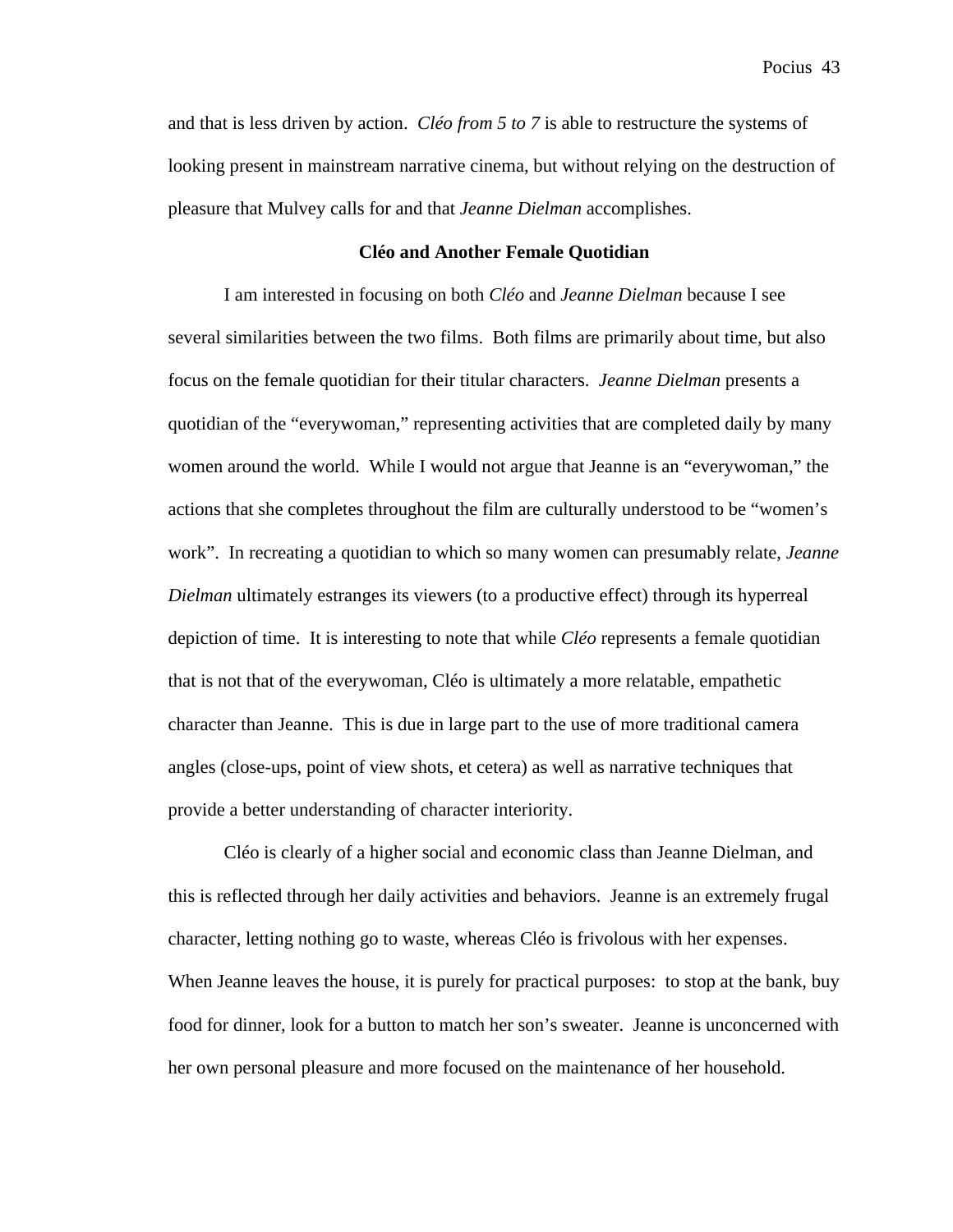Cléo's quotidian is focused solely on herself—the narcissistic pleasure of shopping, admiring herself, and being admired by others. Practicality is the last thing on her mind, as evidenced by a trip to a hat shop where she purchases a winter hat in black fur on the first day of summer. In *The Practice of Everyday Life Volume 2,* Michel De Certeau writes of the experience of shopping in department stores as being almost poetic and somewhat removed from reality: "Downtown is the permission to always dream more about an other life, an *elsewhere*. A momentary forgetfulness of real life is at the heart of the practical urban experience of department stores" (103).

The hat shop sequence where Cléo tries on a multitude of different *chapeaux* is the first moment that she appears to be truly happy, almost childlike in her glee. She models the hats to Angèle and the saleswoman, and at one point when she looks in a mirror, Cléo's voice over states: "Everything suits me. Trying things on intoxicates me!" It is through her experiences of trying things on and regarding herself in the mirror that Cléo is able to put off her fear of death. Ultimately Cléo and Jeanne's daily lives do share certain similarities in spite of their economic differences: they are both in some respects concerned with distracting themselves from their greater fears. For Jeanne, her housework is a way to avoid confronting the "'vast deserts of eternity' that threaten to engulf her," (Kinder 251) while for Cléo, her daily routine is a way to hide not only from her own mortality, but also from discovering who she truly is beneath her carefully constructed persona.

#### **Male and Female Gazes**

In my previous chapter, I offered an explanation of the patriarchal structuring of looks found in traditional narrative cinema, and the subsequent 'masculinization of the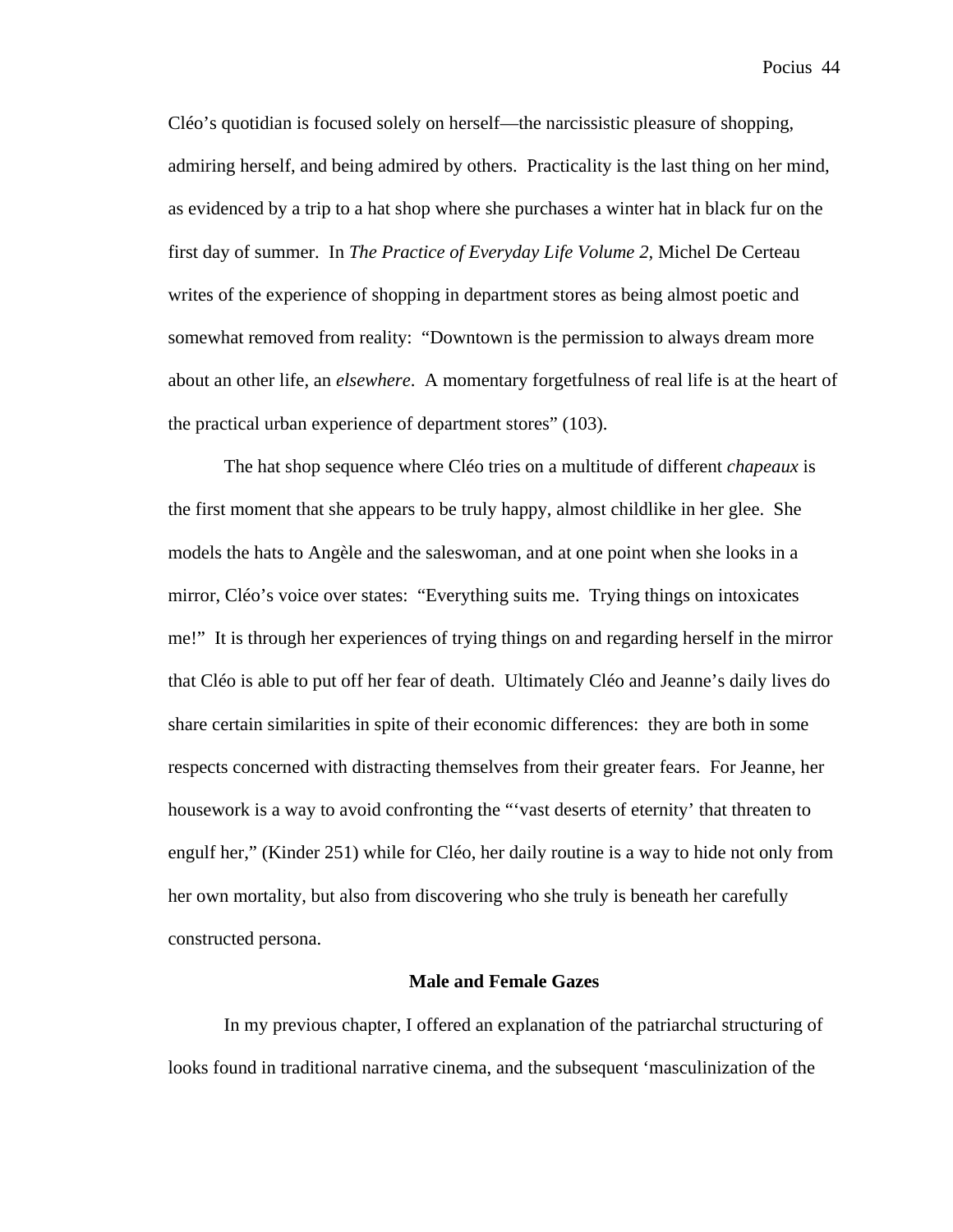spectator'. As Mary Ann Doane writes in her article about female spectatorship, a simple reversal of roles, such as an active female look towards a passive 'to-be-looked-at' male character, would not constitute a 'female gaze,' but rather a male gaze perpetrated by a female character or spectator. The reversal of roles would be ineffective because it "remains locked in the same logic…an essential attribute of that dominant system is the matching of male subjectivity with the agency of the look" (134). In order to challenge a system so engrained in the cinema, Mulvey called for a destruction of pleasure, stating: "The first blow against the monolithic accumulation of traditional film conventions…is to free the look of the camera into its materiality in time and space and the look of the audience into dialectics, passionate detachment. There is no doubt that this destroys the satisfaction, pleasure and privilege of the 'invisible guest', and highlights how film has depended on voyeuristic active/passive mechanisms" ("Visual Pleasure" 847-848). *Jeanne Dielman* is a film that is able to challenge traditional film conventions in the way that Mulvey suggests, but this is largely at the expense of traditional spectatorial pleasure. Mulvey's call for the destruction of pleasure also leaves little room for an imagining of what a female gaze might entail. Although she does discuss questions of female spectatorship in her 1981 article "Afterthoughts on 'Visual Pleasure and Narrative Cinema'", writing that female spectators engage in "trans-sex identification" (125), finding pleasure in identifying with the 'active' masculine point of view, the look of the female spectator is still largely dependent on identification with the masculine position. The look of the audience at the film is discussed in terms of a female point of view, but an imagining of a 'female gaze' achieved through visual techniques remains unaddressed.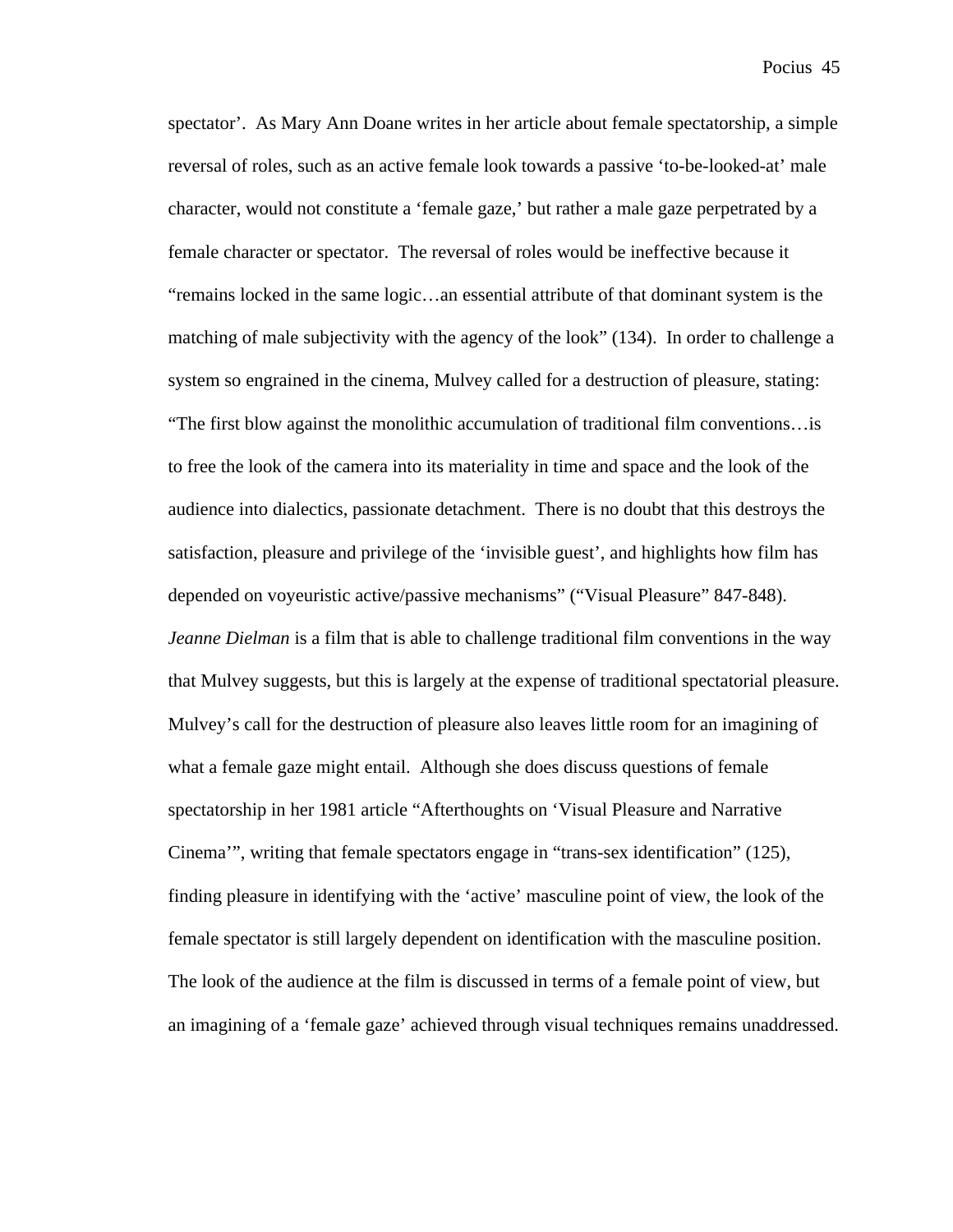*Cléo from 5 to 7* eliminates the male gaze, but not at the expense of identification or spectatorial pleasure. In an interview with *Cineaste* in 1983, Varda spoke of her desire to make films that would reach a wide audience, not just declared feminists: "A film is not a basket to put everything into. It is a piece of entertainment, of communication, and if you want communication with many men and women, you have to find a fluid way to communicate" (221). *Cléo* is certainly a feminist film, but it is also a piece of pleasurable entertainment. The film allows for spectator identification with the main character, but in a different way than many Hollywood films. The feelings of identification are not achieved through a visual manipulation of shot reverse shot; identification is instead enabled by the presentation of characters' interiority, often achieved through the use of voice over. Instead of a controlling, manipulative presence, the camera becomes more of a detached, wandering observer. The viewer is not forced or manipulated into feeling a certain way; there is more room for contemplation on the part of the spectator.

Before proceeding, I think it is necessary to explain in more detail what I mean by a "controlling," or "masterful" gaze. It is evident that Agnès Varda is a filmmaker who has control over the images she chooses to create. Her shots are artfully composed, well planned and executed, and filled with symbolic meaning. Although Varda's precise vision for her films could be labeled as controlled or masterful filmmaking, what is of interest to me is the gaze of the camera in relation to the profilmic space. When I say a controlling or masterful gaze, I mean a gaze that is clearly goal-oriented, that seeks to control the people, places, and things it records, as well as the feelings elicited in the spectator. The male gaze as identified by Mulvey is a controlling or dominating one in that there is fragmentation and objectification of female bodies, as well as forced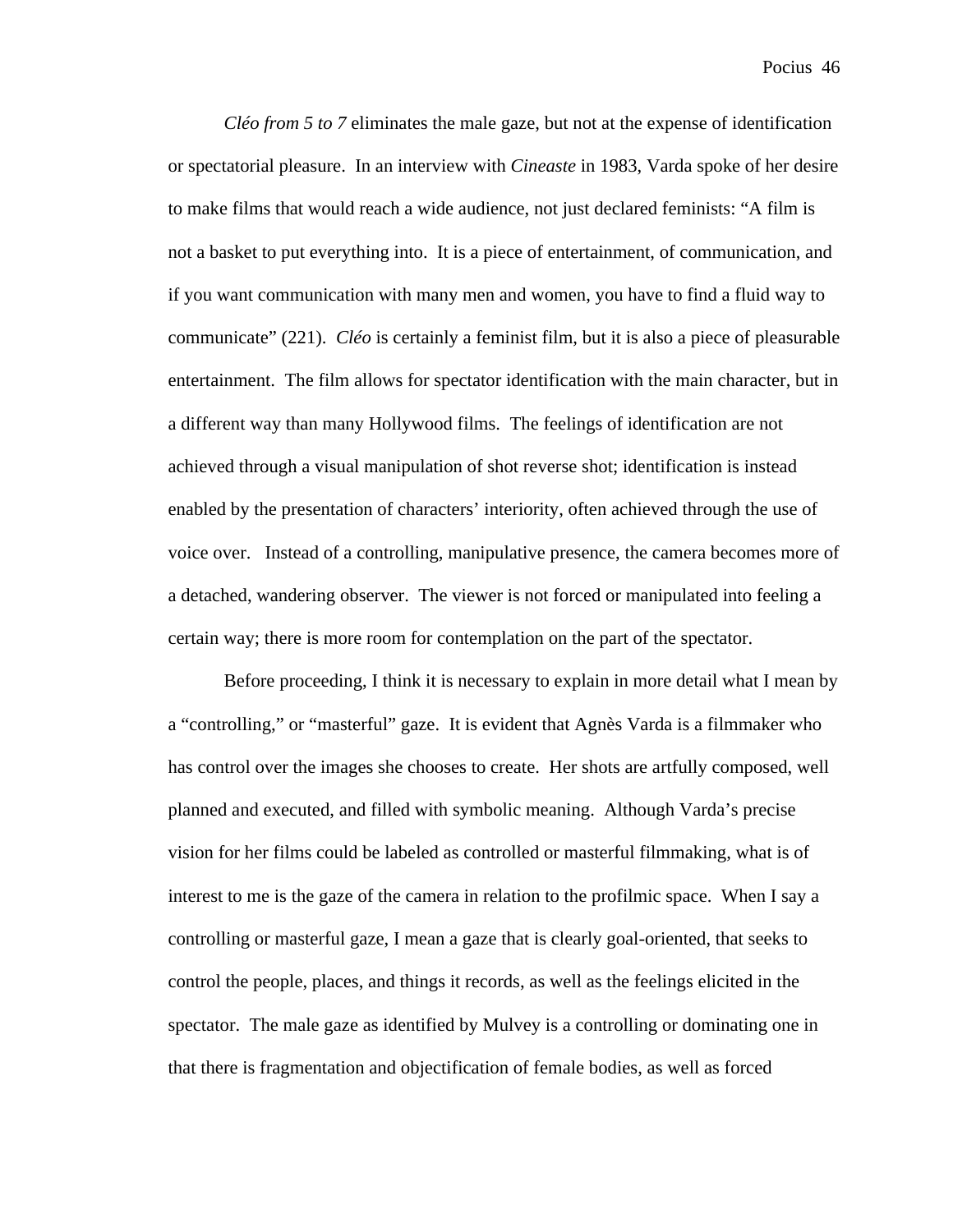identification with the masculine position. The look of the camera in *Cléo from 5 to 7* is less masterful, and more wandering, allowing the viewer more power to reflect upon the images presented.

The idea of a wandering, less dominating gaze is something that Miriam Hansen discusses in her article "Pleasure, Ambivalence, Identification: Valentino and Female Spectatorship"*.* While avoiding an essentialist argument on the grounds that gender is a social construct, Hansen attempts to envision what a female gaze might look like in comparison to the dominating male gaze that Mulvey discusses. Hansen writes:

> If such generalization is at all permissible, women might be more likely to indulge—without immediately repressing—in a sensuality of vision which contrasts with the goal-oriented discipline of the one-eyed masculine look. Christa Karpenstein speaks in this context of 'an unrestrained scopic drive, a swerving and sliding gaze which disregards the meanings and messages of signs and images that socially determine the subject, a gaze that defies the limitations and fixations of the merely visible' (640).

As I mentioned in my previous chapter, it is interesting that Hansen describes the masculine look as a 'goal-oriented' one, because David Bordwell's depiction of time in traditional narrative cinema posits the duration of a film as the "time it takes to achieve or fail to achieve a goal" (19). A film's narrative could span decades, but only the aspects of the story necessary to the completion of the primary goal must be shown. In mainstream cinema that portrays events in real time, the goal of the film must usually be accomplished within the timeframe of the movie. For example, in *Run Lola Run* (Tom Tykwer, 1998), the main character has only 20 minutes to bring 100,000 marks to her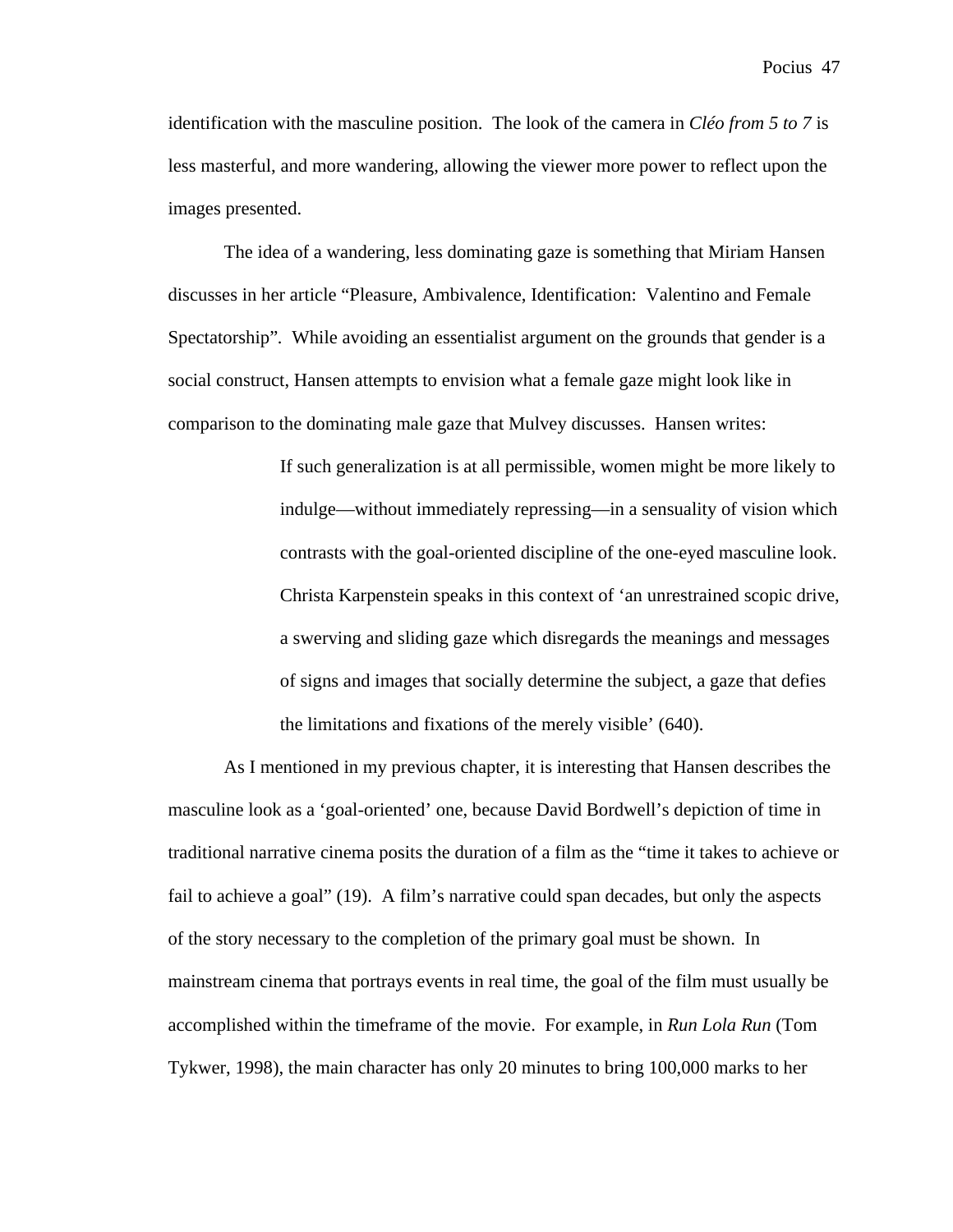boyfriend before his gangster boss (to whom he owes the money) kills him. This time constraint lends a sense of urgency and purpose to every minute within the film.

Although *Cléo from 5 to 7* has a fixed time constraint, there is no explicit goal that events are meant to lead up to in the film. Bordwell writes that in classical narration each scene brings a character closer to his or her goal: "The classical scene continues or closes off cause-effect developments left dangling in prior scenes while also opening up new causal lines for future development" (20). One could argue that the 'goal' of the film is for Cléo to discover the results of her biopsy, but there is no sense that each scene brings the protagonist closer to her objective. There is a narrative arc in that Cléo as a character evolves and changes throughout the course of her day, but she does not set out at the beginning of the story to accomplish a specific action. Her main objective is to pass the time while she awaits the results of her medical test. She goes shopping, sits in various cafés, pays a visit to a friend, takes a walk in the park, and so on. The pace of the film is a leisurely one: the timing and content of sequences are not driven by a need to constantly move forward towards a clear-cut conclusion. This lack of a definitive goal allows the film to focus more explicitly on a depiction of time passing. Varda has stated that "all of [her] films are based on the principles of contradiction-juxtaposition," in the case of *Cléo*, objective time and subjective time (Flitterman-Lewis 218).

## **Objective and Subjective Temporality**

In a documentary about the making of *Cléo from 5 to* 7, Varda explains her conception of objective and subjective time:

> Showing time is difficult. Time can be experienced, whether we feel good, bad or afraid. We wait for someone or we're having fun. I'd call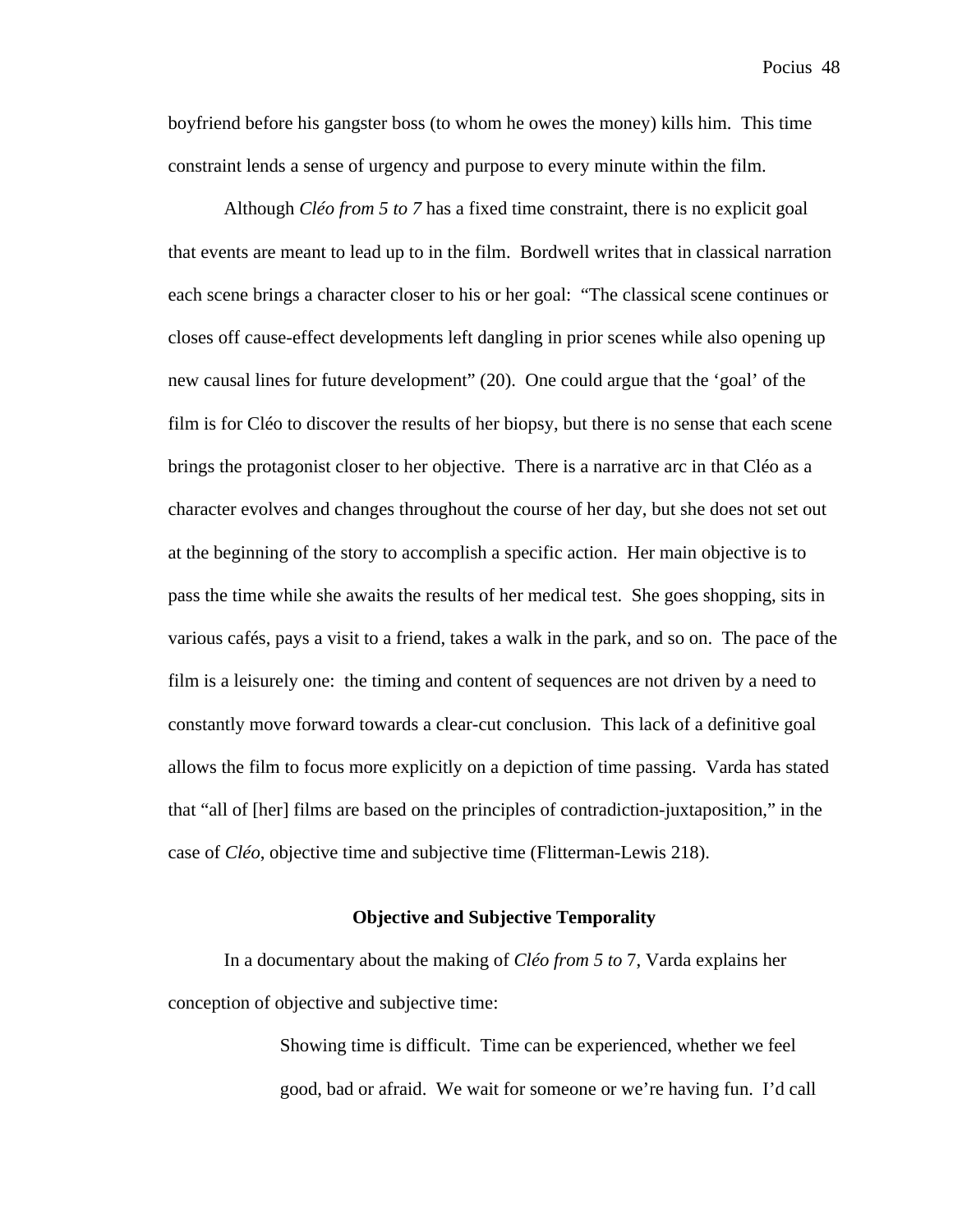this subjective time. And then there's objective time. It's intransigent. It's mechanical time divided into hours, minutes and sometimes seconds. This type of regularity, like a metronome, marks every instant. I wanted to blend both in the film. The objective time of clocks scattered throughout, and the subjective time that Cléo experiences during the film (*Remembrances*).

Varda's notions of objective and subjective time share many similarities with Henri Bergson's differentiation between clock time and duration. Clock time represents time in a more mathematical fashion: time progresses forward linearly. Duration, on the other hand, is a more complex, subjective interpretation of time. It is a vision of time that simultaneously extends through past, present, and future: "Our duration is not merely one instant replacing another; if it were, there would never be anything but the present…Duration is the continuous progress of the past which gnaws into the future and which swells as it advances" (Bergson 6-7). It would seem difficult for cinema to represent duration, since a film lasts for a specific amount of time, and this time, as well as the images presented in time, do not change. *Cléo from 5 to 7* successfully represents duration, however, through its use of objective and subjective time.

Pam Fox Kulken further elaborates on the idea of objective time, subjective time, and duration in her analysis of *Cléo* when she associates objective time with the masculine, and subjective time with the feminine: "Objective time (like *temps* or men's time) obeys laws and facts that prescribe time to run out as if to a finish line: the ending. Subjective, unpredictable, anxious time (*durée* or women's time) is creative and covets more life, activity, and drama" (352). It could be said that most mainstream narratives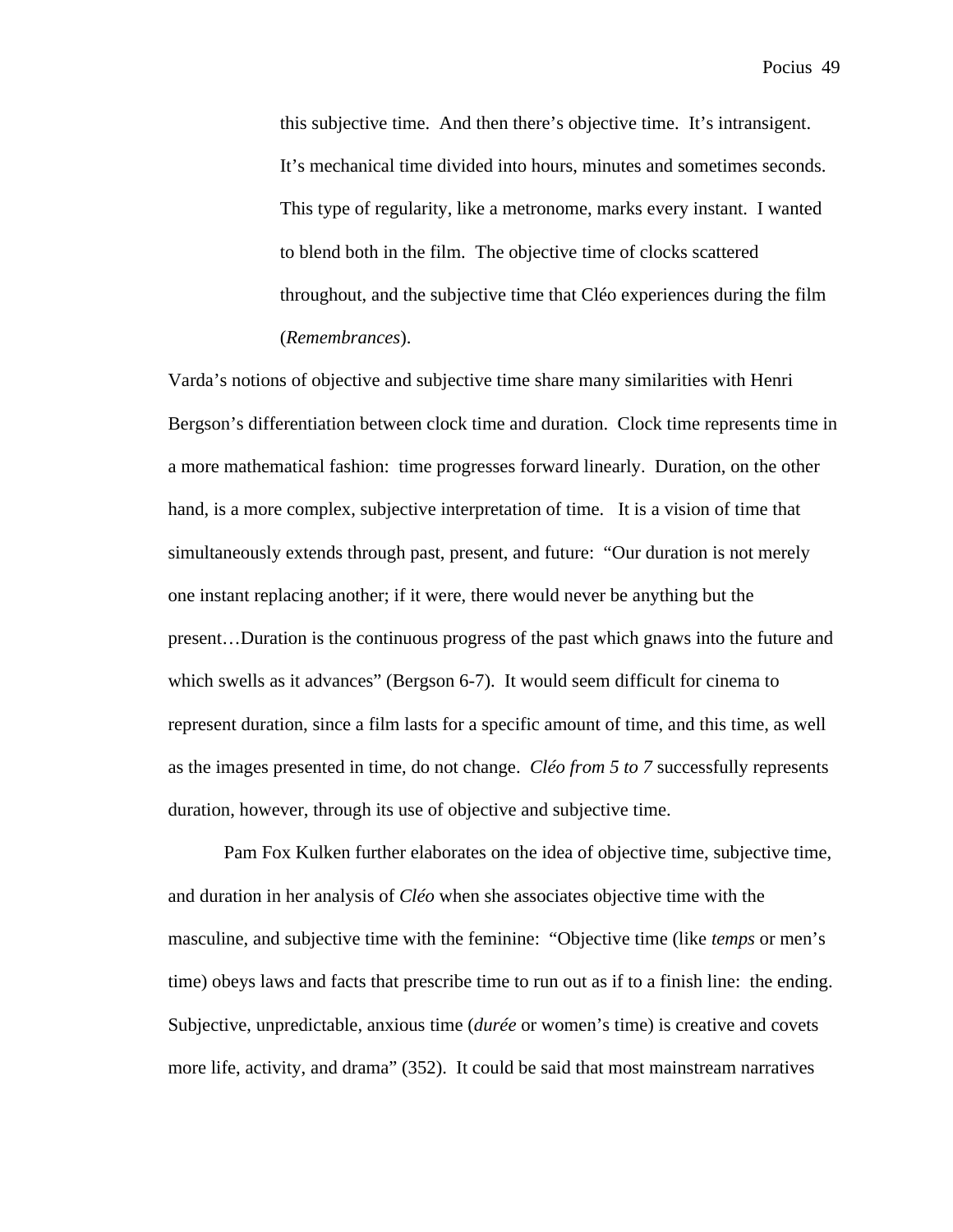deal with an objective time that is more goal-oriented: there is a finish line that must be reached by the end of the film. *Cléo* makes use of objective time in that there is an end point to be reached (7:00 p.m.) but because this objective time is intermingled with subjective time, the need for a conclusive goal is minimal. In fact, although the film's title implies that a two-hour period will be covered, the film only lasts an hour and a half. Varda has even reminded viewers that the film's content actually only follows Cléo until 6:30 p.m. (*Remembrances*). This lack of goal-oriented narrativity is reinforced by the wandering look of the camera present in the film. Ultimately the representation of time as simultaneously objective and subjective allows for a separation from the goal-oriented masculine look towards a female gaze focused on a subjective experience of duration as opposed to a mechanical race forward to a conclusion that is typically associated with the masculine position.

The fact that the film takes place in real time reinforces the sense of a countdown, which allows the film to engage in a temporality of waiting: a temporality that is both objective and subjective. It is objective in that there is a specific, mathematical amount of time that Cléo awaits her diagnosis, but this objective time becomes wrapped up in Cléo's own subjective duration. Bergson discusses a temporality of waiting where mathematical time can coincide with duration:

> If I want to mix a glass of sugar and water, I must, willy-nilly, wait until the sugar melts. This little fact is big with meaning. For here the time I have to wait is not that mathematical time which would apply equally well to the entire history of the material world, even if that history were spread out instantaneously in space. It coincides with my impatience, that is to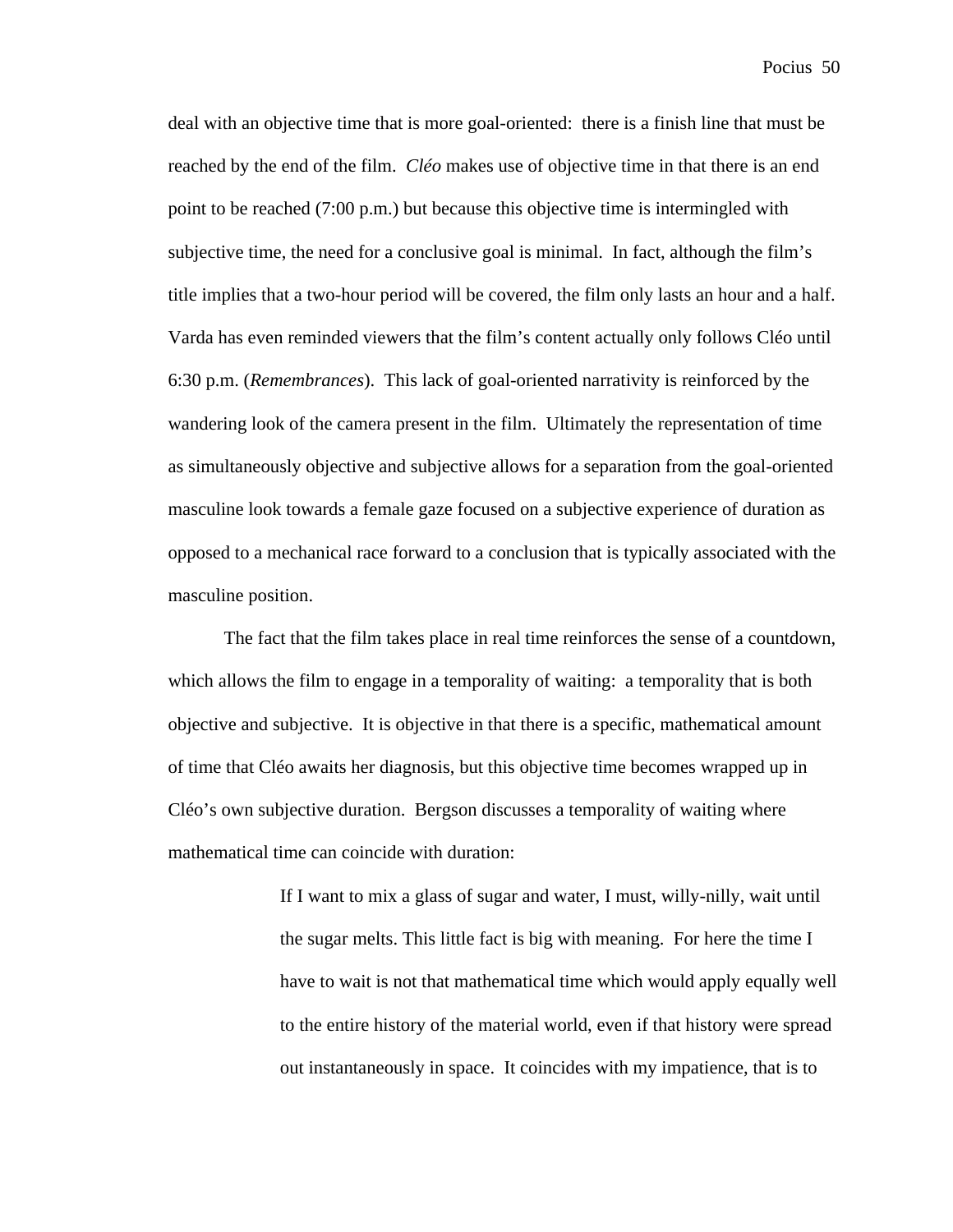say, with a certain portion of my own duration, which I cannot protract or contract as I like. It is no longer something *thought*, it is something *lived*. It is no longer a relation, it is an absolute (12-13).

The titles in *Cléo from 5 to 7* reinforce this objective, mathematical time, as the clock gradually approaches seven. However, wrapped within this 'objective time' are instances of 'subjective time,' or duration: moments where the spectator has insights into particular characters, into the way they live time. "Lim's formulation of Bergsonian duration comes to mind: 'while we wait impatiently, we become (somewhat painfully) aware not only of our own duration but of the multiple durations outside our own" (Mroz 77). The film brings awareness to the multiple durations that exist within this mathematical block of time through the use of titles pertaining to individual characters, for example: "Angèle de 17h08 à 17h13." After this particular title, as happens frequently with other characters throughout the film, we are given a glimpse into the inner thoughts of Angèle through the use of voice-over. The distinct chapters throughout the film not only map out clock-time, but they also provide examples of how various characters experience time subjectively. These interior monologues are often meandering, and more effective at creating a certain ambiance than helping characters reach a particular goal. Such moments are not necessary to the forwarding of Cléo's narrative, and Cléo is frequently oblivious to other characters' thoughts and desires.

This lack of a goal-oriented narrative is also reinforced by the visual techniques used in the film. One could even argue that *Cléo from 5 to 7* creates Deleuzian timeimages, as the images presented in the film are not directly related to or induced by action. Scenes that would normally be removed in a classical style of cinema, such as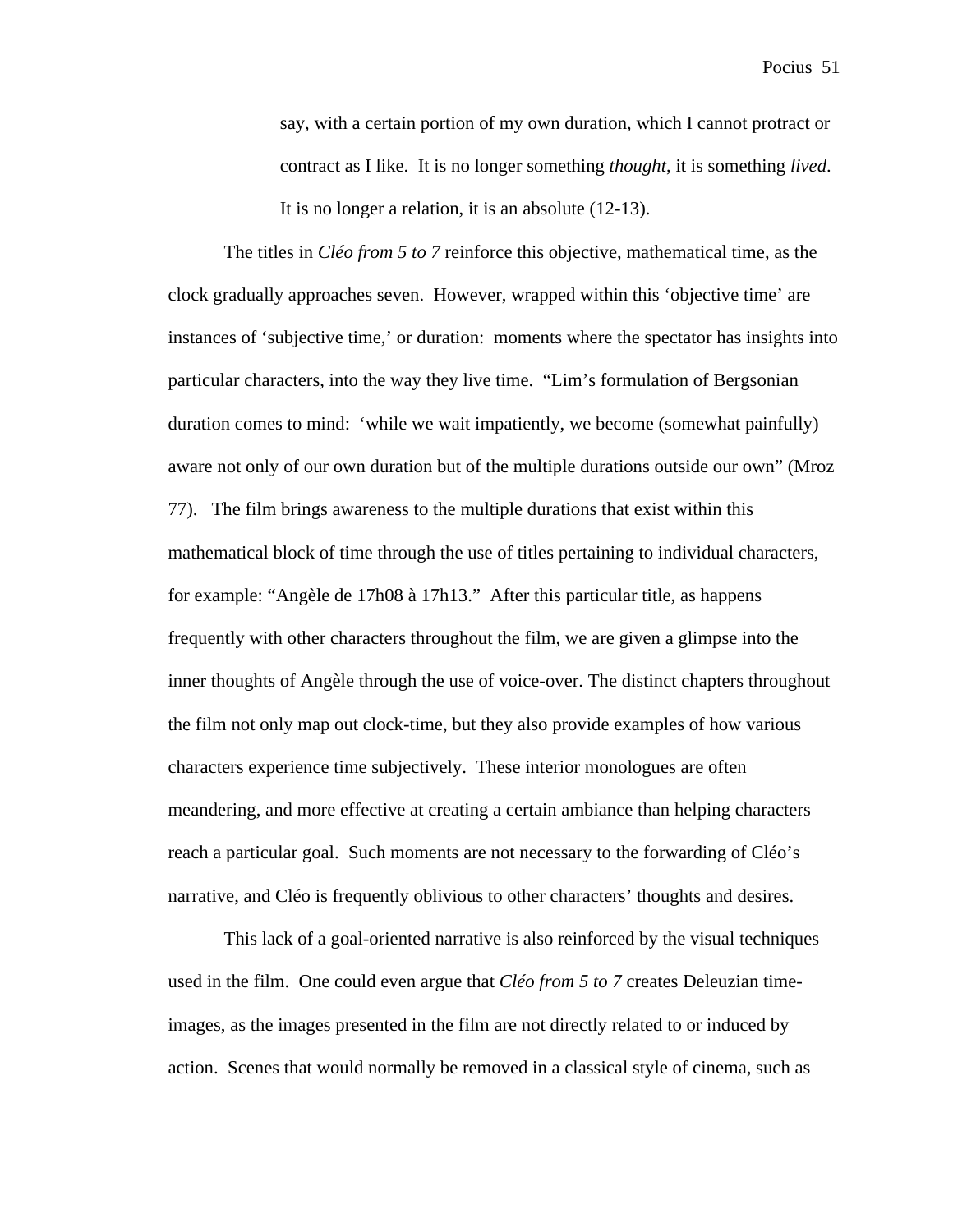characters walking from point A to point B are included in the film. In the first half of the film, there are several scenes of Cléo walking down the street, either alone or with her assistant Angèle. In a bird's eye view, the camera follows Cléo as she travels from the fortuneteller to a café, and later from the café to the hat shop. The fact that these scenes are filmed in extreme long shots exemplifies to a certain extent the "cameraconsciousness" inherent to the film. These shots that in a slow pan track Cléo's movement from one place to the next give an almost voyeuristic perspective of our heroine, yet it is a perspective that is not shared with a particular character. The gaze of the camera in the film is a wandering one in the way that Hansen describes: there is a certain "sensuality of vision," a "swerving and sliding gaze" that is created through Varda's representation of her heroine. In the scenes where Cléo is shot from afar, the spectator is made aware of his or her identification with the camera, and therefore his or her voyeurism. This technique creates an effect that distances viewer from action.

Varda is careful not to present images that explicitly objectify her protagonist, while simultaneously bringing awareness to the fact that Cléo's sense of identity is largely constructed through the gaze of others. Cléo is a character that obviously cares very much about her appearance, as she is a pop-singer whose image is constructed by a team of professionals. Her appearance in the eyes of others is her livelihood—indeed, she even associates beauty with life and ugliness with death when she states: "As long as I'm beautiful, I'm more alive than the others."

Although Varda does not objectify her female heroine through the use of visual fragmentation and a controlling, masculine gaze, she does make a commentary on the way in which women are frequently objectified in cinema and in life. Not only is Cléo a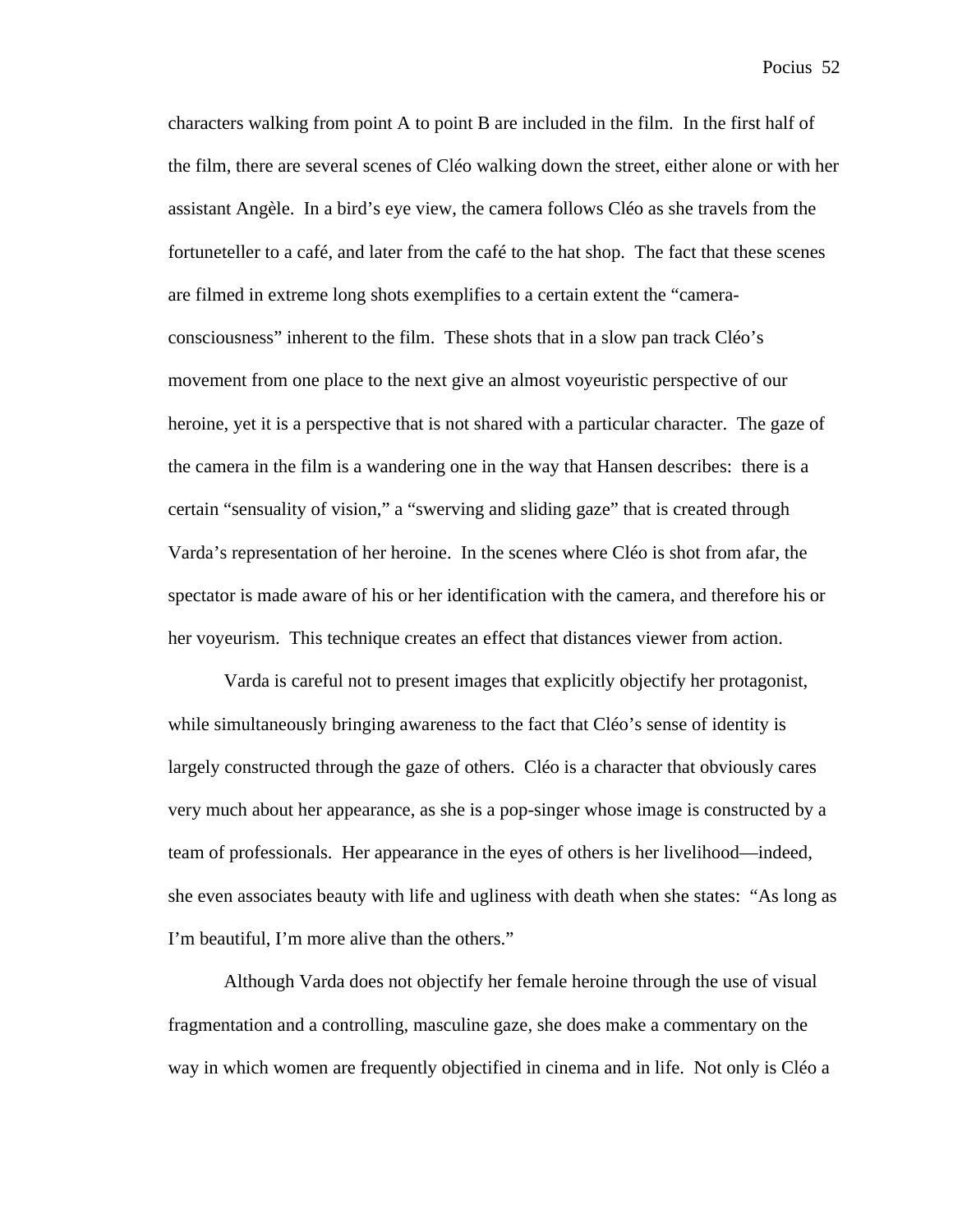commodity constructed through the gaze of others, but she also actively makes herself into a fetish object. Cléo's fetishization of herself is represented largely through the film's use of mirrors:



Figure 1

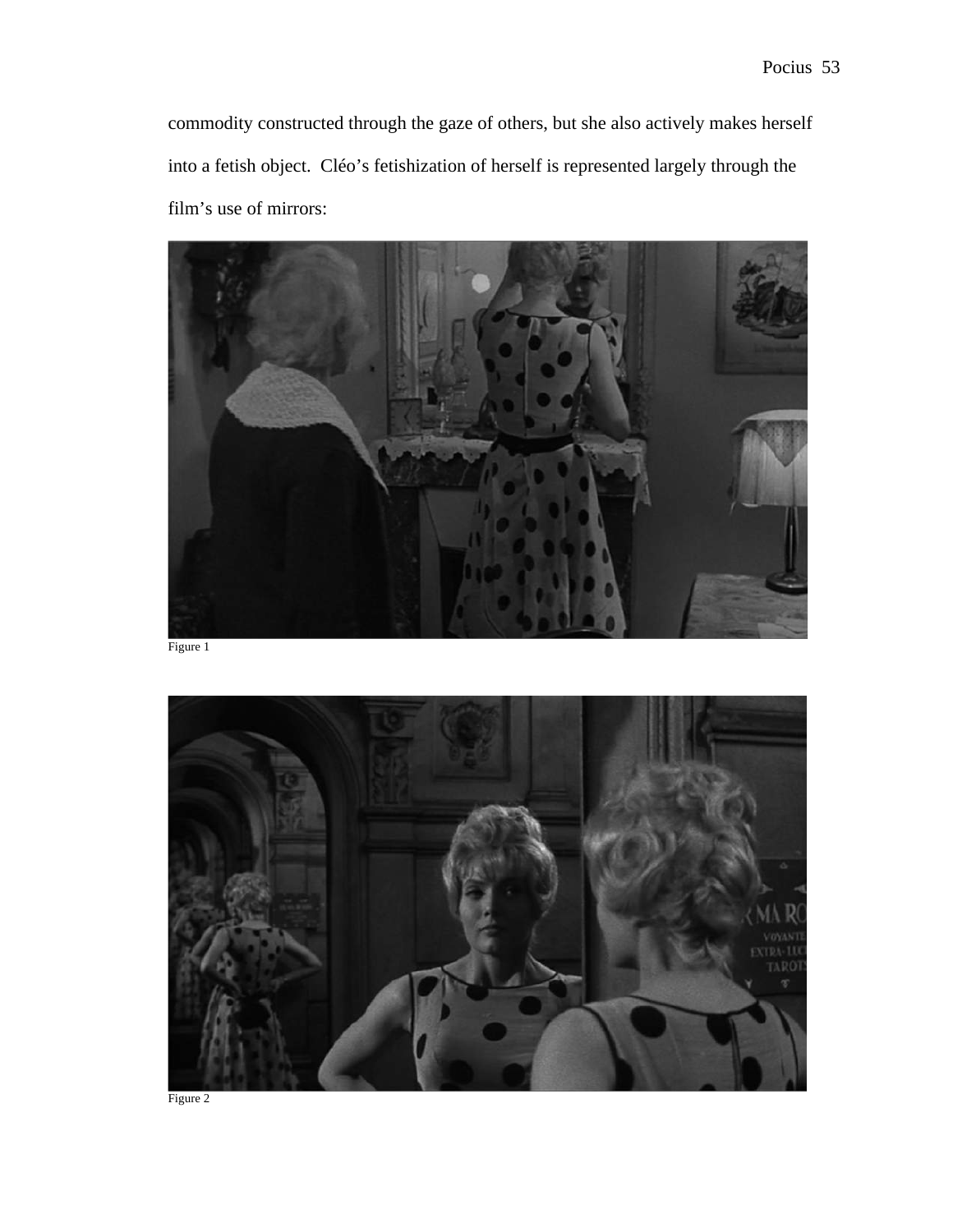

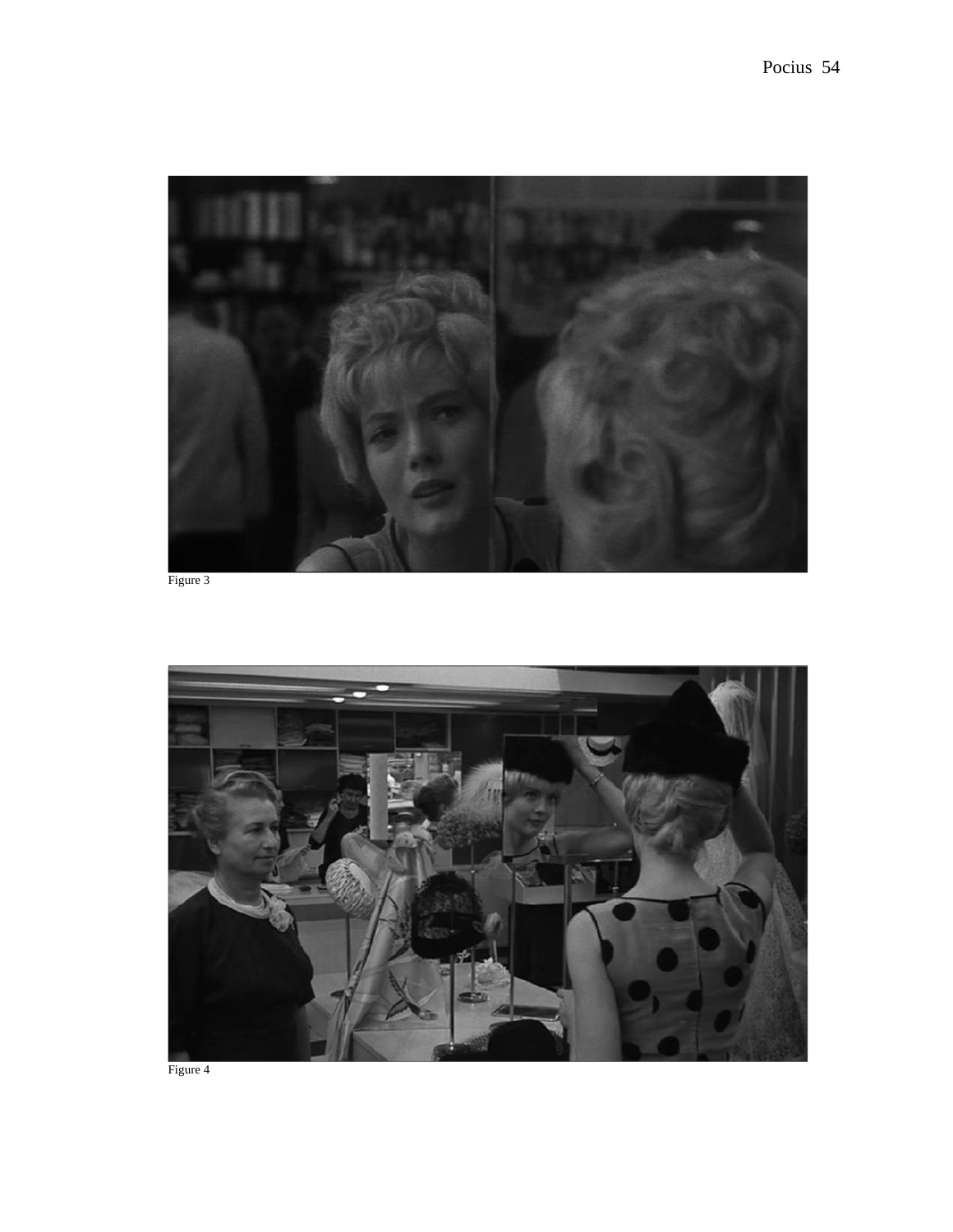

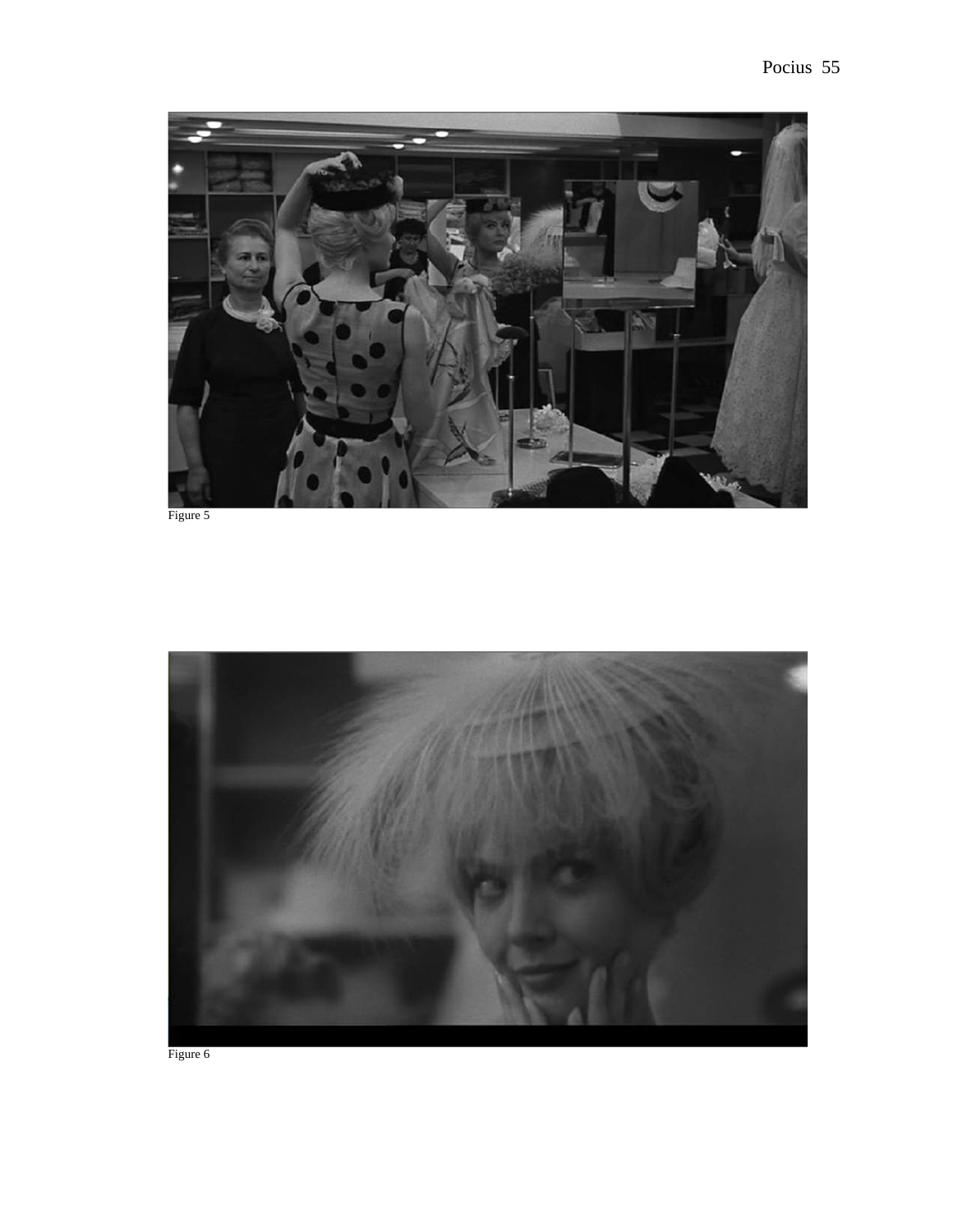

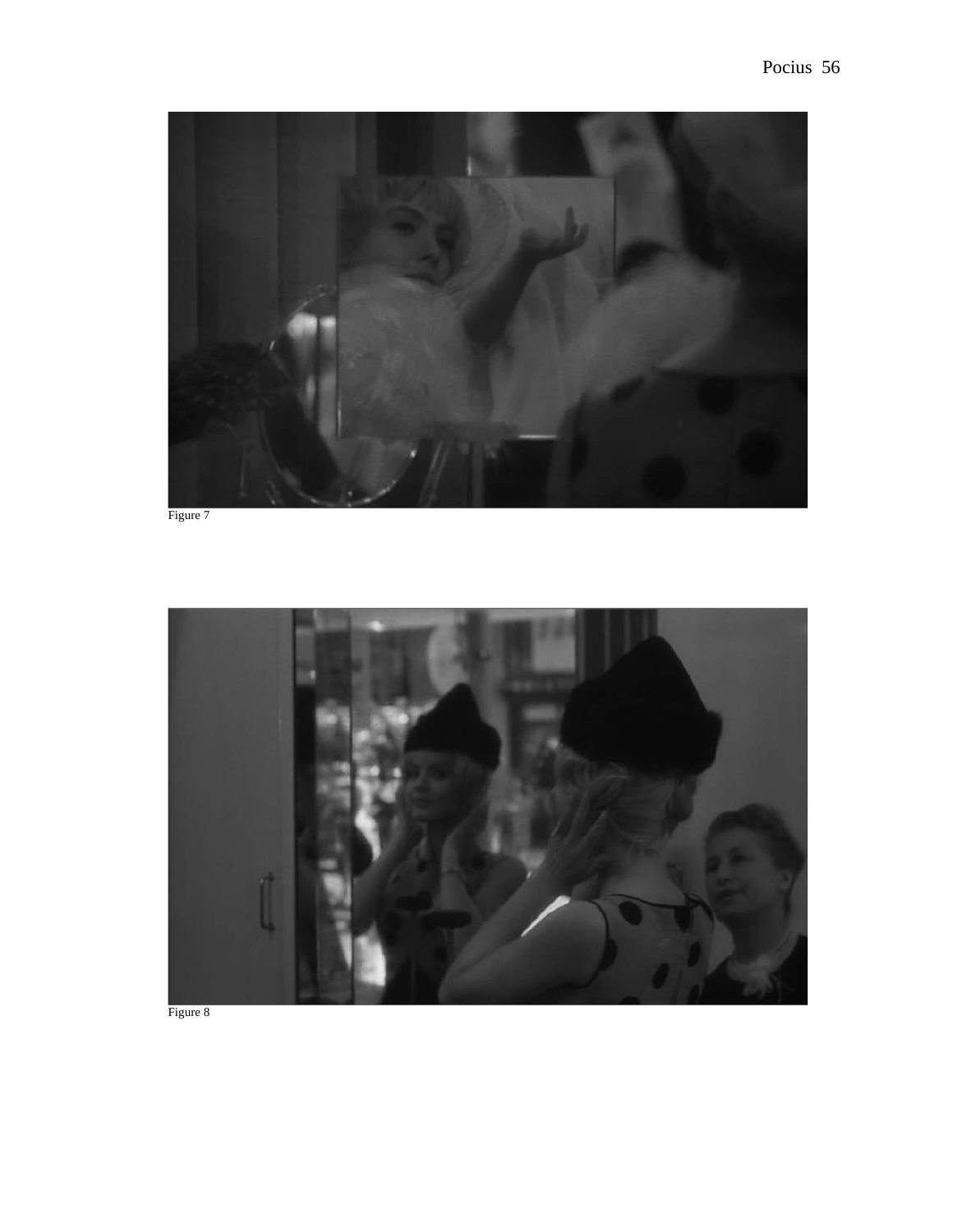



Figure 10

The first half of the film contains the majority of the scenes that depict Cléo looking into mirrors, recalling in many ways Lacan's description of the mirror stage.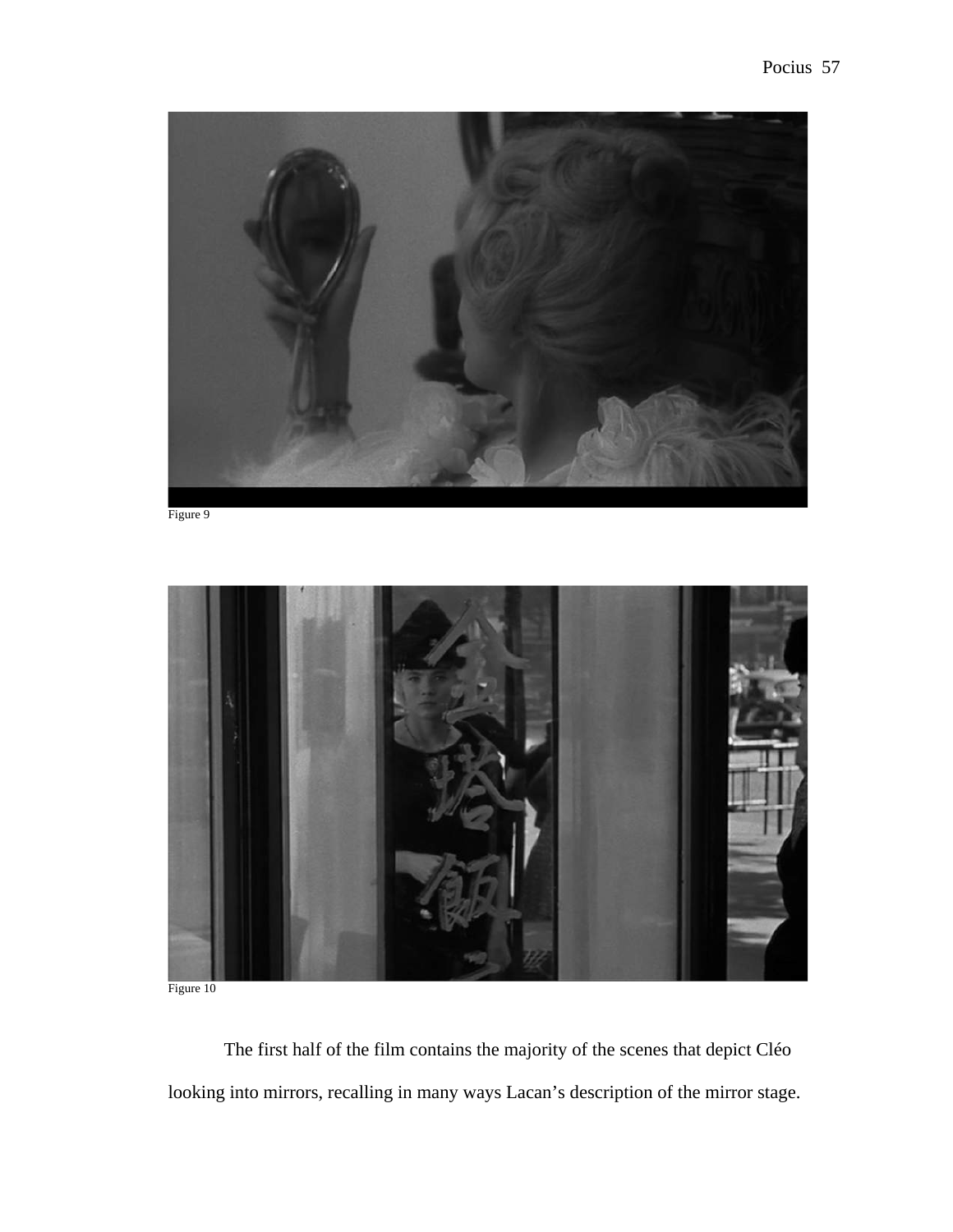Lacan describes the moment when a child is first able to recognize his own reflection in a mirror, specifying that although the child recognizes himself in his reflection, he also identifies with his image as an object outside of himself, and object over which he has total control. Cléo identifies with herself as an object in these instances, and presumably the pleasure of seeing her own beautiful reflection gives her a feeling of control that is otherwise missing in her life. She is able to forget her fear of death when she looks in the mirror, because she is reminded of her beauty. This association of beauty with life and ugliness with death is something that is reinforced by other people in Cléo's life. In the first half of the film, no one seems to take her fear of death seriously. Angèle reassures her that her illness is probably nothing, and many other characters write off her worries as childish. Even Cléo's lover José says: "Your beauty is your health". When Cléo asks him nervously, "What if I was really ill?" José changes the subject.

It is unsurprising that few people take Cléo seriously, as she is an incredibly selfabsorbed individual. Her looks are her primary concern, evidenced by her blonde wig, fancy dress, and ridiculous hat. Her point of transformation in the film comes after she sings the macabre song *Sans toi*, that references death and decay. In this moment Cléo realizes just how superficial her relationships are, and to what extent her life is based solely on appearances. "Everyone spoils me. No one loves me," she says before changing into a simple black dress and removing her wig. As she leaves her apartment building, she stops and looks into a mirrored window on the street (Figure 10). It is at this point in the narrative that Cléo ceases fetishizing herself: instead of joyfully contemplating the superficial aspects of her reflection, she is finally able to recognize herself along with her fears. In a voice over we hear Cléo's thoughts: "My unchanging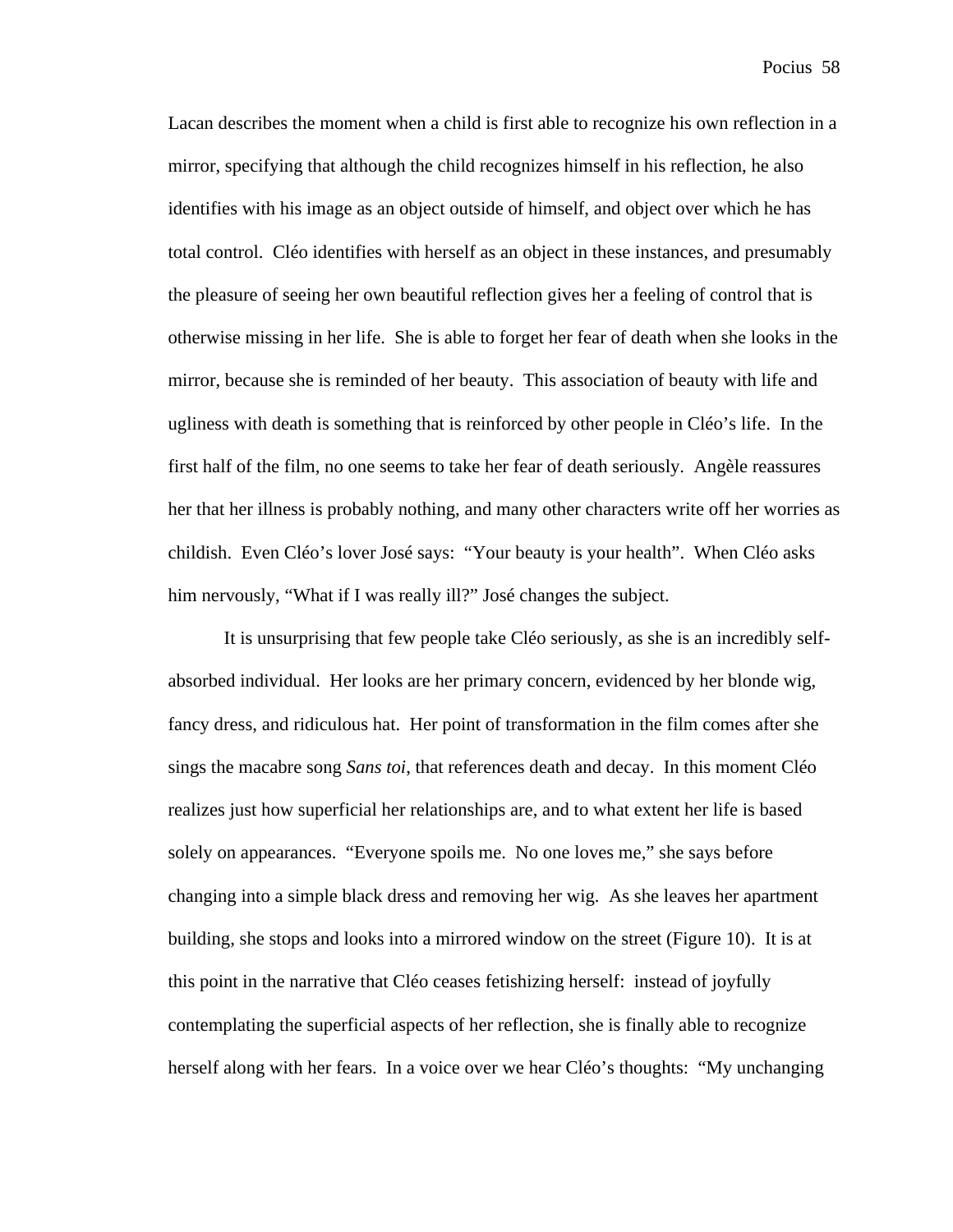doll's face, this ridiculous hat…I can't see my own fears. I always think everyone's looking at me, but I only look at myself. It wears me out". From this point on, Cléo transitions from only looking at herself to beginning to see the world around her. As several critics have noted, the point when Cléo decides to change her appearance and go off on her own marks her transition from object to subject. Varda has summarized her thoughts on the matter wonderfully:

> During the first part of the film, Cléo is described and defined by those who see her. Her assistant, the hat saleswoman, her lover, the musicians, and the mirrors. Cléo is seen. In the middle of the film, I wanted a clean cut, a sharp change. Forty-five minutes into the film, the beauty feels herself cracking. The baby doll, the blond starlet, everything cracks. She rips off her negligee, her wig. She leaves. At this point, she begins to look at others. She looks at people in the streets, in cafés, she looks at her friend, and then the soldier. I consider this a feminist approach. I wanted to focus on her as a woman who defines herself through others' vision. And at some point, because she's the one looking, she changes. She redefines herself on her own (*Remembrances*).

Where *Jeanne Dielman* chose to do away with most intra-diegetic subjective looking in order to avoid a masculine gaze, *Cléo from 5 to 7* attempts to reimagine subjective looking from a feminine perspective, avoiding the objectification and mastery associated with the masculine look. Varda certainly has a masterful control of her camera in the sense that every shot is precisely composed, but the images she portrays do not seek to control or clearly define the objects and events recorded. We can begin to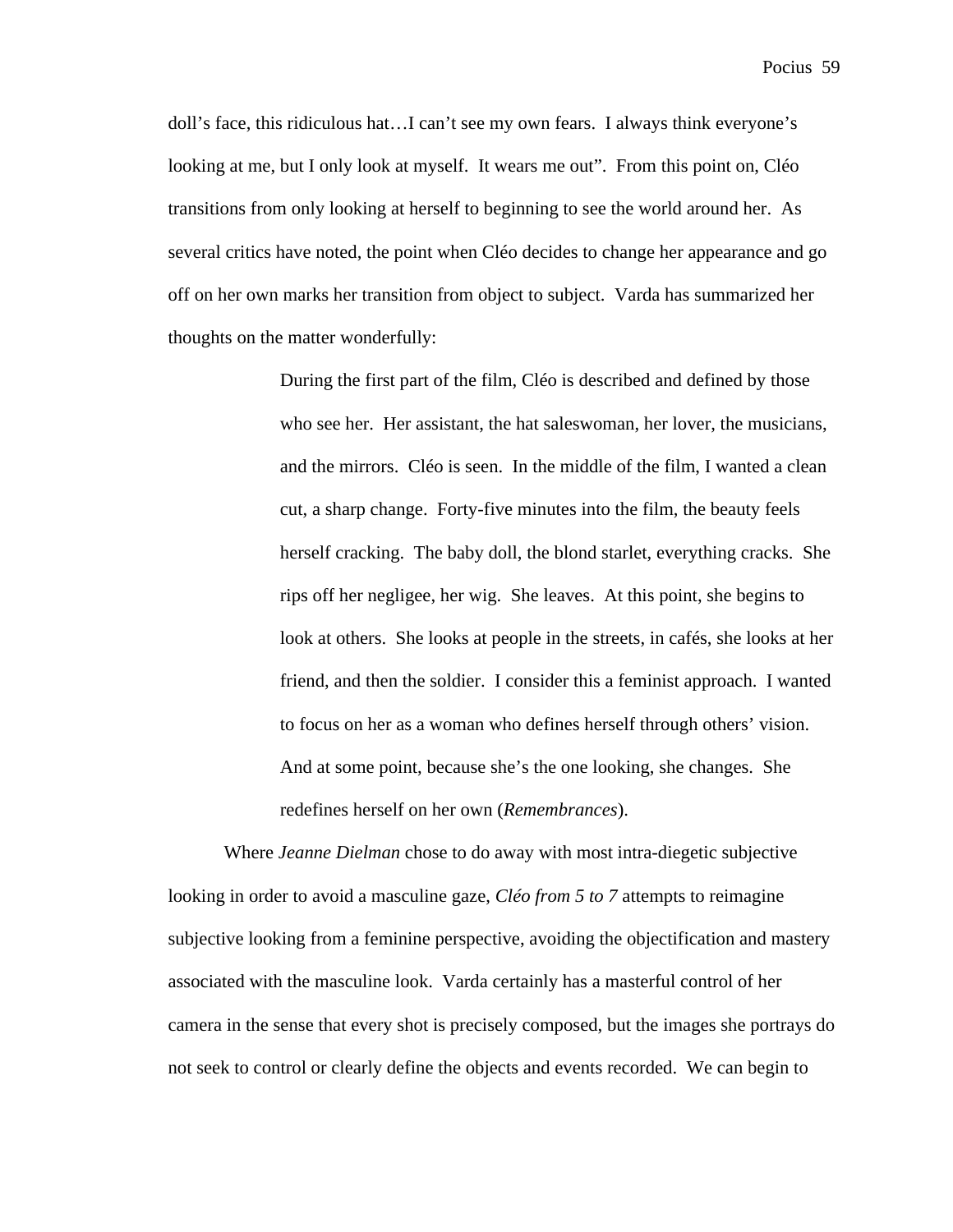identify a female gaze in the film, a wandering gaze in the way that Hansen describes it: there is a certain "sensuality of vision," or a "swerving and sliding gaze" present in the film, one that can be evaluated in more detail through the analysis of a scene (640).

The scene in question occurs in Chapter VIII of the film, "Quelques Autres de 17h45 à 17h52". Cléo enters a café, and for the first time in the film there is a point of view shot depicting what the protagonist sees upon entering. Although the camera's gaze is aligned with that of Cléo, it is not a 'goal-oriented' gaze in the way that Mulvey identifies the masculine look. Similarly, there is no goal or conclusion to the scene in question other than a wandering observation. Cléo walks slowly from table to table, listening to pieces of various conversations, observing her surroundings, but not in search of anything in particular. While some of the conversation topics are interesting, they are not vital to the narrative, and the entirety of any one conversation is kept from the viewer. The camera occasionally shares Cléo's gaze, panning across different spaces in the café, but never resting for too long on a single subject. What Cléo sees in this scene is not important; what is crucial is the fact that she is finally able to look as a subject, abandoning her role as an object to be looked at.

Perhaps one could even say that in this moment Cléo becomes aware of the multiple other durations that are happening at the same time she is experiencing her own duration of waiting. At one point Cléo sits down and we begin to hear a voice-over of her thoughts, but this is drowned out mid-sentence by the voices of others talking. It is as if Cléo's narcissism is being suppressed by the sudden realization of the existence of others. This scene provides an example of objective and subjective time coming into contact to the point that they become indistinguishable; this idea is illustrated through the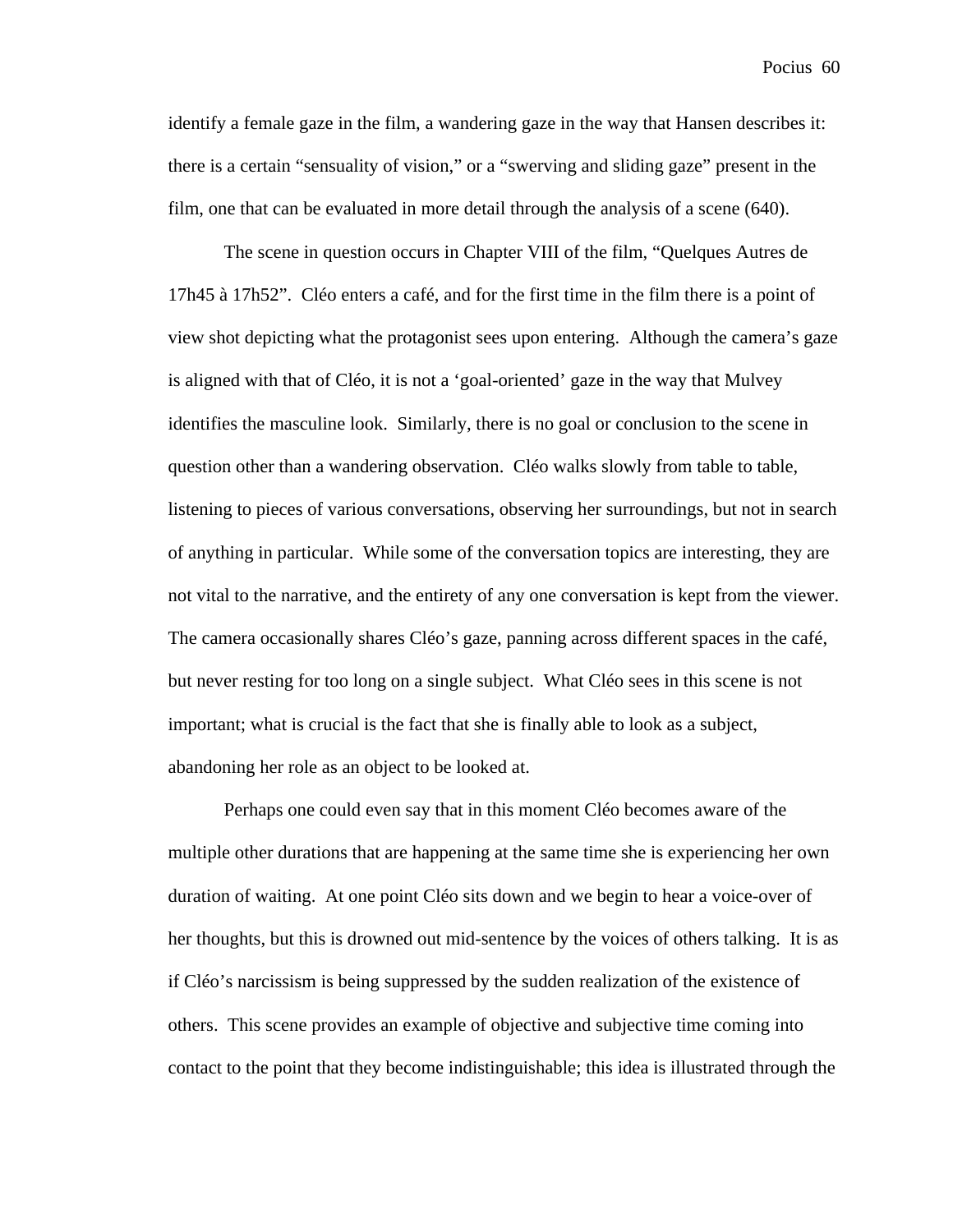multiple variations of subjective time present in the scene: one subjectivity does not outweigh the other, even the subjectivity of our heroine. In an analysis of *L'Avventura*, Matilda Mroz makes a claim that is equally applicable to *Cléo from 5 to 7*: "The slow pace and lingering rhythms, where time ceases to be subject to strict narrative development and instead unfolds its own particular concerns, encourages an attentive awareness of the passage of time through the film" (53).

The portrayal of real time in the film allows for a fruitful use of "dead time," or time in which nothing happens that is directly linked to the forwarding of the narrative. In traditional narrative cinema, dead time is usually eliminated, but in order to give a realistic feeling of real time passing, dead time is essential. This time that is not explicitly related to action helps create a certain ambiance in the film. An example of this would be the scene where Cléo and Angèle take a taxi from the hat shop back to Cléo's apartment. A large part of this sequence is filmed out of the window of the taxi, providing a view of Parisian streets flying by. These images are not attached to any particular character, but instead create a general atmosphere or mood. Varda has stated that "Paris for me is linked with feelings of fear and anguish," and she successfully creates a mood of anxiety in this scene in particular through her representation of inanimate objects (Flitterman-Lewis 230).

#### **The Mythical in Architecture and Objects**

Paris plays a central role in *Cléo*; it is almost like another character in the film, which is interesting considering that Varda chose to film in her home city for purely practical reasons (*Remembrances*). Michel De Certeau discusses city settings, and the almost lifelike quality that architecture and inanimate objects can take on in cities such as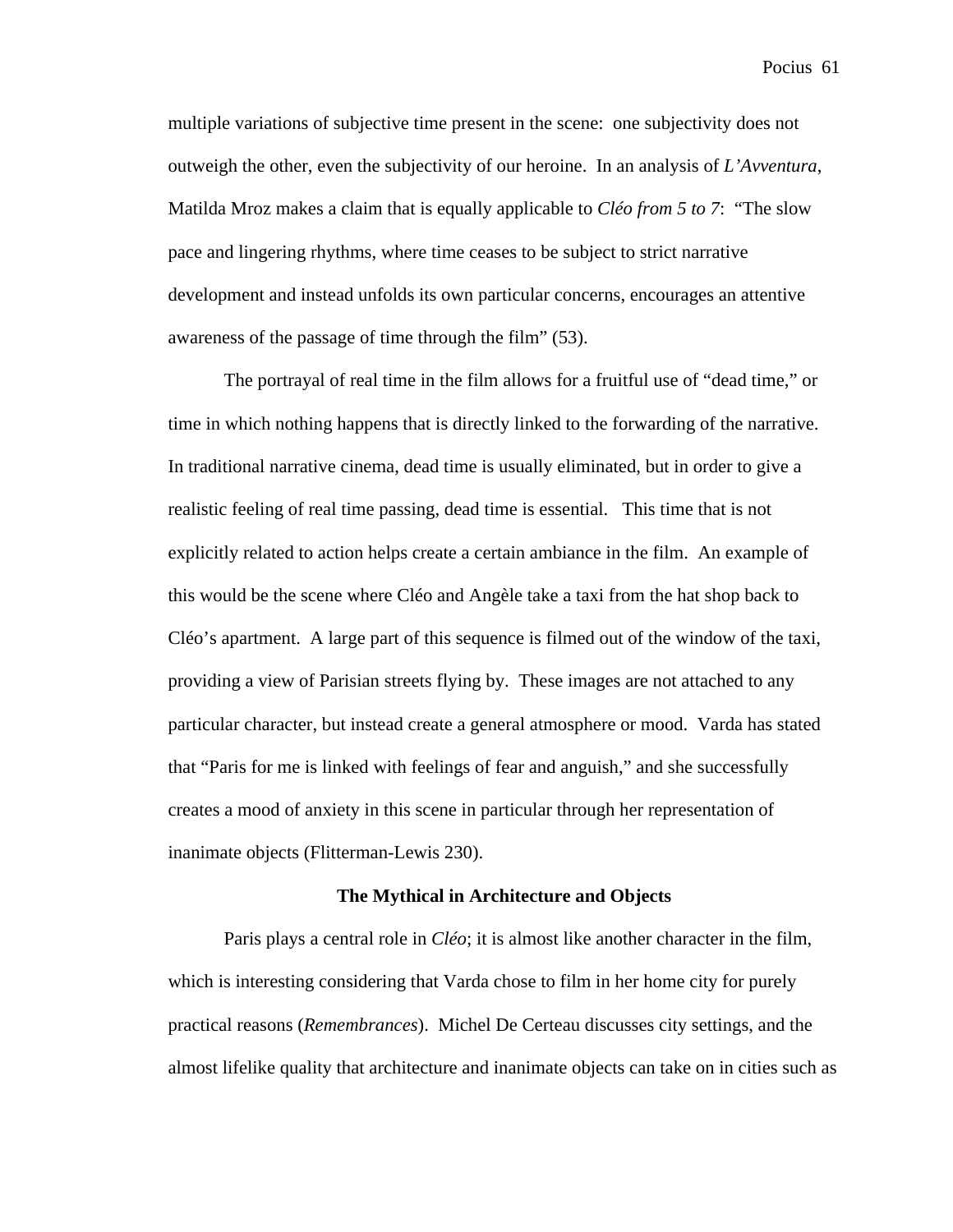Paris. "These wild objects, stemming from indecipherable pasts, are for us the equivalent of what the gods of antiquity were, the 'spirits' of the place. Like their divine ancestors, these objects play the roles of actors in the city, not because of what they do or say but because their strangeness is silent, as well as their existence, concealed from actuality" (136). De Certeau goes on to describe how places and objects take on an almost mythical or god-like quality in painting, in part because places are often still recognizable decades after a painting is completed. The same can be said of the cinema: *Cléo from 5 to 7* was filmed over 50 years ago, yet many of the locations used in the film remain recognizable today. Paris is not an anonymous backdrop in *Cléo*; Varda documents the Parisian cityscape with an almost cinéma vérité-like approach. Many extras in the café scenes were actually just people going about their daily lives. Similarly, Varda tends to focus on very specific locations in Paris—we are often aware of the names of streets, bus stations, or squares that characters pass throughout the film. This precision of location is helpful in creating a believable sense of real time: crewmembers carefully documented the time it would take to move from one location to the next, and they remained as faithful as possible to the time it would take Cléo to complete her trajectory (*Remembrances*).

Deleuze has spoken of the importance of settings and objects in neo-realist filmmaking, and how objects can take on an almost lifelike quality, becoming important in and of themselves. In discussing the 'inventory of a setting' Deleuze writes:

> So the situation is not extended directly into action: it is no longer sensory-motor, as in realism, but primarily optical and of sound, invested by the senses, before action takes shape in it, and uses or confronts its elements. Everything remains real in this neo-realism (whether it is film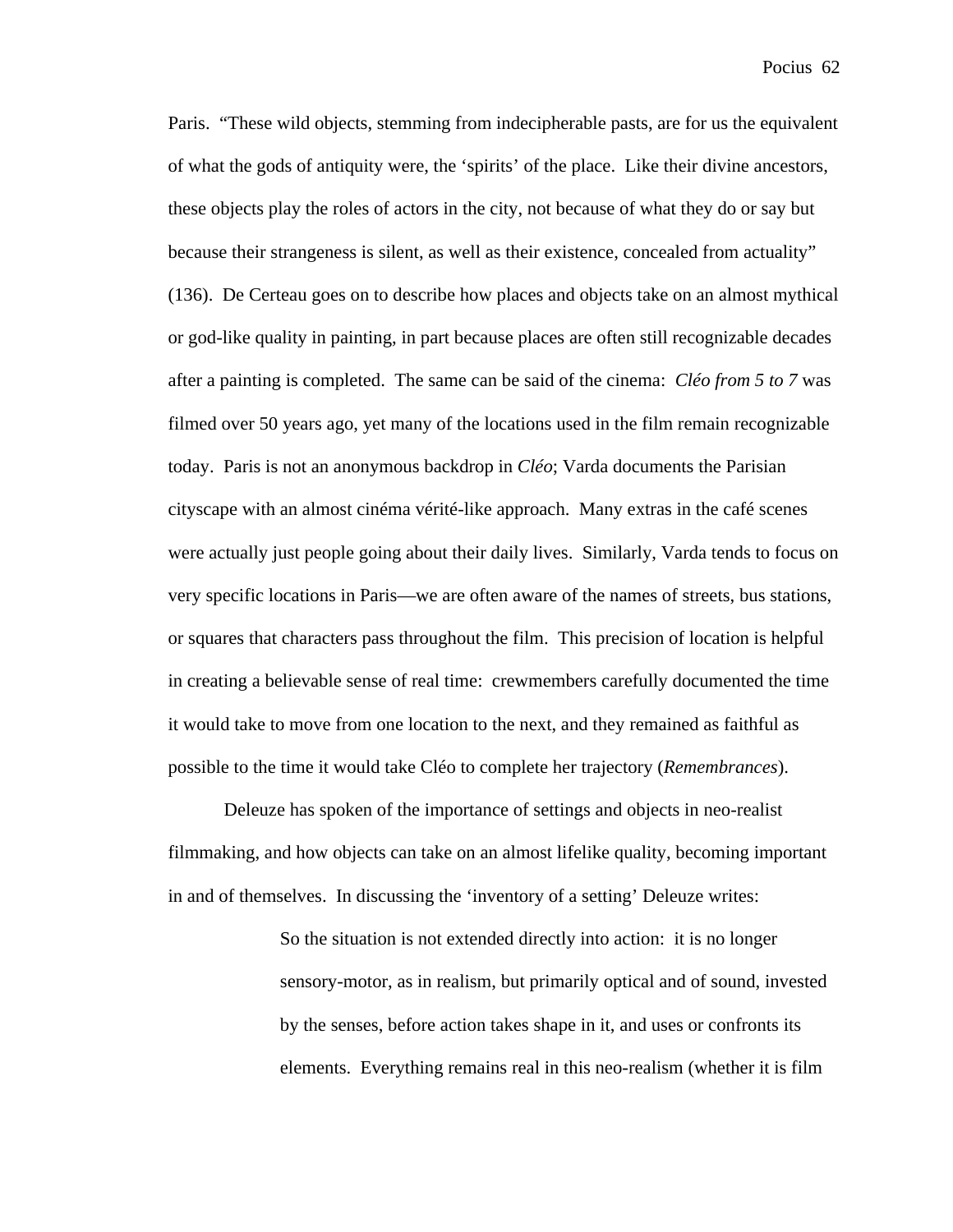set or exteriors) but, between the reality of the setting and that of the action, it is no longer a motor extension which is established, but rather a dreamlike connection through the intermediary of the liberated sense organs. It is as if the action floats in the situation, rather than bringing it to a conclusion or strengthening it (*Cinema 2* 4).

In the cab ride sequence, there are several almost dreamlike moments that are more sensory oriented than they are related to action. At one point the cab slows to a halt, and out of the window we see a display of African masks in a storefront. The film cuts to close-ups of individual masks, which have a menacing air about them. It is not the masks themselves that are frightening, but the way in which they are portrayed: the close-up gives the object more significance than it would ordinarily have. The fact that these objects are not directly related to the narrative also lends to the unsettling effect created. It is in small moments like these that feelings of dread are able to cut through otherwise relaxing sequences. We are reminded of the very real fear of death that consumes Cléo throughout the film, and the effect is almost visceral.

#### **Time and Spectator Estrangement**

The awareness of time passing in *Cléo* is emphasized through the use of titles, as well as sound effects. In the opening sequence, after Cléo visits with the fortuneteller, she walks down a spiral staircase to leave, her footsteps matching up with the almost metronome-like rhythm of the music. Soon, the improbable, rhythmic sound effects begin to be matched by the editing: jump cuts create a 'visual ticking' that not only bring awareness to the passing of time, but also to the fact that one is watching a film. *Cléo from 5 to 7* does not engage in spectator estrangement to the extent that *Jeanne Dielman*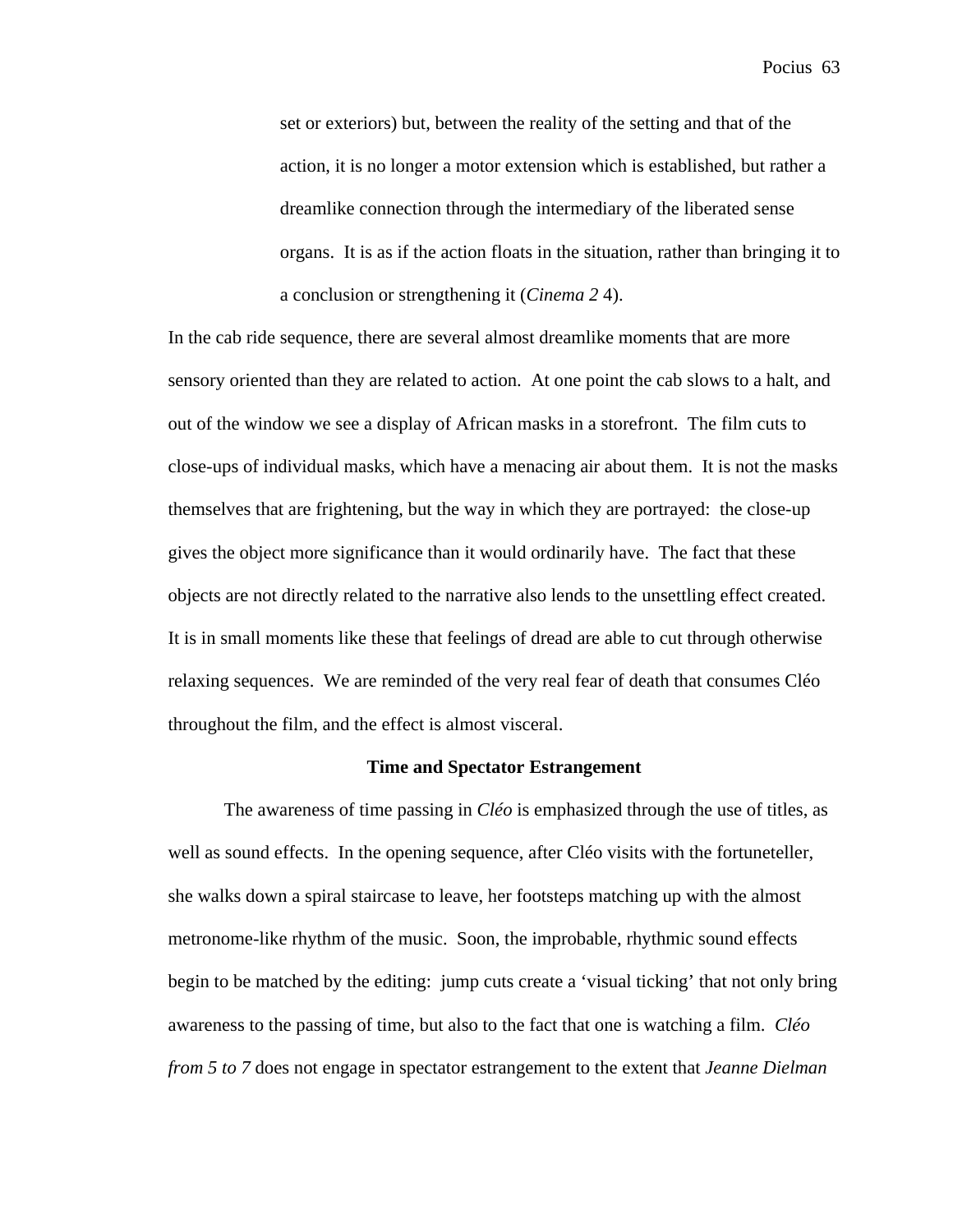does, but there are nevertheless moments in the film that remove the spectator from his or her involvement in the narrative, thereby allowing room for individual reflection. One example of this is the opening sequence, where Cléo has her tarot cards read. The first image presented in the film is a color image of the cards on a table, leading the spectator to believe that the film will be in color. However, the dialogue between Cléo and the fortuneteller is in black and white. When asked why certain portions of the opening scene were filmed in color, Varda responded, "The fortuneteller believes the tarot's message. Cléo believes what she's told, she's afraid, feels threatened, sees the hanged man. Naturally it's fiction. A fiction in color, that draws us into the rest of the film. To reality. We switch to black and white. Ninety minutes of reality" (*Remembrances*). The stark contrast between black and white and color also draws awareness to the fiction of the narrative. In traditional Hollywood films, edits are meant to go unnoticed by the spectator, and a scene should flow smoothly from one shot to the next. In the opening sequence of *Cléo*, the cuts between the colorful tarot cards and the black and white conversation make the viewer more conscious of the editing process and the artificial nature of the construction of a scene. The sequence is at first quite jarring, but this somewhat alienating effect engenders a more active and contemplative spectator. Varda has stated:

> I'm not really interested in problems, but in certain questions. [Even the spectator who goes to the cinema primarily for entertainment needs certain films which pose questions.]<sup>2</sup> In the end, I think that people have a taste for reflection….I like a film which acts as a sort of discoverer

<sup>&</sup>lt;sup>2</sup> Brackets are Flitterman-Lewis's.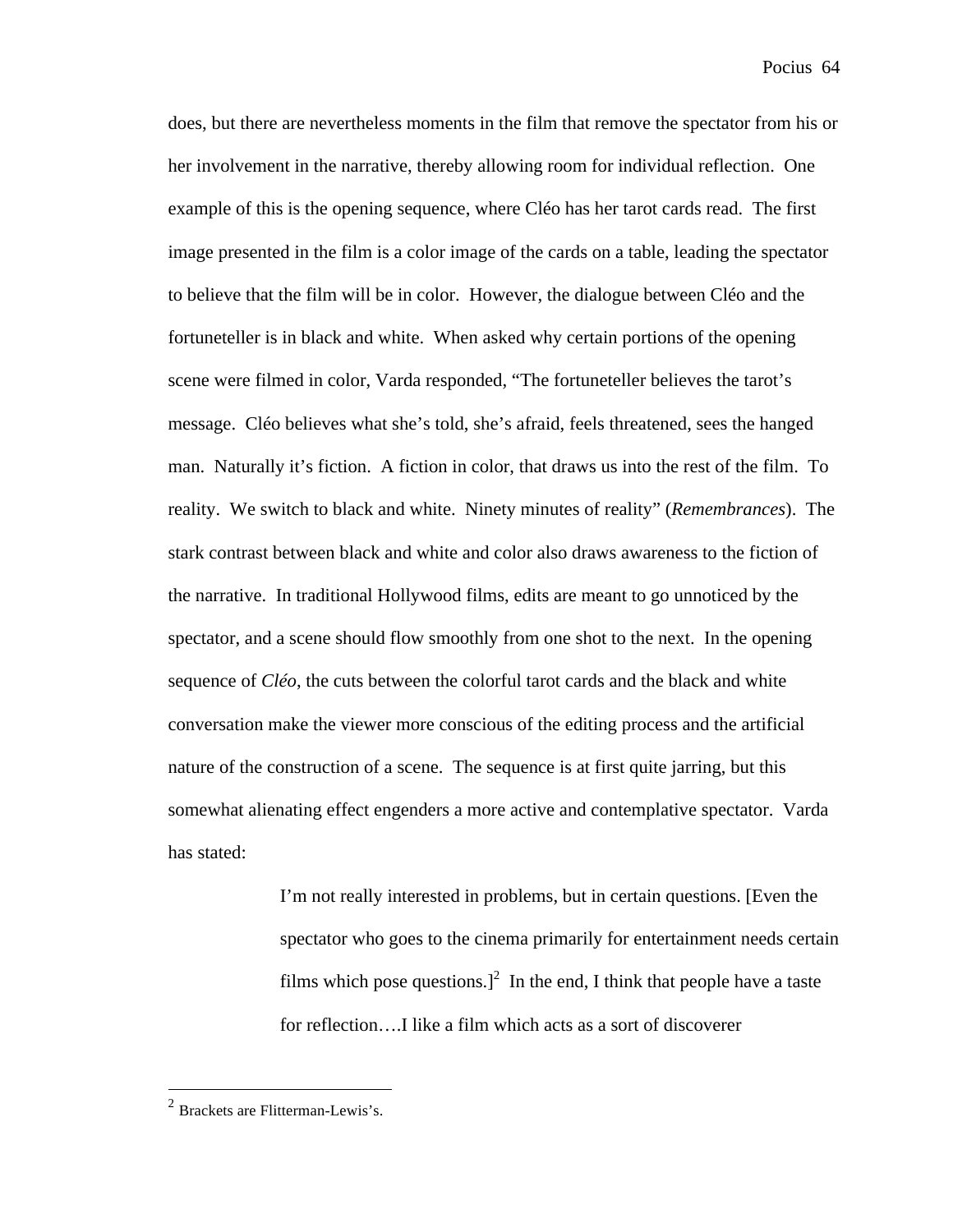[*révélateur*]….I try to pose these questions in a way which is both clear and ambiguous, so that the spectator may pose them to himself [or herself] in turn (Flitterman-Lewis 234).

To a certain degree, the film produces a Brechtian estrangement effect. In Brecht's description of epic theatre he writes of taking a production's subject matter and putting it through "a process of  $[est rangement]^3$ : the  $[est rangement]$  that is necessary to all understanding. When something seems 'the most obvious thing in the world' it means that any attempt to understand the world has been given up" (Brecht 71). Another example of this estrangement effect in the film occurs after Cléo leaves the café where she spends a moment in quiet observation. In this moment of relative calm, no one seems to notice Cléo's presence, but when she leaves the café, she is immediately overwhelmed by the gaze of others and the weight of time passing. As Cléo walks down a Parisian sidewalk, the soundtrack is silent except for her footsteps, creating another clock-like sound-effect. Everyone she passes seems to stare at her, evidenced by shots from Cléo's perspective of passersby practically staring directly into the camera. The pace of the editing begins to quicken as images from the street are interspersed with previous imagery, and ultimately characters from Cléo's life (Angèle, the fortuneteller, José, etc.) staring directly into the camera. The obvious sound effects, in addition to the look directly at the spectator create a distancing effect in the audience. Mulvey writes:

> There are three different looks associated with cinema: that of the camera as it records the pro-filmic event, that of the audience as it watches the final product, and that of the characters at each other within the screen

<sup>&</sup>lt;sup>3</sup> The 1964 translation I use originally translates this as 'alienation effect' which has since become outdated and replaced by 'estrangement effect'.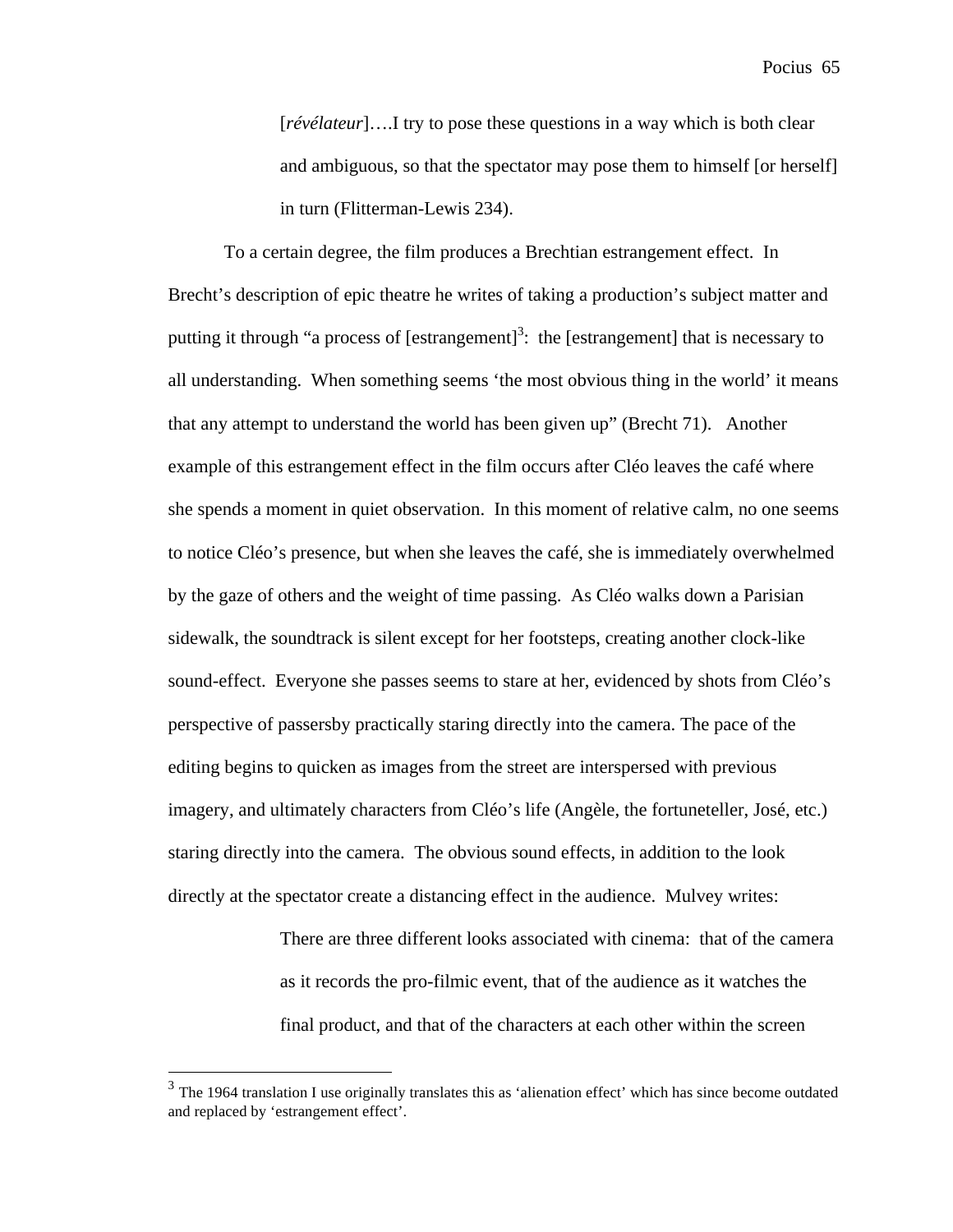illusion. The conventions of narrative film deny the first two and subordinate them to the third, the conscious aim being always to eliminate intrusive camera presence and prevent a distancing awareness in the audience. Without these two absences…fictional drama cannot achieve reality, obviousness and truth (*Visual Pleasure* 847).

When *Cléo from 5 to 7* brings awareness to the gaze of the camera, it is precisely to avoid 'obviousness and truth' in favor of ambiguity and a more active spectator. The film creates a distancing awareness in part through the use of a fourth look: the look directly at the viewer.

The spectator looks at a film, but he or she is not subject to a look. It is for this reason that the viewer is able to imagine him or herself as 'invisible'. Willemen cites Metz's formulation: "the scene ignores that it is seen…and that ignorance allows the viewer to ignore himself/herself as voyeur" (211). This look at the audience surprises the viewer in his or her voyeurism, creating a feeling of discomfort or even shame. "In the filmic process, this look can be represented as the look which constitutes the viewer as visible subject" (Willemen 216). The viewer's removal from absorption in the narrative and subsequent consciousness of his or her individual subjectivity allows the spectator more freedom for interpretation and thought. In the scene in question, the feelings of discomfort are amplified by the minimalist sound effects, and several closeups of Cléo's anxious expression. A close-up of a clock, presumably from Cléo's bedroom, is also interwoven with the other images, accompanied by a ticking sound. Any comfort Cléo may have felt in her quiet observation of the café has now been shaken by the reminder of time passing, and the fear associated with her waiting. The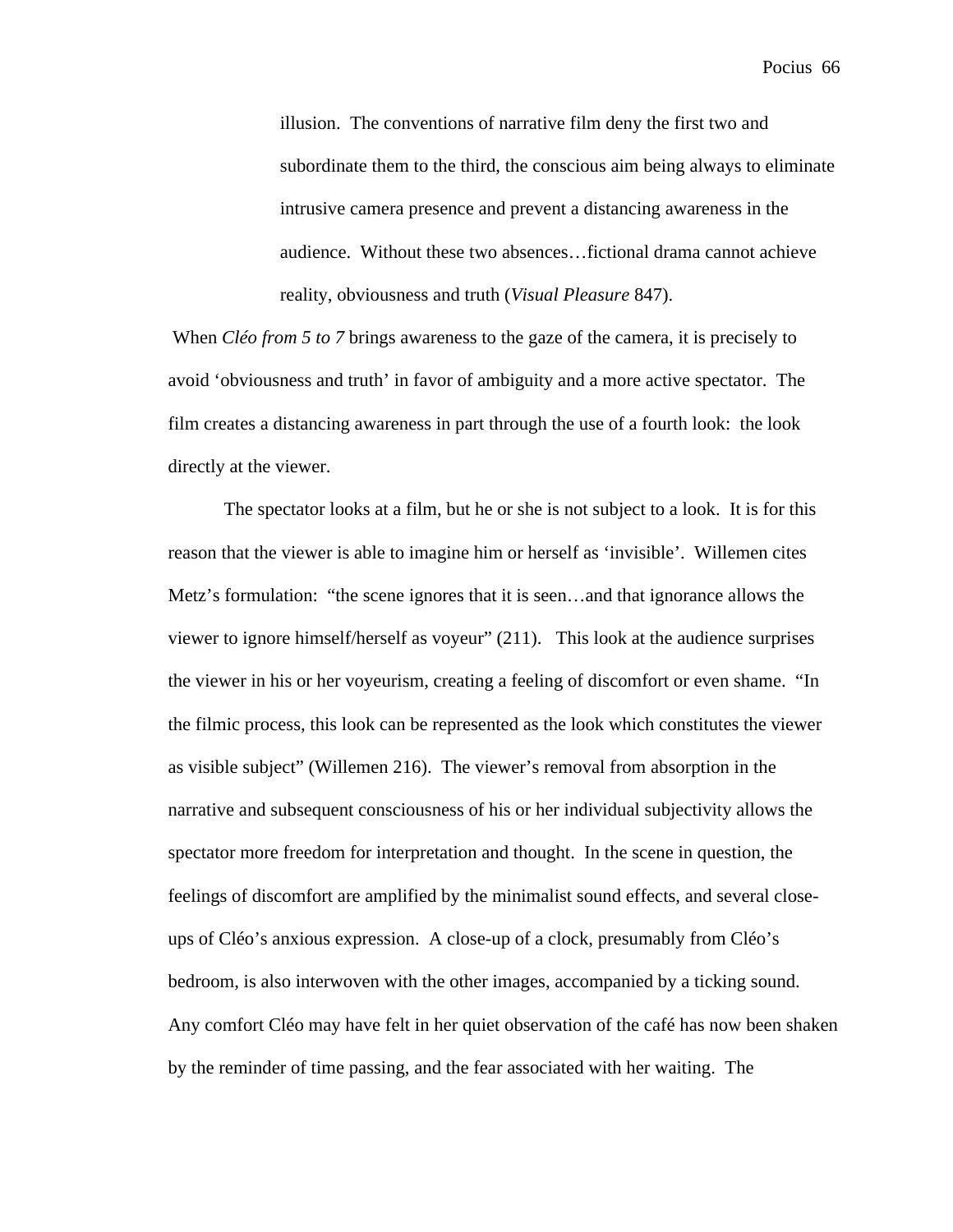representation of time in the film is linked to mortality—one cannot prevent time from passing, just as one cannot prevent death from arriving.

#### **Time and Mortality**

As Edgar Allan Poe once wrote, "The death… of a beautiful woman is, unquestionably, the most poetical topic in the world" (4). Although this phrase may be considered somewhat problematic by feminists today, it is impossible to deny that the death of a beautiful woman is also a very cinematic topic, as evidenced by a variety of films including Hitchcockian thrillers such as *Psycho* or *Vertigo*. The illness or death of a female protagonist is also often central to the 'woman's film' genre, as Molly Haskell points out. She writes: "Doomed heroines, by not dying until the last moment, do not (as far as the experience of the film is concerned) really die. Women with fatal diseases receive all the attention and sympathy of an invalid without actually acting or looking sick. A heroine gets moral credit for not telling anyone of her illness…while only divulging it to an audience of millions" (27). In woman's cinema, according to Haskell, "all women begin as victims" (24). *Cléo from 5 to 7* begins no differently: Cléo receives news that can only be read as a death sentence in her mind, and she subsequently feels victimized and helpless for a large portion of the narrative. In general, *Cléo from 5 to 7*  embraces clichés found in mainstream cinema while simultaneously subverting them. The beautiful heroine condemned to death is a plotline found in many Hollywood melodramas, but *Cléo* plays on these clichés by overturning the conventions associated with this topic. Instead of playing the stoic, uncomplaining heroine, Cléo expresses her certainty that the sickness will be fatal. She is both theatrical and narcissistic in the discussion of her illness—she divulges the information to Angèle while looking in the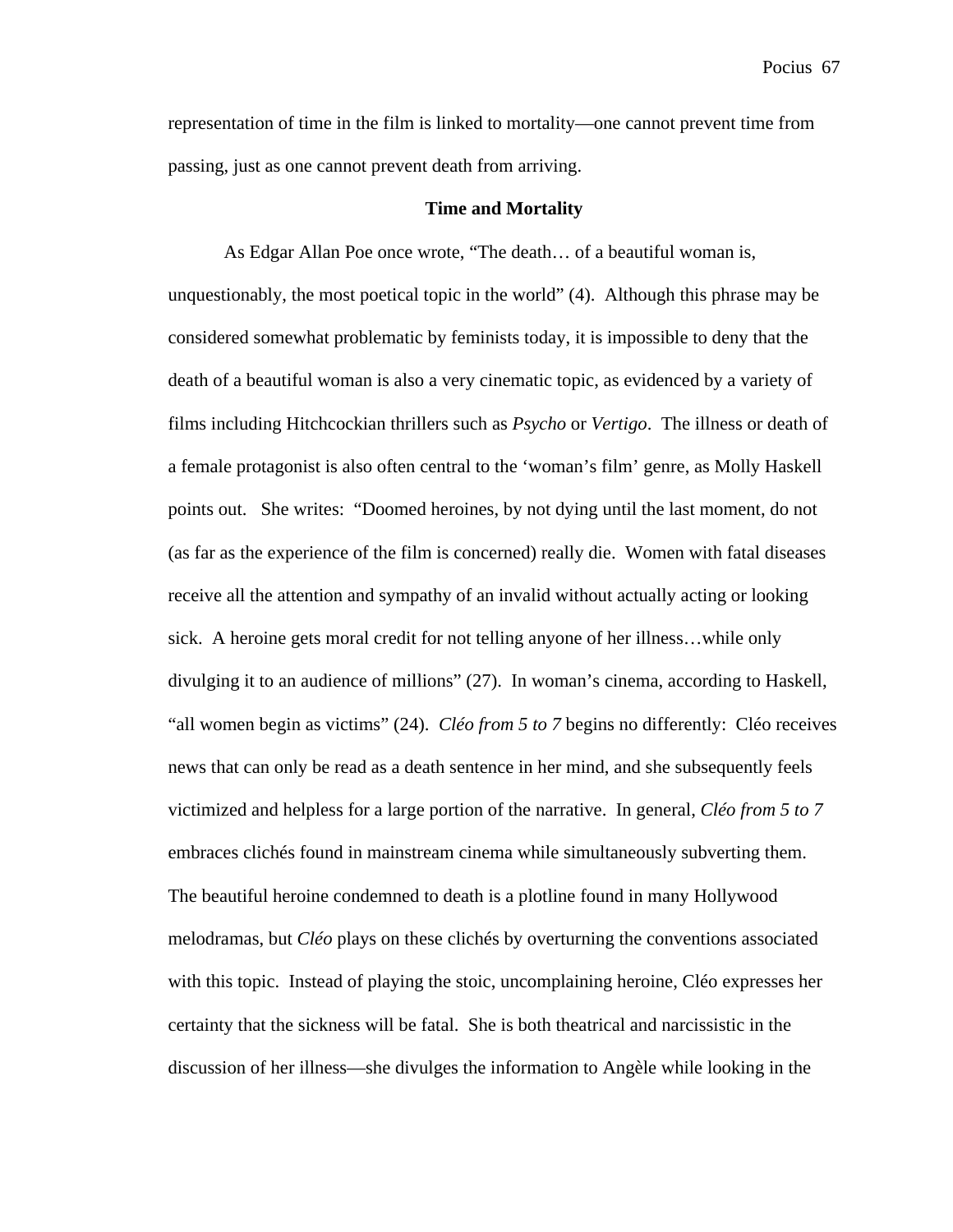mirror, and immediately breaks down into a loud fit of tears, inciting Angèle to comfort her like a child. In some ways Cléo is acting out a fantasy: she wishes to receive all the attention and sympathy that a Hollywood heroine would receive while still holding on to her beauty.

Through this somewhat self-reflexive technique, the film is able to comment on the commodification of woman as image found in many Hollywood films. In mainstream cinema it is a woman's primary duty to remain beautiful no matter what hardships befall her. As soon as Cléo is able to let go of this desire to be seen in a manner typical to a leading lady, she is able to accept her fear of death and open herself up to communication with others. The last chapter of the film (Cléo et Antoine de 18h15 à 18h30) is the first time we see a title focused on two people as opposed to one, underscoring Cléo's evolution from "the compulsion of seeing her own reflection in a mirror to having her gaze now returned by Antoine, this friend, this other" (Flitterman-Lewis 282).

The final scene of the film is an important one, and marks the culmination of Cléo's transformation from narcissistic object to seeing subject. Cléo and Antoine visit the Salpêtrière hospital to find out about Cléo's diagnosis. When they are unable to see the doctor, Cléo is at first upset, but then realizes that her preoccupation with knowing the results is futile. She becomes more interested in enjoying her time with Antoine before his departure. When he tells her that his boat will be leaving a little before eight, Cléo replies, "We have so little time." She subsequently decides that worrying about the doctor is "silly," and that she can phone him in the evening. Moments later, after asking Antoine where he would like to dine, she tells him: "we have plenty of time" ("*On a tout*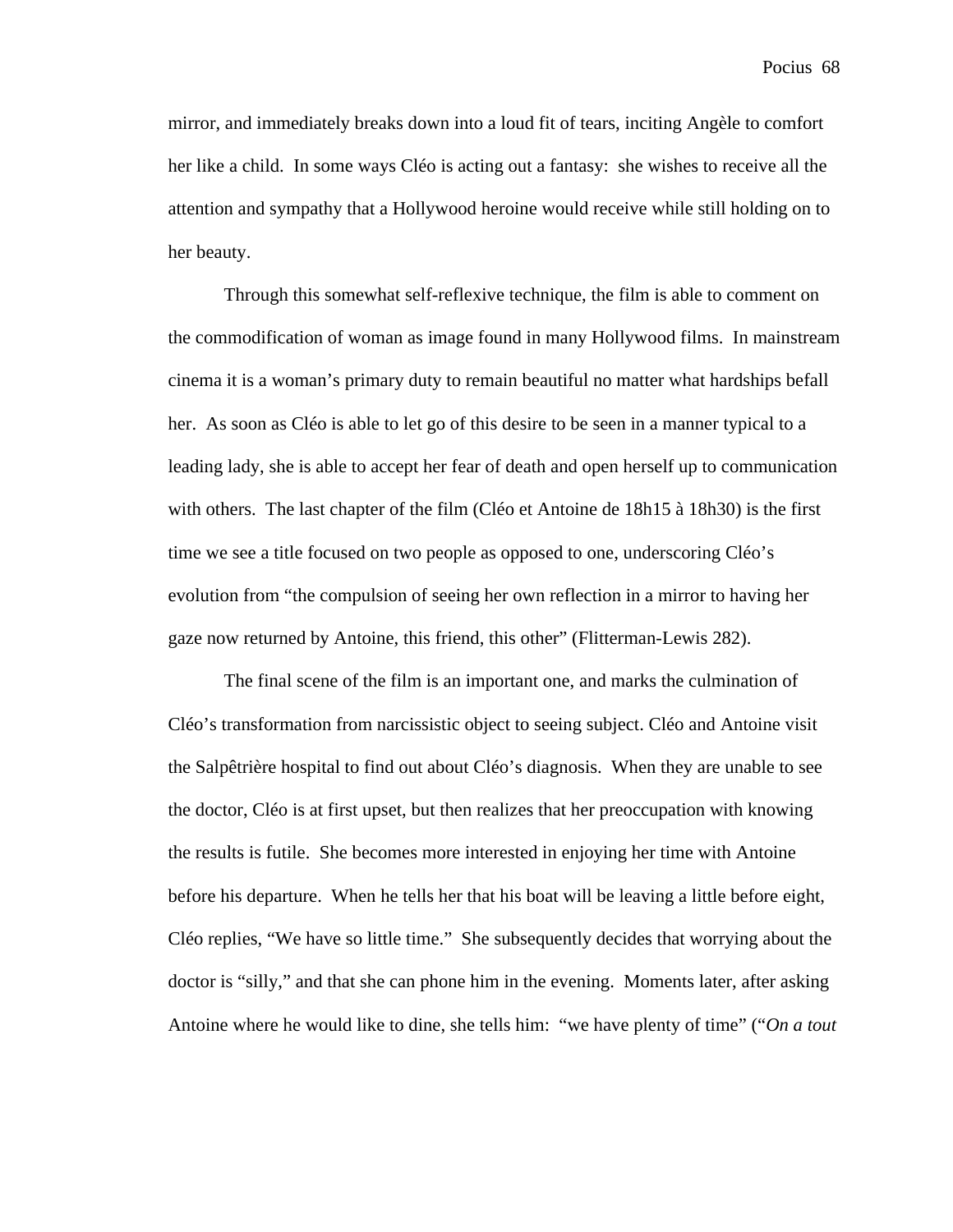le temps").<sup>4</sup> On the word "time," the film cuts from a medium close up to a long shot in order to visually reinforce this idea. The fact that Cléo recites two such contradictory statements within seconds of each other illustrates the topology of time, the fact that "everything that changes is in time, but time does not itself change" (Deleuze, *Cinema 2* 17). Subjective time may be ever evolving, but objective time will continually march forward to an ending.

Directly after Cléo's second statement, the narrative takes an unnerving turn. In a medium close up, Antoine realizes that he had been wrong about Flora being the goddess of summer, and that Cléo's namesake (her real name being Florence) is actually the goddess of spring, a season which ended the day before. Although Antoine reassures her that "Today is Flora's summer," the mix-up could easily be read as a foreshadowing of Cléo's end, her death. Immediately after this realization, the film cuts to a long shot from a diagonal angle, amplifying feelings of uncertainty and confusion. A car approaches and the film cuts to a medium close up of the doctor as he delivers the news of Cléo's illness. The doctor does not appear to be concerned, but confirms Cléo's worst fears: she will have to undergo chemotherapy treatments for two months. The film visually exemplifies the powerlessness of Cléo and Antoine in these moments: as the doctor delivers the news, we are not privy to any reaction shots of our heroes; we only hear them in voiceoff. As the doctor's car pulls away, the camera does as well, dwarfing Cléo and Antoine as they look on in shock.

This revelation marks a somber feeling of finality, but the viewer's fears are somewhat appeased when Cléo states that she is no longer afraid, that she even feels

 $<sup>4</sup>$  A literal translation would be: "we have all the time"</sup>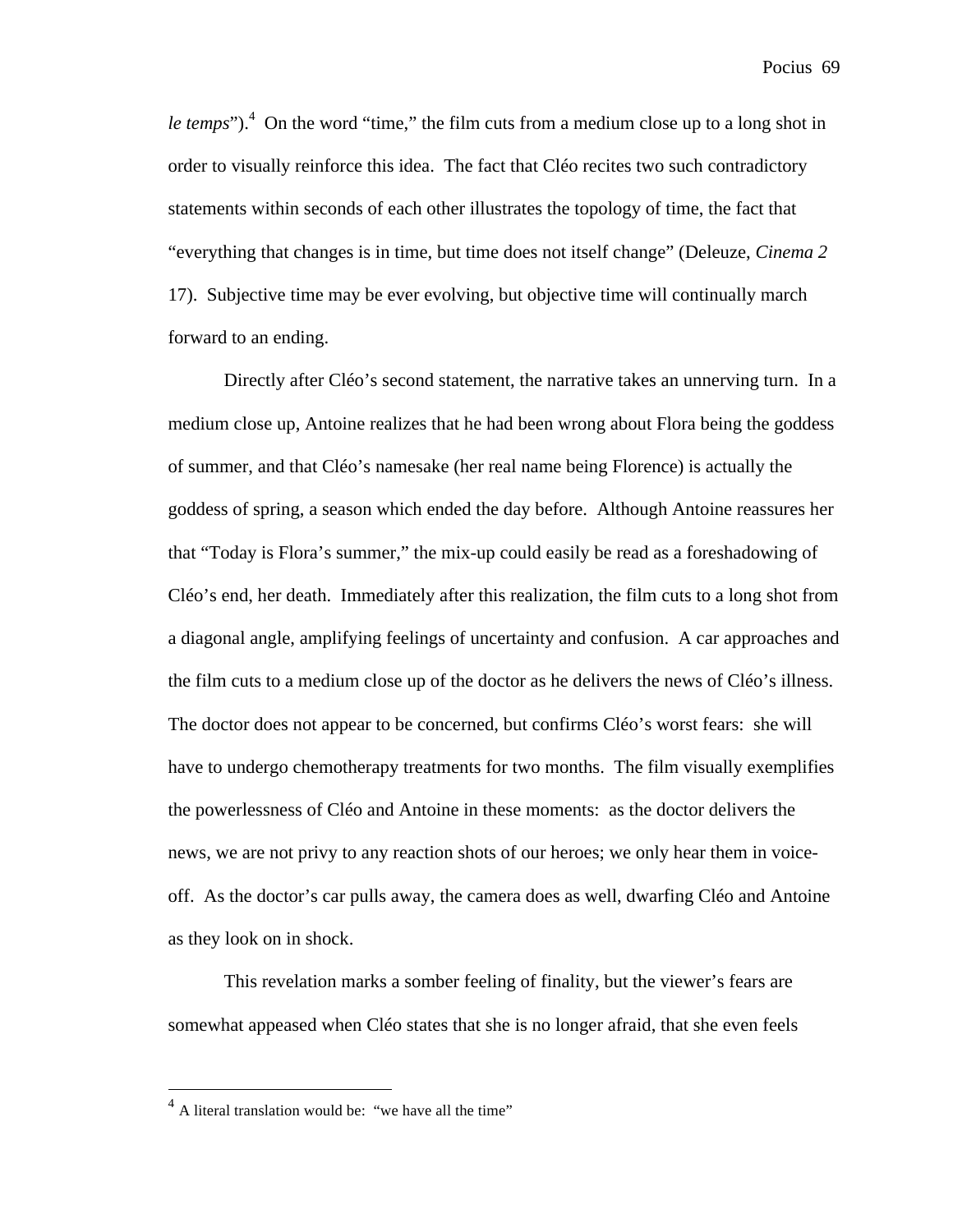happy. Surprisingly, death, once unmasked, is no longer as frightening for Cléo as it once was. According to Bíró: "What makes Varda's film beautiful is that the idea of death becomes a fertile, vital principle. The sight of death, the sense of an ending, attract Cleo's attention to the essential. Although—perhaps even because—she has never done so, she must now ask the question: who am I?" (6). Cléo's transformation is solidified in the last few moments of the film as she and Antoine walk side by side, taking turns glancing at each other. In the last shot of the film, they come to a halt and both look into each other's eyes: Cléo has not only become a seeing subject, but also one who allows herself to be seen by others in more than just a superficial fashion.

## **Conclusion**

*Cléo from 5 to 7* is a film about time, not simply the effects of time on characters in the film, but also how the representation of time can affect spectatorship. In representing a temporality of waiting that is not explicitly driven by action, the film offers up new possibilities of seeing. The camera is freed to explore surroundings and objects that are not necessarily linked to the forwarding of narrative, and the female protagonist is liberated from a fragmenting and controlling gaze. Ultimately, the representation of time also accords the viewer more freedom—the spectator is not forced into identification or manipulated to feel a certain way through the construction of the film. Although *Cléo from 5 to 7* has a distinct end point, and appears to come to a satisfying conclusion, the ending is not as clear-cut as one might be inclined to think. Much room for interpretation is left up to the viewer, and this ambiguity is made clear by the final music of the film. Instead of the chords progressing forward towards a musical resolution, the final chord of the film is a dissonant one, creating an unstable sound that is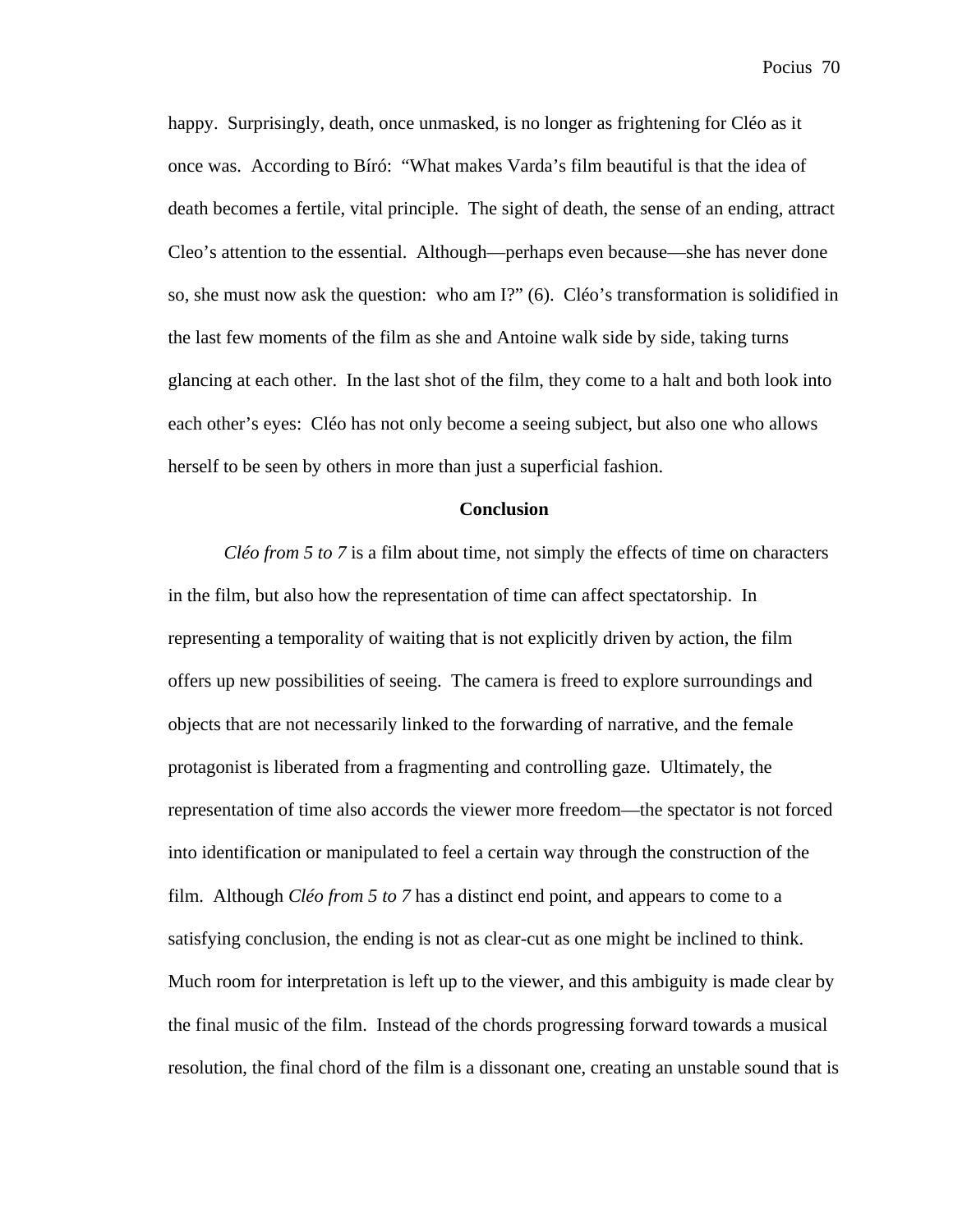surprising after the seemingly neat resolution of various storylines. This lack of musical resolution implies to a degree that the story is not over: although the objective clock time of the film has reached its conclusion, life is not as neatly ordered or clearly interpretable as cinema.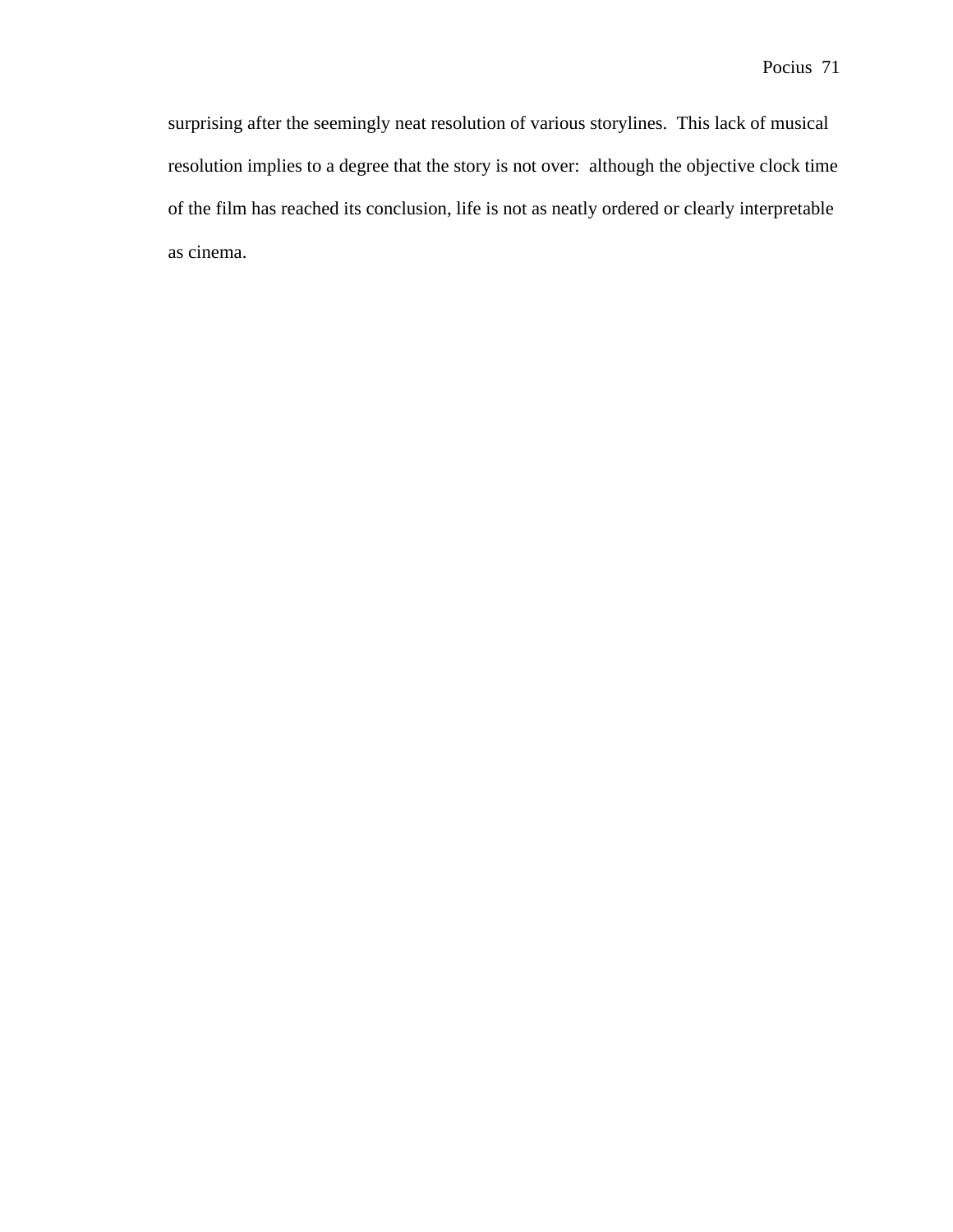## **Conclusion**

In "Visual Pleasure and Narrative Cinema," Mulvey writes of an oscillation between narrative and spectacle that occurs in Classical Hollywood Cinema, stating: "The presence of woman is an indispensible element of spectacle in normal narrative film, yet her visual presence tends to work against the development of a story line, to freeze the flow of action in moments of erotic contemplation" (841). It is interesting that while neither *Jeanne Dielman* nor *Cléo from 5 to 7* objectify their female characters, the protagonists of both films (a prostitute and a singer, respectively) are forms that typically offer the opportunity for spectacle on screen. In some ways, the films are more powerful because of their alternative representation of women. In order to escape the patriarchal structuring of looks that is predominant in mainstream cinema, it is necessary first to understand the techniques in place, and perhaps even to draw upon some of them. As Mulvey writes: "There is no way in which we can produce an alternative out of the blue, but we can begin to make a break by examining patriarchy with the tools it provides" ("Visual Pleasure" 838). An alternative cinema can only exist as a counterpoint to mainstream cinema. Although the prostitute and the singer are types that are represented frequently in terms of spectacle, Akerman and Varda's rendering of time and space allow for an elimination of the oscillation between spectacle and narrative.

### **A New Kind of Spectacle**

As previously stated, the visual spectacle of woman as erotic object that structures Classical Hollywood Cinema forces narrative time to slow to a halt. The famous scene of Bo Derek running down a beach in the movie *10* is a prime example: the scopophilic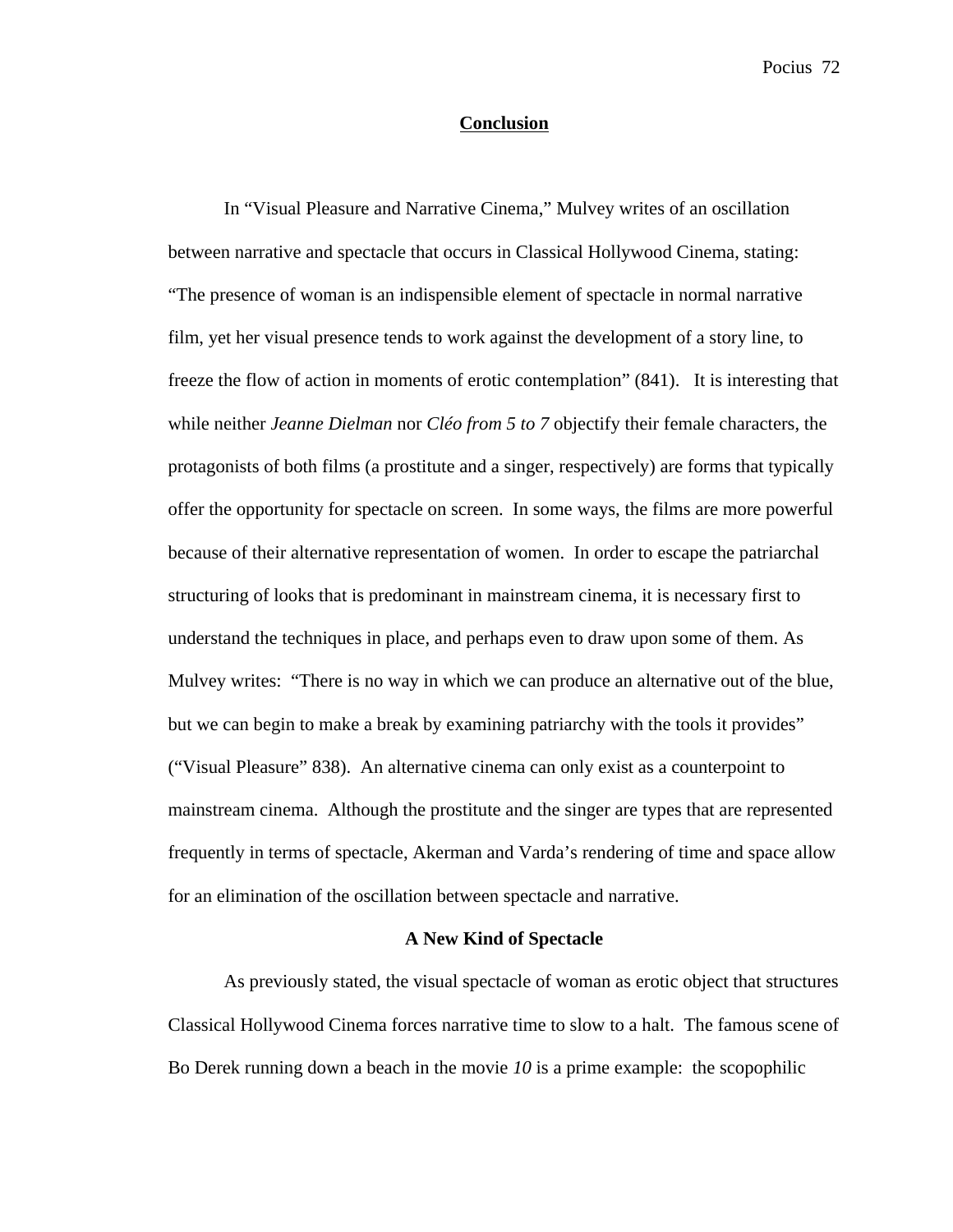pleasure of observing Derek's character interrupts the flow of the narrative, and the use of slow motion only emphasizes this manipulation of time. Spectacle in narrative cinema forces female characters to remain passive, responsible for slowing down the progression of the narrative as opposed to propelling it forward. Ultimately the split between narrative and spectacle "supports the man's role as the active one of forwarding the story, making things happen," while the woman maintains her role as passive object (Mulvey, "Visual Pleasure" 842). The unusual representations of time and space in *Jeanne Dielman* and *Cléo from 5 to 7* are part of what allows the films to undo the oscillation between narrative and spectacle. In *Jeanne Dielman*, Chantal Akerman eliminates the spectacle associated with the prostitute by eliding all but one scene of Jeanne seeing her clients. The film downplays the importance of Jeanne's identity as a prostitute, focusing on her all-consuming role as a housewife and mother. The scenes where Jeanne sees her clients are elided in order to avoid a voyeuristic perspective, but these elisions also affirm the importance of the rest of Jeanne's daily activities, activities that would not normally be considered 'interesting' enough to be portrayed on screen. Jeanne is not defined by her prostitution—sleeping with clients for money is simply another chore that fills her day. In some ways, Akerman could also be said to create a different kind of spectacle: that of the everyday. Instead of freezing or slowing time, an excess of time is represented. The scenes where Jeanne prepares meals or cleans the house are not essential to the forwarding of the narrative, yet they are given an importance that is atypical in most mainstream films. These scenes could in some ways be read as a sort of spectacle, but one that estranges the spectator as opposed to creating pleasure.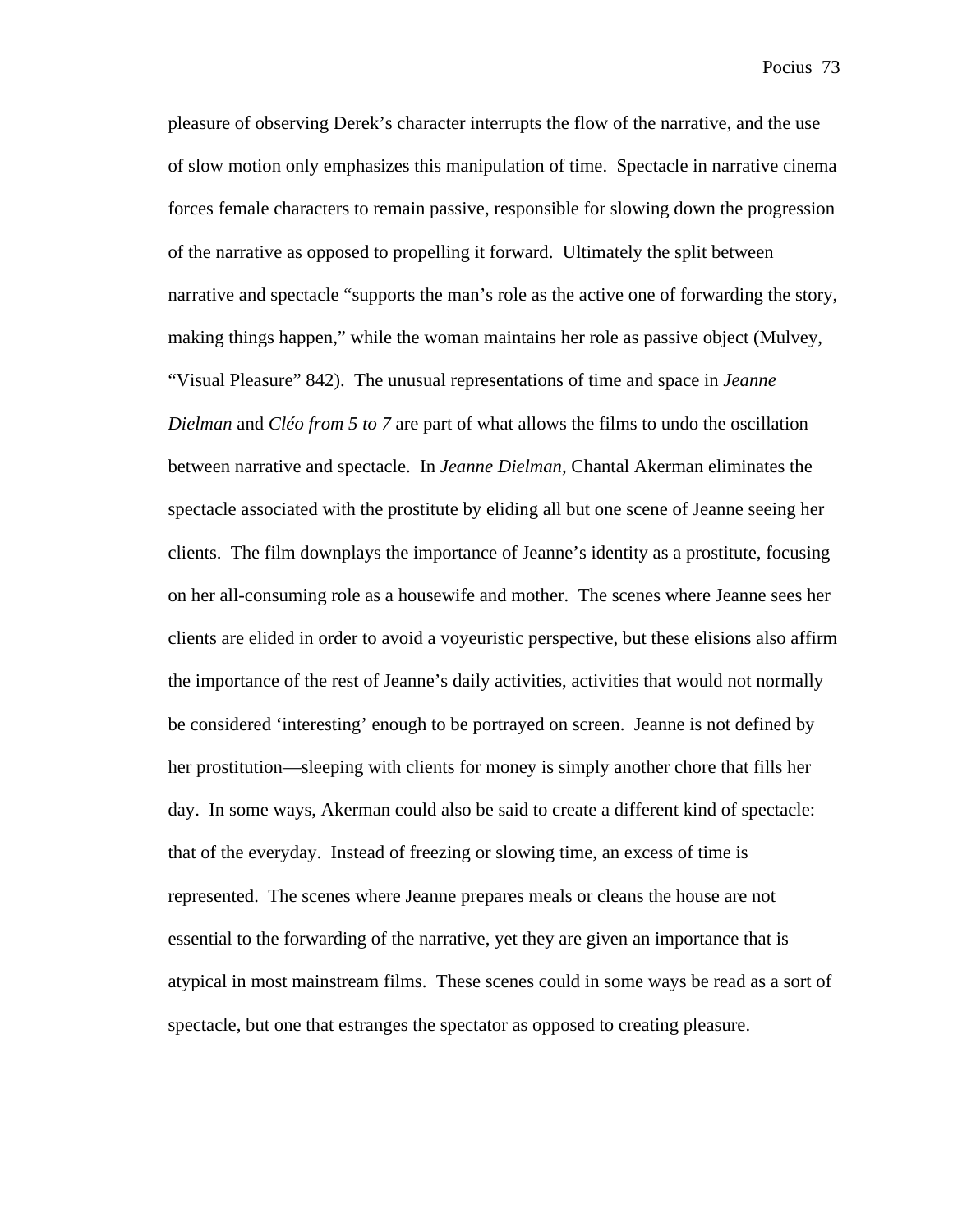Similarly, *Cléo from 5 to 7* is careful not to present its protagonist in an eroticized fashion. The film comments on the common portrayal of woman as spectacle in popular culture by playing up the fact that Cléo is in many ways an object constructed through the gaze of others. The film presents an awareness of this: in the first half of the film, Cléo dresses and acts much like the female star of a Hollywood picture, but at the same time, *Cléo from 5 to 7* does not visually represent its protagonist as an object to be admired by the spectator. She is a singer, but there are no music hall numbers, only one song that betrays the feelings of insecurity and fear that Cléo experiences. At one point near the end of the film, Cléo walks down a set of stairs in the Parc Mountsouris, singing and dancing in an imitation of a showgirl making an entrance in a Hollywood musical. The moment is not at all spectacle, however, because Cléo performs alone, for herself only, her voice barely audible as the camera records everything in one unconstrained long shot. Instead of freezing the flow of the narrative, this scene is able to comment on the somewhat absurd aspects of spectacle found in conventional narrative cinema. Cléo goes through the motions of the Hollywood showgirl, but she laughs at herself while she does so.

# **Alternative Viewing Experiences**

Although both *Cléo* and *Jeanne Dielman* are groundbreaking with regards to their creation of an alternative viewing experience, they are not the only films that successfully transform spectator positioning. Other films that are focused on drawing the spectator's attention to the process of looking are able to achieve similar effects. The awareness of the camera is also vital to the elimination of woman as spectacle, as in mainstream cinema, the conscious aim is to "eliminate intrusive camera presence and prevent a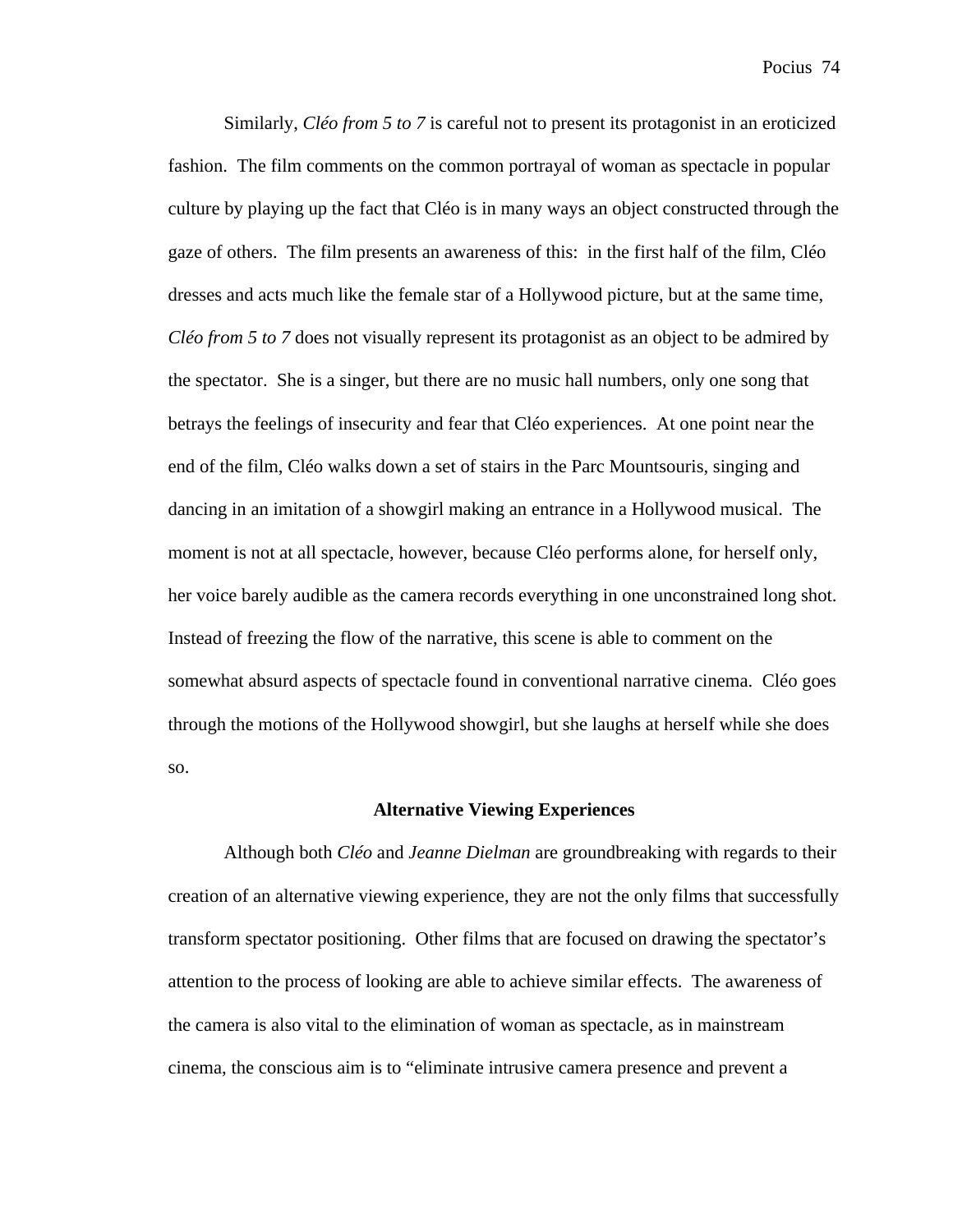distancing awareness in the audience. Without these two absences…fictional drama cannot achieve reality, obviousness and truth" (Mulvey, "Visual Pleasure" 847). By illustrating the function of looking in cinema, a film can successfully turn the 'invisible subject' that is the spectator into a self-conscious subject. Paul Willemen cites the films of Stephen Dwoskin, in particular the film *Girl* (1975)*. Girl* is a film that arguably objectifies its titular character, but it is not to a pleasurable effect. The film is comprised of one long, static take of a nude woman standing on a bath mat. The take lasts until the film runs out (about thirty minutes) and as time progresses the girl appears more and more uncomfortable: she fidgets, tries to cover herself, etc. Willemen writes that the viewer's awareness of his or her own voyeurism elicits a feeling of shame that ultimately destroys the sadistic and narcissistic pleasure typical to the viewing process:

> The act of sadistic viewing rebounds on the subject as the viewer becomes aware that the look upon the girl is having disagreeable effects on her…instead of the 'innocent' pleasure of watching a naked girl, the viewer now has to confront the considerable sadistic components present in his/her act of looking…The scopic drive has been turned back onto the subject and the active aim has become a passive one, delegating the role of actively viewing sadist, in a displacing gesture, onto the camera sometimes, wrongly, identified with the filmmaker (Willemen 216).

Although the look of the camera is a sadistic one, the film does not present a clearly defined male gaze, since there is no opportunity for identification with the masculine position. The spectator identifies with the camera, and the awareness of identification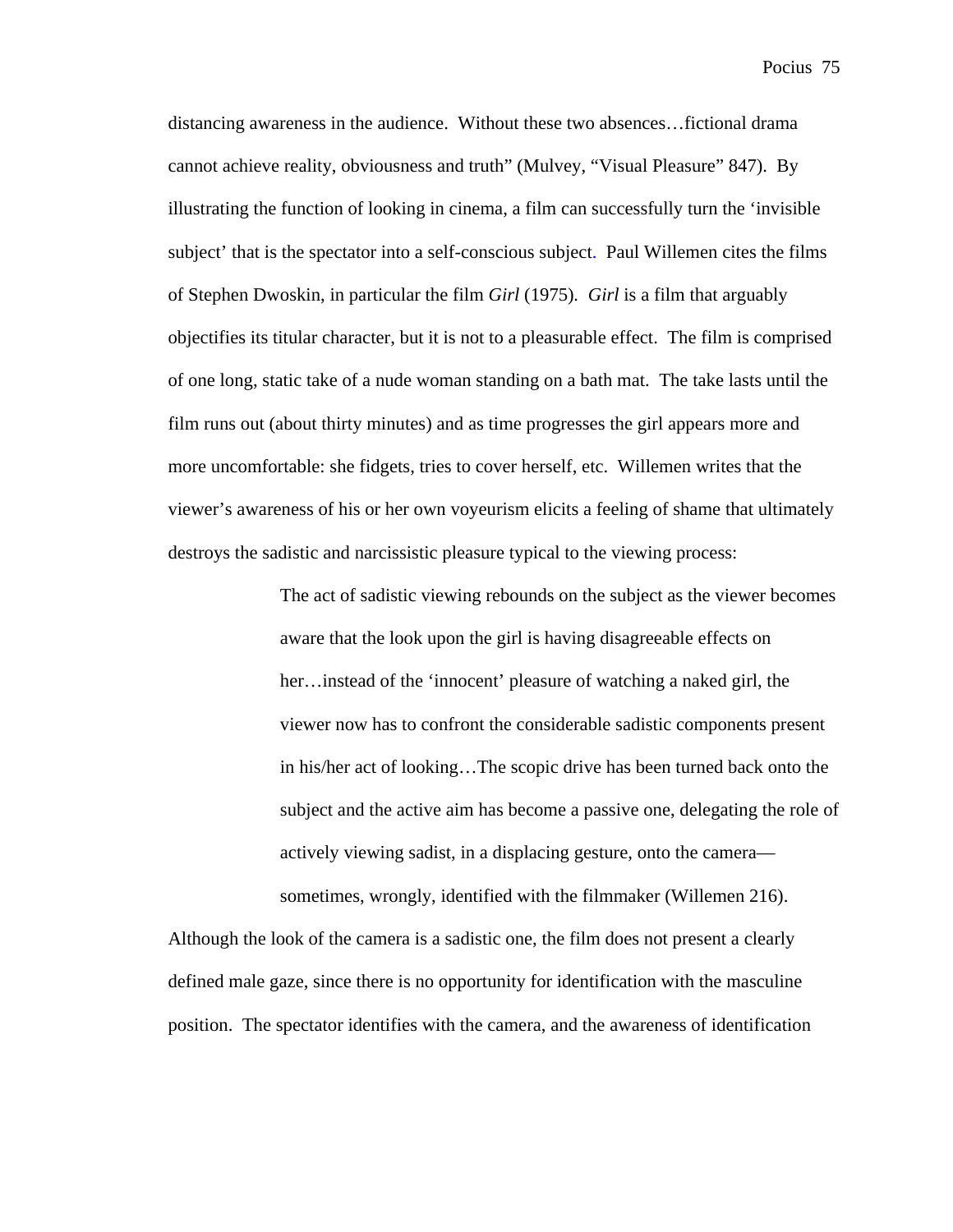with the camera that is created over the course of the thirty minutes creates a distancing effect that in turn eliminates any opportunity for voyeuristic pleasure.

Although *Girl* is an interesting experiment with regards to time and the functioning of the look, what *Jeanne Dielman* and *Cléo from 5 to 7* achieve is arguably more complex. *Girl* brings attention to the problems inherent to the looks in cinema by making the viewer aware of the sadistic and narcissistic pleasure associated with watching a film, and how this pleasure is often at the expense of a female character. Because of the removal of any intradiegetic looking in *Girl*, this awareness is largely achieved through the sadistic gaze of the camera, and not of a particular character. *Cléo*  and *Jeanne Dielman* also illustrate the extent to which viewing pleasure is dependent on woman being represented as object for spectacle, but the films are able to do so *without* the objectification of their female characters. Both films create an alternative viewing experience that goes beyond the desire to highlight the spectator's voyeuristic tendencies and identification with the masculine position. Through the elimination of spectacle achieved through spatiotemporal representations, the female protagonists of *Cléo* and *Jeanne Dielman* are no longer relegated to the typical female role of passive object, and yet they do not take on the same attributes of the 'active' male role present in Classical Hollywood Cinema. Instead of a simple reversal of roles, both *Jeanne Dielman* and *Cléo from 5 to 7* are able to create an alternative form of looking: the use of real time allows both films to create time-images that ultimately veer away from a goal driven, masculine point of view, allowing the possibility for a female oriented look.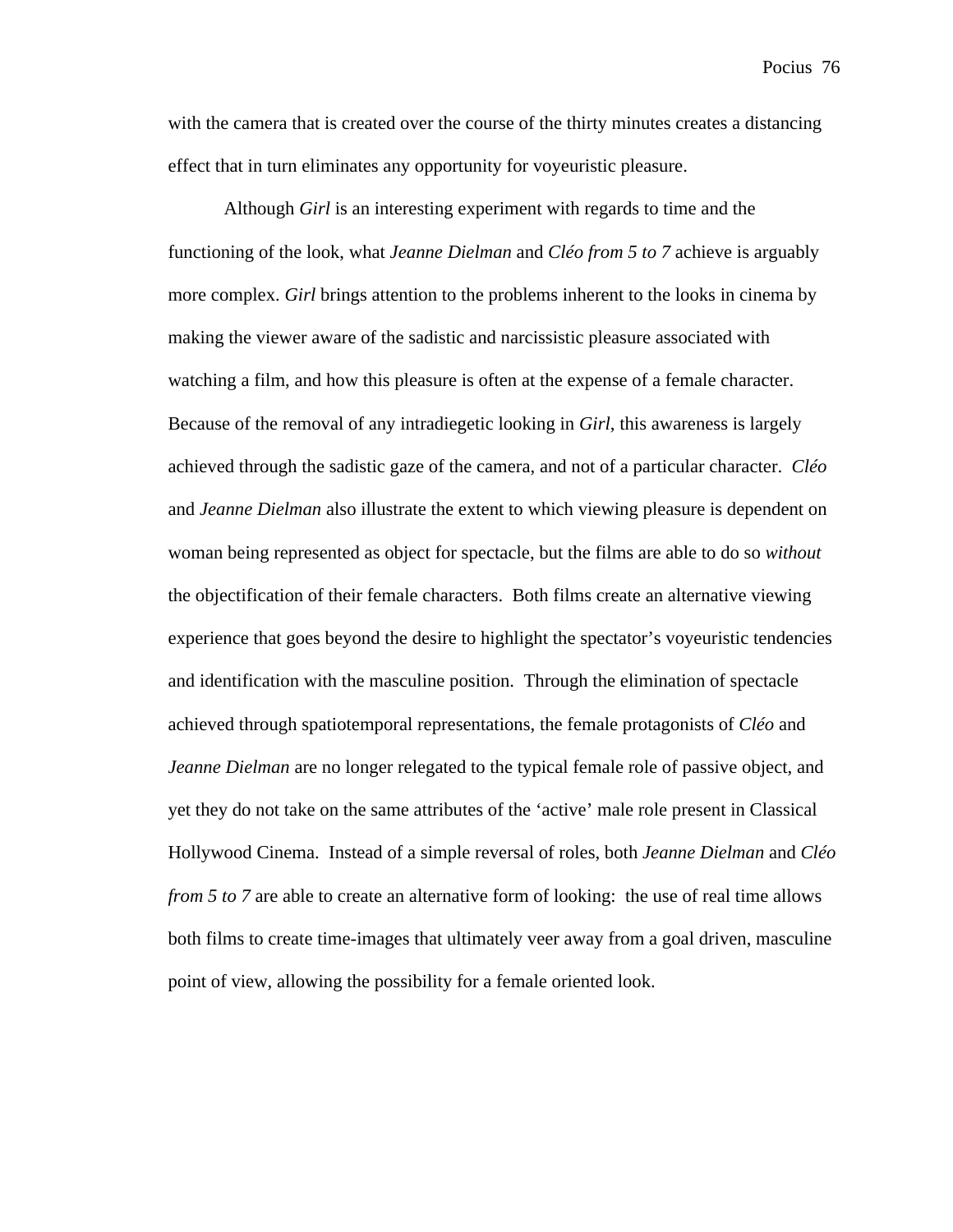# **Bibliography**

*Autour de Jeanne Dielman*. Dir. Sami Frey. 1974. DVD.

- Baudry, Jean-Louis. "The Apparatus: Metapsychological Approaches to the Impression of Reality in Cinema." 1975. *Film Theory and Criticism*. Ed. Leo Braudy and Marshall Cohen. 6th ed. New York: Oxford UP, 2004. 206-23. Print.
- Benjamin, Walter. "The Work of Art in the Age of Mechanical Reproduction." 1935. *Film Theory and Criticism*. Ed. Leo Braudy and Marshall Cohen. 6th ed. New York: Oxford UP, 2004. 791-811. Print.
- Bergson, Henri. *Creative Evolution*. Trans. Arthur Mitchell. New York: Modern Library, 1944. Print.
- Bíró, Yvette. "Caryatids of Time: Temporality in the Cinema of Agnès Varda." Trans. Catherine Portuges. *Performing Arts Journal* 19.3 (1997): 1-10. Web.
- Bordwell, David. "Classical Hollywood Cinema: Narrational Principles and Procedures." 1985. *Narrative, Apparatus, Ideology: A Film Theory Reader*. New York: Columbia UP, 1986. 17-34. Print.
- Brecht, Bertolt. *Brecht on Theatre: the Development of an Aesthetic*. Trans. John Willett. Ed. John Willett. New York: Hill and Wang, 1964. Print.
- *Cléo from 5 to 7*. Dir. Agnès Varda. Perf. Corinne Marchand. Rome Paris Films, 1962. DVD.
- Colman, Felicity. *Deleuze and Cinema: The Film Concepts*. Oxford: Berg, 2011. Print.
- De Certeau, Michel, Luce Giard, and Pierre Mayol. *The Practice of Everyday Life Volume 2: Living and Cooking*. Trans. Timothy J. Tomasik. Minneapolis: U of Minnesota, 1998. Print.
- Deleuze, Gilles. *Cinema 1: The Movement Image.* Trans. Hugh Tomlinson and Barbara Habberjam. Minneapolis: U of Minnesota, 1986. Print.
- Deleuze, Gilles. *Cinema 2: The Time Image*. Trans. Hugh Tomlinson and Robert Galeta. London: Athlone, 1989. Print.
- Doane, Mary Ann. "Film and the Masquerade: Theorising the Female Spectator." 1982. *Feminist Film Theory: A Reader*. Ed. Sue Thornham. Edinburgh: Edinburgh UP, 1999. 130-45. Print.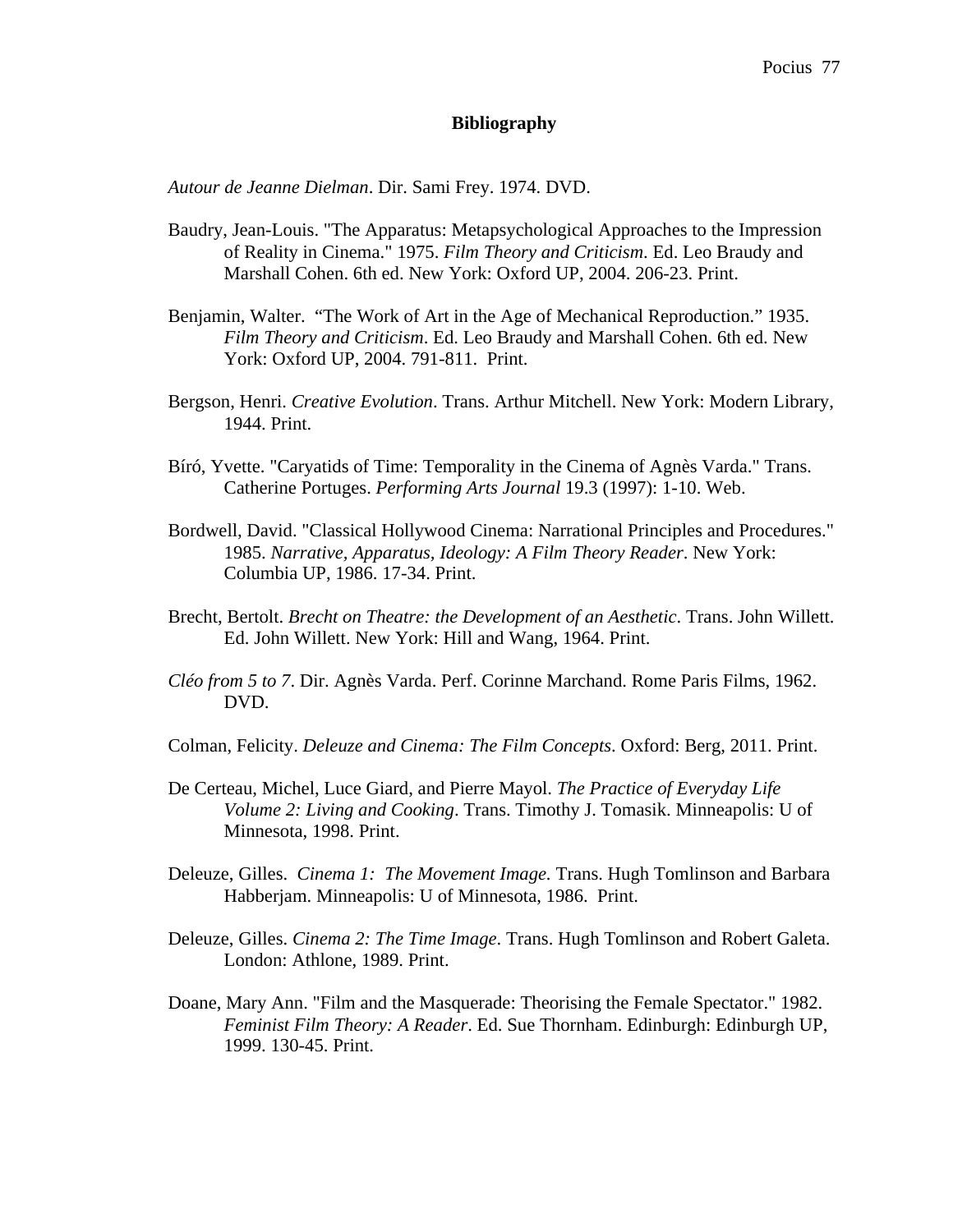- Flitterman-Lewis, Sandy. *To Desire Differently: Feminism and the French Cinema*. Urbana: U of Illinois, 1990. Print.
- Foster, Gwendolyn Audrey. *Identity and Memory: The Films of Chantal Akerman*. Carbondale: Southern Illinois UP, 2003. Print.
- Freud, Sigmund. "The "Uncanny"" 1919. *The Norton Anthology of Theory and Criticism*. Ed. Vincent B. Leitch. 2nd ed. New York: W.W. Norton &, 2010. 824-41. Print.
- *The Great Train Robbery*. Dir. Edwin S. Porter. Perf. Alfred C. Abadie and Broncho Billy Anderson. Edison Manufacturing Company, 1903.
- Haine, W. Scott. *Culture and Customs of France*. Westport, CT: Greenwood, 2006. Print.
- Hansen, Miriam. "Pleasure, Ambivalence, Identification: Valentino and Female Spectatorship." 1991. *Film Theory and Criticism*. Ed. Leo Braudy and Marshall Cohen. 6th ed. New York: Oxford UP, 2004. 634-51. Print.
- Haskell, Molly. "The Woman's Film." 1974. *Feminist Film Theory: A Reader*. Ed. Sue Thornham. Edinburgh: Edinburgh UP, 1999. 20-30. Print.
- Jamshaid, Zain. "Invested in Expression or in Its Destruction?: The Politics of Space and Representation in Chantal Akerman's Cinema." *Feature Articles* 64 (2012): n. pag. Web.
- *Jeanne Dielman, 23 Quai Du Commerce, 1080 Bruxelles*. Dir. Chantal Akerman. Perf. Delphine Seyrig. The Criterion Collection, 1975. DVD.
- Kinder, Marsha. "Reflections on "*Jeanne Dielman*"" *Sexual Stratagems: The World of Women in Film*. Ed. Patricia Erens. New York: Horizon, 1979. 248-57. Print.
- Kuhlken, Pam F. "Clarissa and Cléo (En)durée Suicidal Time in Virginia Woolf's *Mrs. Dalloway* and Agnès Varda's *Cléo De 5 à 7*." *Comparative Literature Studies* 45.3 (2008): 341-69. Web.
- *Le Coucher De La Mariée*. Dir. Léar. Perf. Louise Willy. 1896.
- *Life of an American Fireman*. Dir. Edwin S. Porter. Perf. Arthur White and Vivian Vaughan. Edison Manufacturing Company, 1903.
- Lim, Dennis. "Then as Now, the Terrors of the Routine." *The New York Times* 18 Jan. 2009: AR12. 16 Jan. 2009. Web. 24 Aug. 2014.
- Margulies, Ivone. *Nothing Happens: Chantal Akerman's Hyperrealist Everyday*. Durham: Duke UP, 1996. Print.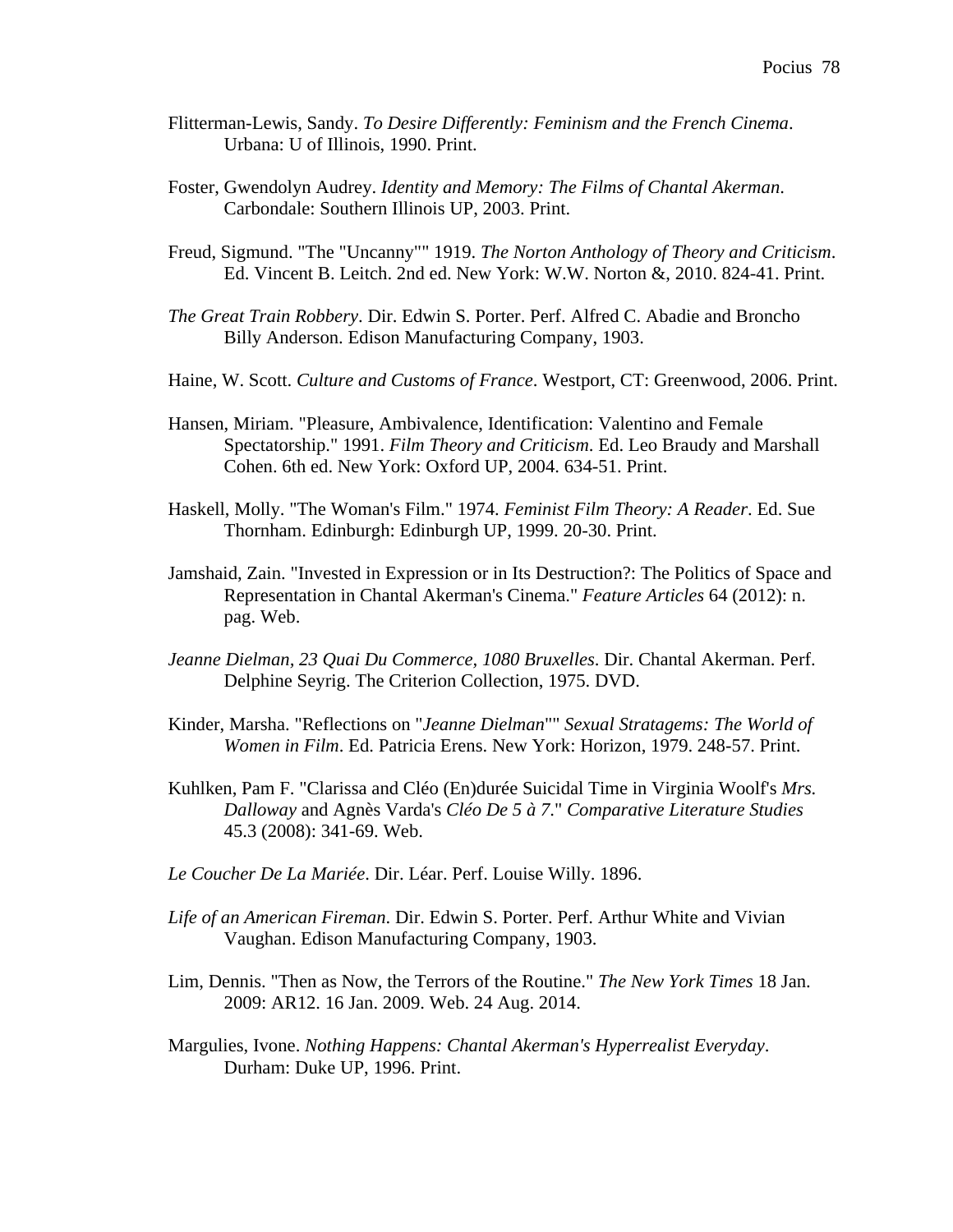- Margulies, Ivone. "A Matter of Time: Jeanne Dielman, 23, Quai Du Commerce, 1080 Bruxelles." *Current*. The Criterion Collection, 18 Aug. 2009. Web.
- Metz, Christian. "Identification, Mirror." 1975. *Film Theory and Criticism*. Ed. Leo Braudy and Marshall Cohen. 6th ed. New York: Oxford UP, 2004. 820-27. Print.
- Mroz, Matilda. *Temporality and Film Analysis*. Edinburgh: Edinburgh UP, 2012. Print.
- Mulvey, Laura. "Visual Pleasure and Narrative Cinema." 1975. *Film Theory and Criticism*. Ed. Leo Braudy and Marshall Cohen. 6th ed. New York: Oxford UP, 2004. 837-48. Print.
- Mulvey, Laura. "Afterthoughts on "Visual Pleasure and Narrative Cinema" Inspired by King Vidor's *Duel in the Sun* (1946)." 1981. *Feminist Film Theory: A Reader*. Ed. Sue Thornham. Edinburgh: Edinburgh UP, 1999. 122-30. Print.
- Mulvey, Laura. *Death 24x a Second: Stillness and the Moving Image*. London: Reaktion, 2006. Print.
- Poe, Edgar Allan. "The Philosophy of Composition." *Graham's Magazine* Apr. 1846: n. pag. 5 Sept. 2011. Web.
- *Remembrances*. Dir. Agnès Varda. Criterion, 2005. DVD.
- Schmid, Marion. *Chantal Akerman*. Manchester, U.K.: Manchester UP, 2010. Print.
- Smelik, Anneke. *And the Mirror Cracked: Feminist Cinema and Film Theory*. New York: St. Martin's, 1998. Print.
- Smith, Alison. *Agnès Varda*. Manchester and New York: Manchester UP, 1998. Print.
- Thompson, Kristin, and David Bordwell. *Film History: An Introduction*. New York: McGraw-Hill, 1994. Print.
- *A Trip to the Moon*. Dir. Georges Méliès. Georges Méliès, 1902.
- Varda, Agnes. "Agnes Varda: "*One Sings, the Other Doesn't*"" *The Cineaste Interviews: On the Art and Politics of the Cinema*. Ed. Dan Georgakas and Lenny Rubenstein. Chicago: Lake View, 1983. 216-24. Print.
- Vitale, Christopher. "Guide to Reading Deleuze's Cinema II: The Time-Image, Part I: Towards a Direct Imaging of Time to Crystal-Images." *Networkologies*. N.p., 29 Apr. 2011. Web.